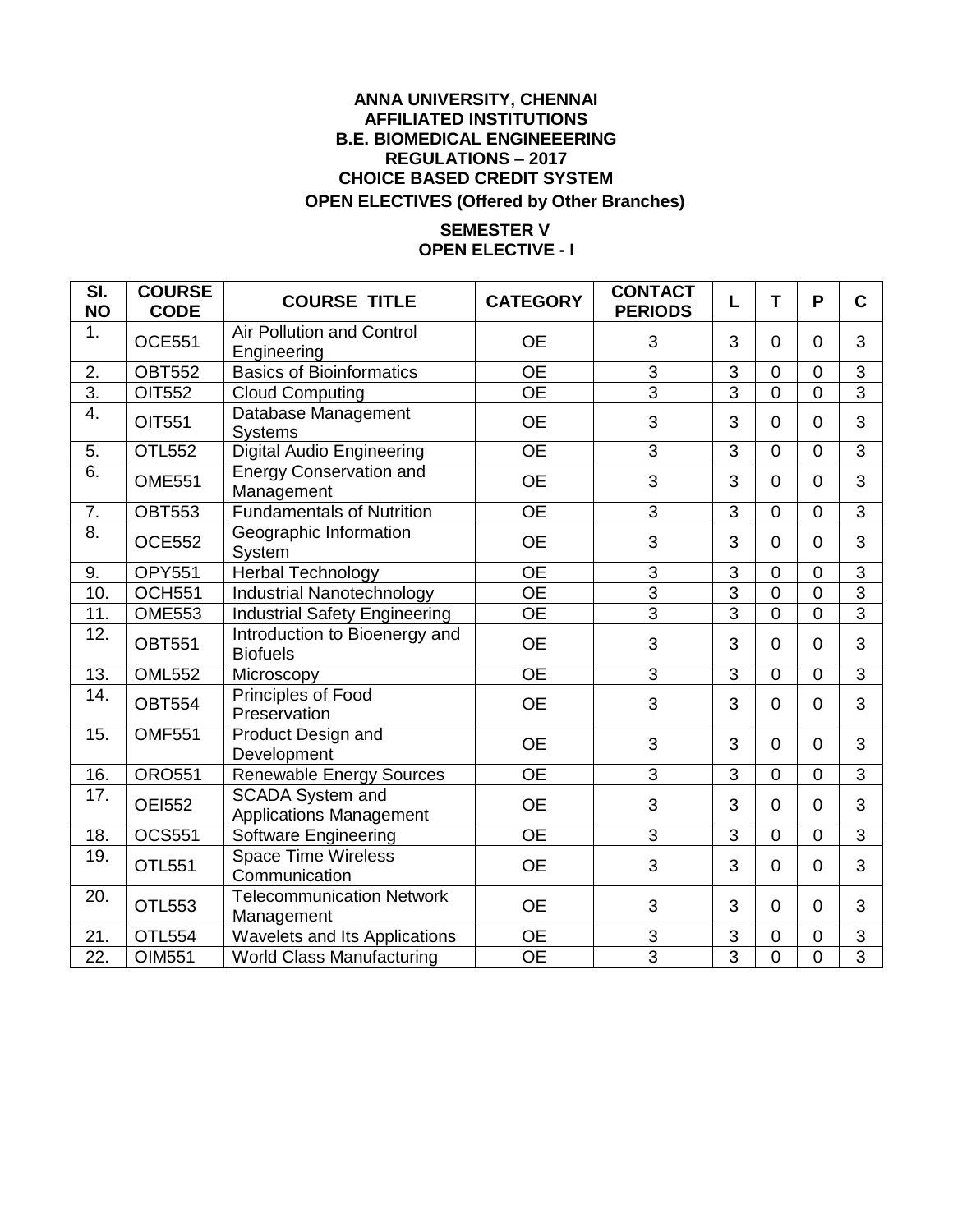## **SEMESTER VII OPEN ELECTIVE - II**

| SI.               | <b>COURSE</b> | <b>COURSE TITLE</b>                                                   | <b>CATEGORY</b> | <b>CONTACT</b> | L              | T              | P              | $\mathbf C$    |
|-------------------|---------------|-----------------------------------------------------------------------|-----------------|----------------|----------------|----------------|----------------|----------------|
| <b>NO</b>         | <b>CODE</b>   |                                                                       |                 | <b>PERIODS</b> |                |                |                |                |
| 1.                | <b>OAI751</b> | Agricultural Finance, Banking<br>and Co-operation                     | <b>OE</b>       | 3              | 3              | $\overline{0}$ | $\overline{0}$ | 3              |
| $\overline{2}$ .  | <b>OBT751</b> | Analytical Methods and<br>Instrumentation                             | <b>OE</b>       | 3              | 3              | $\overline{0}$ | $\Omega$       | 3              |
| 3.                | <b>OGI751</b> | Climate Change and its Impact                                         | $\overline{OE}$ | $\overline{3}$ | 3              | $\overline{0}$ | $\Omega$       | 3              |
| 4.                | <b>OPY751</b> | <b>Clinical Trials</b>                                                | $\overline{OE}$ | $\overline{3}$ | $\overline{3}$ | $\overline{0}$ | $\overline{0}$ | 3              |
| $\overline{5}$    | <b>OCS751</b> | Data Structures and<br>Algorithms                                     | <b>OE</b>       | 3              | 3              | $\Omega$       | $\Omega$       | 3              |
| 6.                | <b>OME751</b> | Design of Experiments                                                 | <b>OE</b>       | $\overline{3}$ | 3              | $\overline{0}$ | $\overline{0}$ | 3              |
| 7.                | <b>OML752</b> | <b>Electronics Materials</b>                                          | $\overline{OE}$ | $\overline{3}$ | $\overline{3}$ | $\overline{0}$ | $\overline{0}$ | 3              |
| 8.                | <b>OCH752</b> | <b>Energy Technology</b>                                              | <b>OE</b>       | 3              | 3              | $\overline{0}$ | $\overline{0}$ | 3              |
| 9.                | <b>OCE751</b> | <b>Environmental and Social</b><br><b>Impact Assessment</b>           | <b>OE</b>       | 3              | 3              | $\overline{0}$ | $\Omega$       | 3              |
| 10.               | <b>OEN751</b> | <b>Green Building Design</b>                                          | <b>OE</b>       | $\overline{3}$ | 3              | $\Omega$       | $\overline{0}$ | 3              |
| 11.               | <b>OBT753</b> | <b>Introduction of Cell Biology</b>                                   | $\overline{OE}$ | $\overline{3}$ | $\overline{3}$ | $\overline{0}$ | $\overline{0}$ | $\overline{3}$ |
| 12.               | <b>OCS752</b> | Introduction to C Programming                                         | <b>OE</b>       | 3              | 3              | 0              | $\overline{0}$ | 3              |
| 13.               | <b>OMF751</b> | Lean Six Sigma                                                        | $\overline{OE}$ | $\overline{3}$ | $\overline{3}$ | $\overline{0}$ | $\overline{0}$ | 3              |
| 14.               | <b>OAN751</b> | <b>Low Cost Automation</b>                                            | <b>OE</b>       | $\overline{3}$ | $\overline{3}$ | $\overline{0}$ | $\overline{0}$ | 3              |
| 15.               | <b>OBT752</b> | Microbiology                                                          | $\overline{OE}$ | $\overline{3}$ | $\overline{3}$ | $\overline{0}$ | $\mathbf 0$    | $\overline{3}$ |
| 16.               | <b>OEC755</b> | <b>Photonic Networks</b>                                              | $\overline{OE}$ | $\overline{3}$ | $\overline{3}$ | $\overline{0}$ | $\Omega$       | $\overline{3}$ |
| 17.               | <b>OCH751</b> | Process Modeling and<br>Simulation                                    | <b>OE</b>       | 3              | 3              | $\overline{0}$ | $\overline{0}$ | 3              |
| 18.               | <b>OPY752</b> | <b>Regulatory Requirements in</b><br><b>Pharmaceutical Industries</b> | <b>OE</b>       | 3              | 3              | $\overline{0}$ | $\Omega$       | 3              |
| 19.               | <b>OME752</b> | <b>Supply Chain Management</b>                                        | <b>OE</b>       | 3              | 3              | $\overline{0}$ | $\Omega$       | 3              |
| 20.               | <b>OTL751</b> | <b>Telecommunication System</b><br>Modeling and Simulation            | <b>OE</b>       | 3              | 3              | $\overline{0}$ | $\Omega$       | 3              |
| 21.               | <b>OIC751</b> | <b>Transducers Engineering</b>                                        | <b>OE</b>       | 3              | 3              | $\overline{0}$ | $\Omega$       | 3              |
| $\overline{22}$ . | <b>OCY751</b> | <b>Waste Water Treatment</b>                                          | $\overline{OE}$ | $\overline{3}$ | 3              | 0              | 0              | $\overline{3}$ |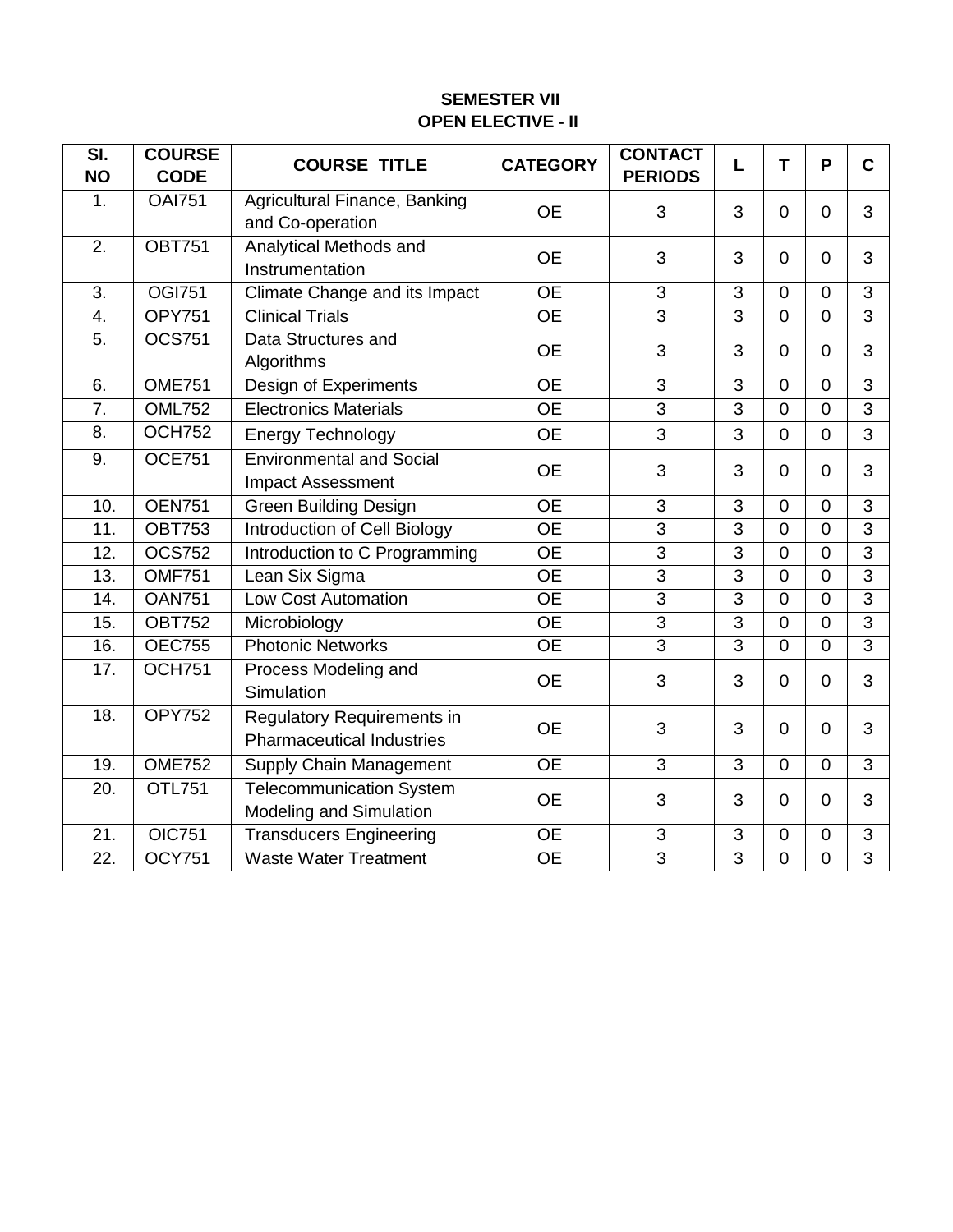## **OCE551 AIR POLLUTION AND CONTROL ENGINEERING L T P C**

## **OBJECTIVE:**

 To impart knowledge on the principle and design of control of Indoor/ particulate/ gaseous air pollutant and its emerging trends.

## **UNIT I INTRODUCTION 7**

Structure and composition of Atmosphere – Definition, Scope and Scales of Air Pollution – Sources and classification of air pollutants and their effect on human health, vegetation, animals, property, aesthetic value and visibility- Ambient Air Quality and Emission standards.

## **UNIT II METEOROLOGY 6**

Effects of meteorology on Air Pollution - Fundamentals, Atmospheric stability, Inversion, Wind profiles and stack plume patterns- Atmospheric Diffusion Theories – Dispersion models, Plume rise.

## UNIT III CONTROL OF PARTICULATE CONTAMINANTS 11

Factors affecting Selection of Control Equipment – Gas Particle Interaction – Working principle - Gravity Separators, Centrifugal separators Fabric filters, Particulate Scrubbers, Electrostatic Precipitators.

## **UNIT IV CONTROL OF GASEOUS CONTAMINANTS 11**

Factors affecting Selection of Control Equipment – Working principle - absorption, Adsorption, condensation, Incineration, Bio filters – Process control and Monitoring.

## **UNIT V INDOOR AIR QUALITY MANAGEMENT 10 10**

Sources, types and control of indoor air pollutants, sick building syndrome and Building related illness-Sources and Effects of Noise Pollution – Measurement – Standards –Control and Preventive measures.

## **TOTAL: 45 PERIODS**

## **OUTCOMES:**

The students completing the course will have

- an understanding of the nature and characteristics of air pollutants, noise pollution and basic concepts of air quality management
- ability to identify, formulate and solve air and noise pollution problems
- ability to design stacks and particulate air pollution control devices to meet applicable standards.
- Ability to select control equipments.
- Ability to ensure quality, control and preventive measures.

## **TEXTBOOKS:**

- 1. Lawrence K. Wang, Norman C. Pareira, Yung Tse Hung, "Air Pollution Control Engineering", Tokyo, springer science + science media LLC,2004.
- 2. Noel de Nevers, "Air Pollution Control Engineering", Waveland press,Inc 2017.
- 3. Anjaneyulu. Y, "Air Pollution and Control Technologies", Allied Publishers (P) Ltd., India 2002.

- 1. David H.F. Liu, Bela G. Liptak, "Air Pollution", Lweis Publishers, 2000.
- 2. Arthur C. Stern, "Air Pollution (Vol.I Vol.VIII)", Academic Press, 2006.
- 3. Wayne T.Davis, "Air Pollution Engineering Manual", John Wiley & Sons, Inc, 2000.
- 4. M.N Rao and HVN Rao, "Air Pollution",Tata Mcgraw Hill Publishing Company limited,2007.
- 5. C.S.Rao, "Environmental Pollution Control Engineering",New Age International(P) Limited Publishers,2006.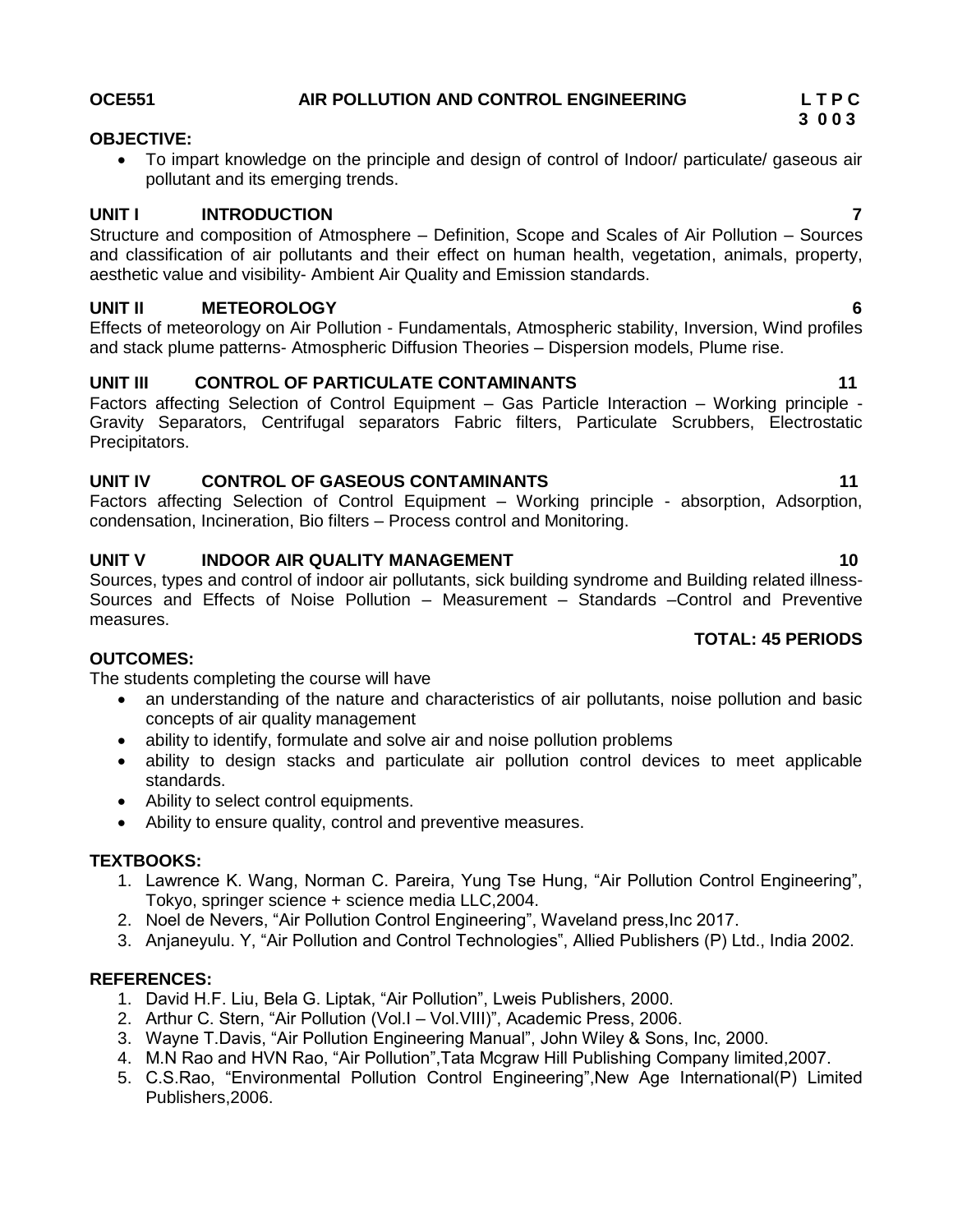## **UNIT I BIOLOGICAL DATA ACQUISITION 9**

The form of biological information. Retrieval methods for DNA sequence, protein sequence and protein structure information

## **UNIT II DATABASES 9**

Format and Annotation: Conventions for database indexing and specification of search terms, Common sequence file formats. Annotated sequence databases - primary sequence databases, protein sequence and structure databases, Organism specific databases

## **UNIT III DATA PROCESSING 9**

Data – Access, Retrieval and Submission: Standard search engines; Data retrieval tools – Entrez, DBGET and SRS; Submission of (new and revised) data; Sequence Similarity Searches: Localversus global. Distance metrics. Similarity and homology. Scoring matrices.

## **UNIT IV METHODS OF ANALYSIS 9**

Dynamic programming algorithms, Needleman-wunsch and Smith-waterman. Heuristic Methods of sequence alignment, FASTA , and PSI BLAST. Multiple Sequence Alignment and software tools for pairwise and multiple sequence alignment;

## **UNIT V APPLICATIONS 9**

Genome Annotation and Gene Prediction; ORF finding; Phylogenetic Analysis : Comparative genomics, orthologs, paralogs. Genome analysis – Genome annotation

## **TEXT BOOKS**

- 1. Introduction to Bioinformatics by Arthur K. Lesk , Oxford University Press.
- 2. Algorithms on Strings, Trees and Sequences by Dan Gusfield, Cambridge University Press.
- 3. Biological Sequence Analysis Probabilistic Models of proteins and nucleic acids by Durbin, S.Eddy, A.Krogh, G.Mitchison.
- 4. Bioinformatics Sequence and Genome Analysis by David W. Mount, Cold Spring Harbor Laboratory Press.
- 5. Beginning Perl for Bioinformatics: An introduction to Perl for Biologists by James Tindall, O"Reilley Media

## **REFERENCE**

1. Bioinformatics The Machine Learning Approach by Pierre Baldi and Soren Brunak.

## **OIT552 CLOUD COMPUTING L T P C**

**OBJECTIVES:**

- To learn about the concept of cloud and utility computing.
- To have knowledge on the various issues in cloud computing.
- To be familiar with the lead players in cloud.
- To appreciate the emergence of cloud as the next generation computing paradigm.

## **OBT552 BASICS OF BIOINFORMATICS L T P C**

**TOTAL : 45 PERIODS**

# **3 0 0 3**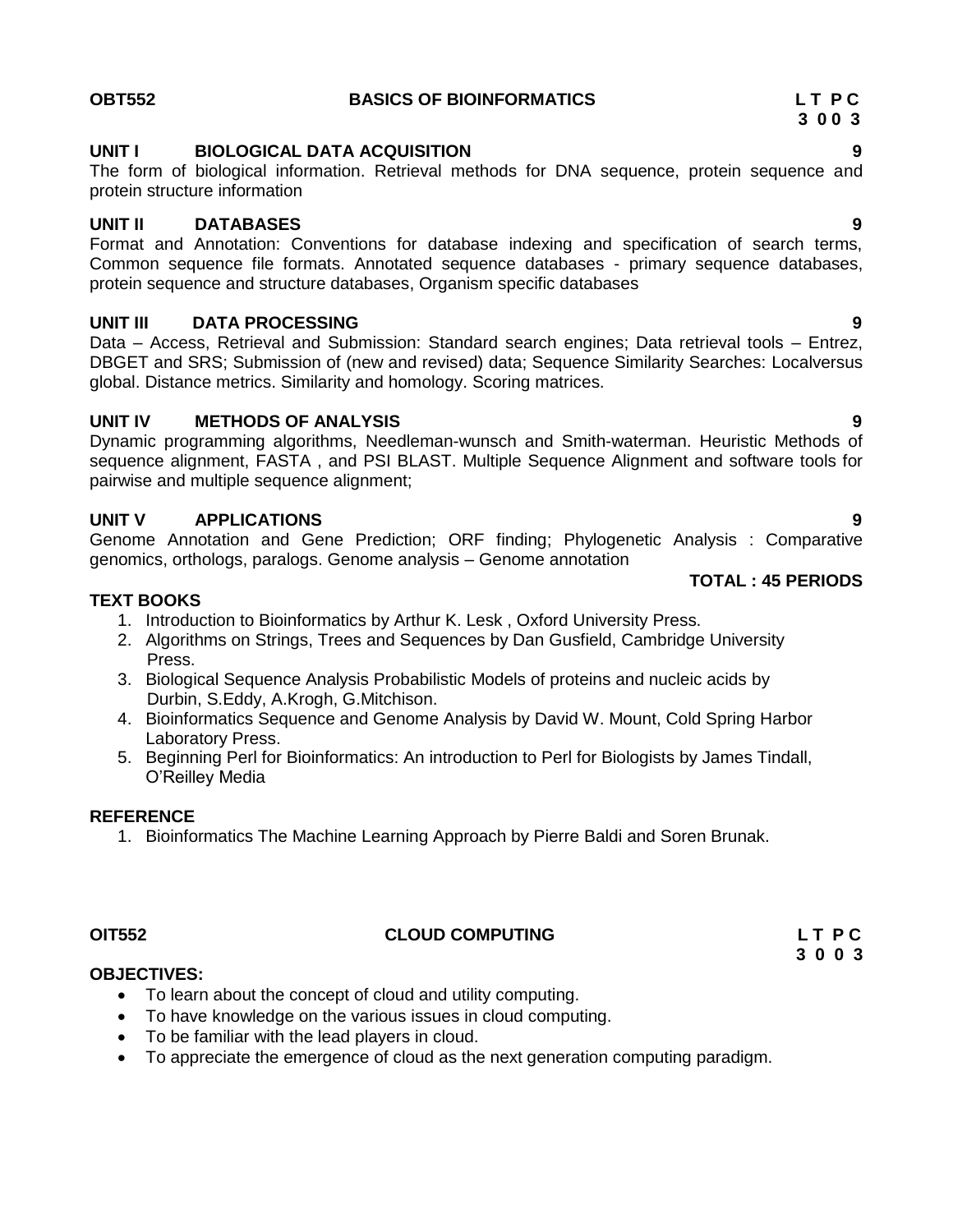## **UNIT I INTRODUCTION TO CLOUD COMPUTING 9**

Introduction to Cloud Computing – Roots of Cloud Computing – Desired Features of Cloud Computing – Challenges and Risks – Benefits and Disadvantages of Cloud Computing.

## **UNIT II VIRTUALIZATION 9**

Introduction to Virtualization Technology – Load Balancing and Virtualization – Understanding Hypervisor – Seven Layers of Virtualization – Types of Virtualization – Server, Desktop, Application Virtualization.

## **UNIT III CLOUD ARCHITECTURE, SERVICES AND STORAGE 9**

NIST Cloud Computing Reference Architecture – Public, Private and Hybrid Clouds - laaS – PaaS – SaaS – Architectural Design Challenges – Cloud Storage.

## **UNIT IV RESOURCE MANAGEMENT AND SECURITY IN CLOUD 9**

Inter Cloud Resource Management – Resource Provisioning Methods – Security Overview – Cloud Security Challenges – Data Security –Application Security – Virtual Machine Security.

## **UNIT V CASE STUDIES 9**

Google App Engine(GAE) – GAE Architecture – Functional Modules of GAE – Amazon Web Services(AWS) – GAE Applications – Cloud Software Environments – Eucalyptus – Open Nebula – Open Stack.

## **TOTAL: 45 PERIODS**

## **On Completion of the course, the students should be able to:**

- Articulate the main concepts, key technologies, strengths and limitations of cloud computing.
- Learn the key and enabling technologies that help in the development of cloud.
- Develop the ability to understand and use the architecture of compute and storage cloud, service and delivery models.
- Explain the core issues of cloud computing such as resource management and security.
- Be able to install and use current cloud technologies.
- Choose the appropriate technologies, algorithms and approaches for implementation and use of cloud.

## **TEXT BOOKS:**

**OUTCOMES:**

- 1. Buyya R., Broberg J., Goscinski A., "Cloud Computing: Principles and Paradigm", First Edition, John Wiley & Sons, 2011.
- 2. Kai Hwang, Geoffrey C. Fox, Jack G. Dongarra, "Distributed and Cloud Computing, From Parallel Processing to the Internet of Things", Morgan Kaufmann Publishers, 2012.
- 3. Rittinghouse, John W., and James F. Ransome, "Cloud Computing: Implementation, Management, And Security", CRC Press, 2017.

- 1. Rajkumar Buyya, Christian Vecchiola, S. ThamaraiSelvi, "Mastering Cloud Computing", Tata Mcgraw Hill, 2013.
- 2. Toby Velte, Anthony Velte, Robert Elsenpeter, "Cloud Computing A Practical Approach", Tata Mcgraw Hill, 2009.
- 3. George Reese, "Cloud Application Architectures: Building Applications and Infrastructure in the Cloud: Transactional Systems for EC2 and Beyond (Theory in Practice)", O'Reilly, 2009.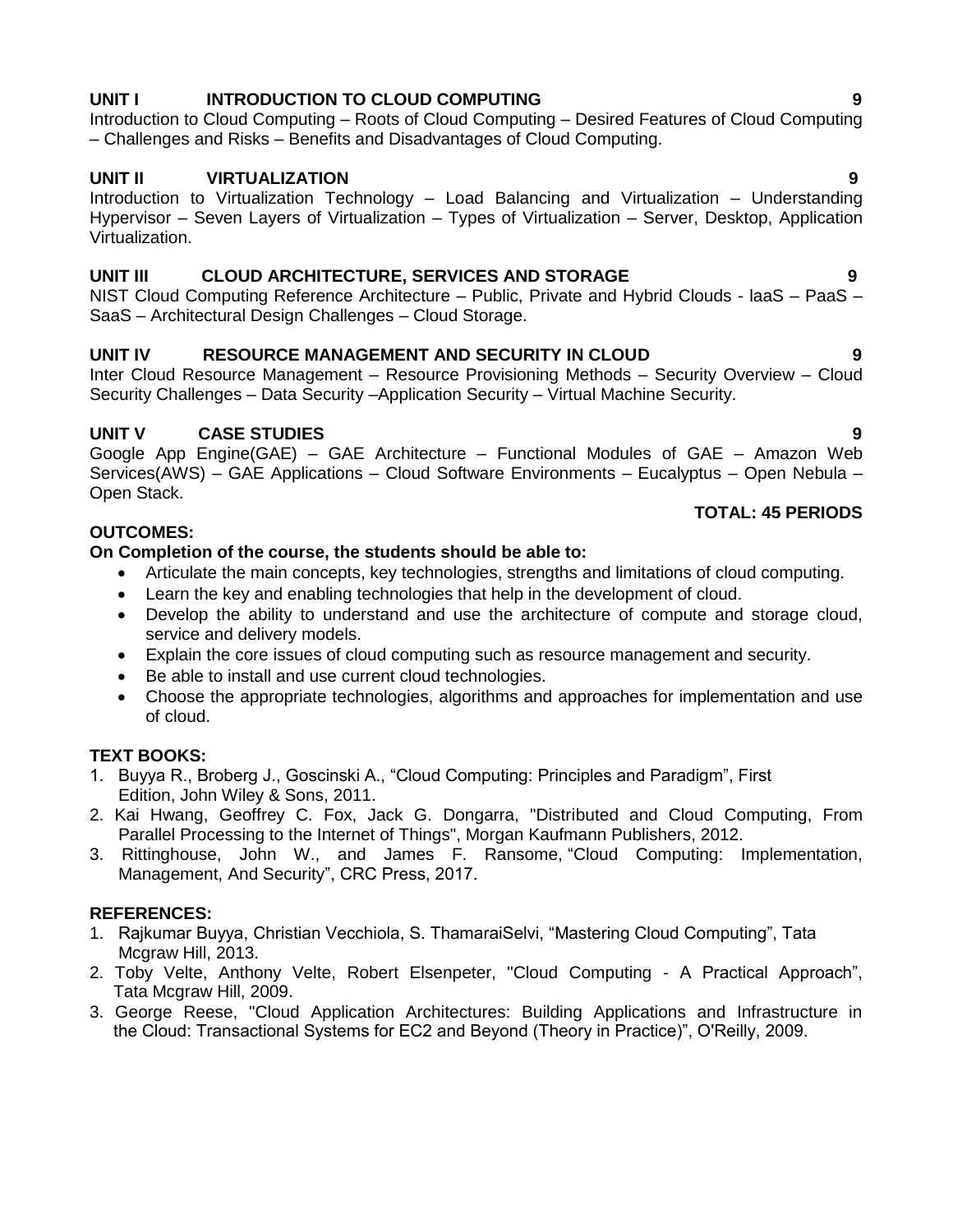**OIT551 DATABASE MANAGEMENT SYSTEMS L T P C**

## **OBJECTIVES**

- To learn the fundamentals of data models
- To learn conceptual modeling using ER diagrams.
- To study SQL queries and database programming
- To learn proper designing of relational database.
- To understand database security concepts
- To understand Information retrieval techniques

## **UNIT I DBMS AND CONCEPTUAL DATA MODELING 9**

Purpose of Database System – Data independence - Data Models – Database System Architecture – Conceptual Data modeling: ER models - Enhanced-ER Model. Introduction to relational databases – Relational Model – Keys – ER-to-Relational Mapping. Modeling of a library management system.

## **UNIT II DATABASE QUERYING 11**

Relational Algebra – SQL: fundamentals – DDL – Specifying integrity constraints - DML – Basic retrieval queries in SQL - Complex SQL retrieval queries – nested queries – correlated queries – joins - aggregate functions. Creating a table, populating data, adding integrity constraints, querying tables with simple and complex queries.

## **UNIT III DATABASE PROGRAMMING 7**

Database programming with function calls, stored procedures - views – triggers. Embedded SQL. ODBC connectivity with front end tools. Implementation using ODBC/JDBC and SQL/PSM, implementing functions, views, and triggers in MySQL / Oracle.

## **UNIT IV DATABASE DESIGN 9**

Functional Dependencies – Design guidelines – Normal Forms: first, second, third – Boyce/Codd Normal Form – Normalization algorithms. Design of a banking database system / university database system.

## **UNIT V ADVANCED TOPICS 9**

Database security issues – Discretionary access control – role based access – Encryption and public key infrastructures – challenges. Information Retrieval: IR Concepts, Retrieval Models, Queries in IR systems.

## **TOTAL: 45 PERIODS**

## **OUTCOMES:**

## **Upon completion of the course, the students will be able to:**

- Understand relational data model, evolve conceptual model of a given problem, its mapping to relational model and Normalization
- Query the relational database and write programs with database connectivity
- Understand the concepts of database security and information retrieval systems

## **TEXT BOOKS:**

- 1. Ramez Elmasri, Shamkant B. Navathe, "Fundamentals of Database Systems", Sixth Edition , Pearson, 2011.
- 2. Abraham Silberschatz, Henry F. Korth, S. Sudharshan, "Database System Concepts", Sixth Edition, Tata McGraw Hill, 2011

- 1. C.J.Date, A.Kannan, S.Swamynathan, "An Introduction to Database Systems", Eighth Edition, Pearson Education, 2006.
- 2. Raghu Ramakrishnan, ―Database Management Systems‖, Fourth Edition, McGraw-Hill College Publications, 2015.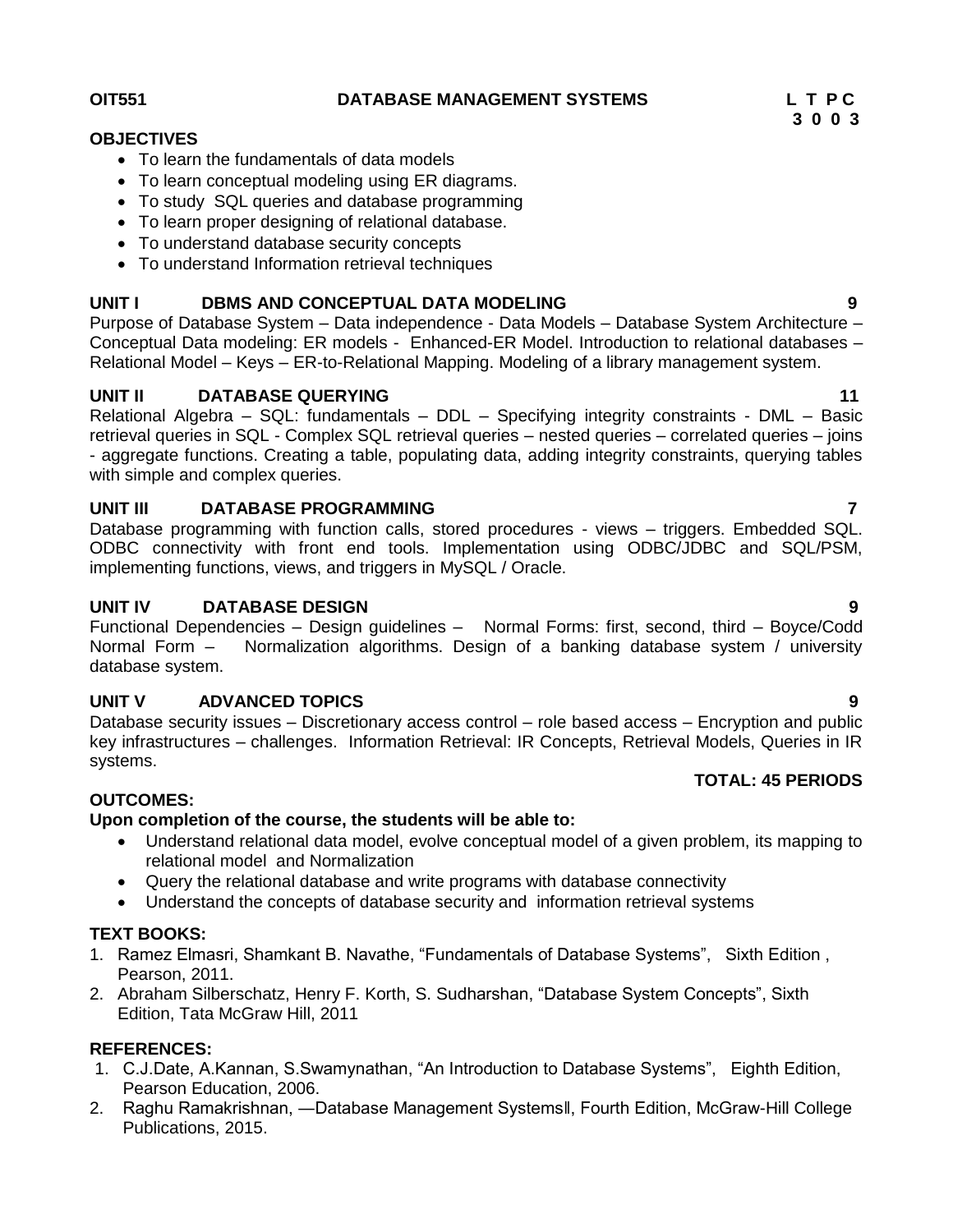## **OTL552 DIGITAL AUDIO ENGINEERING L T P C**

### **OBJECTIVES:**

- To understand the concept of fundamentals of digital audio.
- To understand the concept of audio in digital TV broadcasting.
- To understand the various codes of digital coding.
- To understand the concept of digital audio tape recorder.
- To analyze the concept internet audio in digital audio engineering.

## **UNIT I FUNDAMENTALS OF DIGITAL AUDIO 9**

Discrete time sampling - sampling theorem - Nyquist frequency – aliasing – prevention – quantization – signal to error ratio – distortion – other architectures – dithers – types of dither.

## **UNIT II RECORDING AND TRANSMISSION PRINCIPLES 9**

PCM – record processing – recording oriented codes – transmission oriented codes – audio in digital TV broadcasting – DAB.

## **UNIT III DIGITAL CODING & COMPRESSION 9**

Block & convolutional codes – cyclic codes – Reed Solomon codes – interleaving – compression principles – lossless & perceptive coding – subband codes – transform coding – compression formats – MPEG audio – Dolby AC 3 – ATRAC.

## **UNIT IV DIGITAL AUDIO TECHNIQUES 9**

Digital audio tape recorder – cassettes – modes – track format – digital audio editing – editing with random access media & recording media – editor structure – digital audio in optical disks – CD, MD, DVD, playing optical disk – Minidisk.

## **UNIT V APPLICATIONS OF DIGITAL AUDIO 9**

Internet audio – MP3 – SDMI – audio MPEG 4 – PC – MIDI – sound cards**.**

## **OUTCOMES:**

## **At the end of the course, students would be able to**

- Analyze the type of dither.
- **Analyze the recording and transmission principles in digital audio.**
- Analyze the various compression techniques.
- Design and analyze the digital audio editing.
- Analyze the various application of digital audio.

## **TEXT BOOKS:**

1. John Watkinson, "An Introduction to Digital Audio", Focal Press, Second edition. 2013

2. Ken C Pohlmann, "Principles of Digital audio", McGraw Hill, Sixth edition, 2010

## **REFERENCES:**

1. Then Ballin, " Handbook for sound Engineers Taylor & Francis", Fifth edition, 2015

2. John Watkinson, "The art of Digital Audio" Focal Press, Third edition, 2013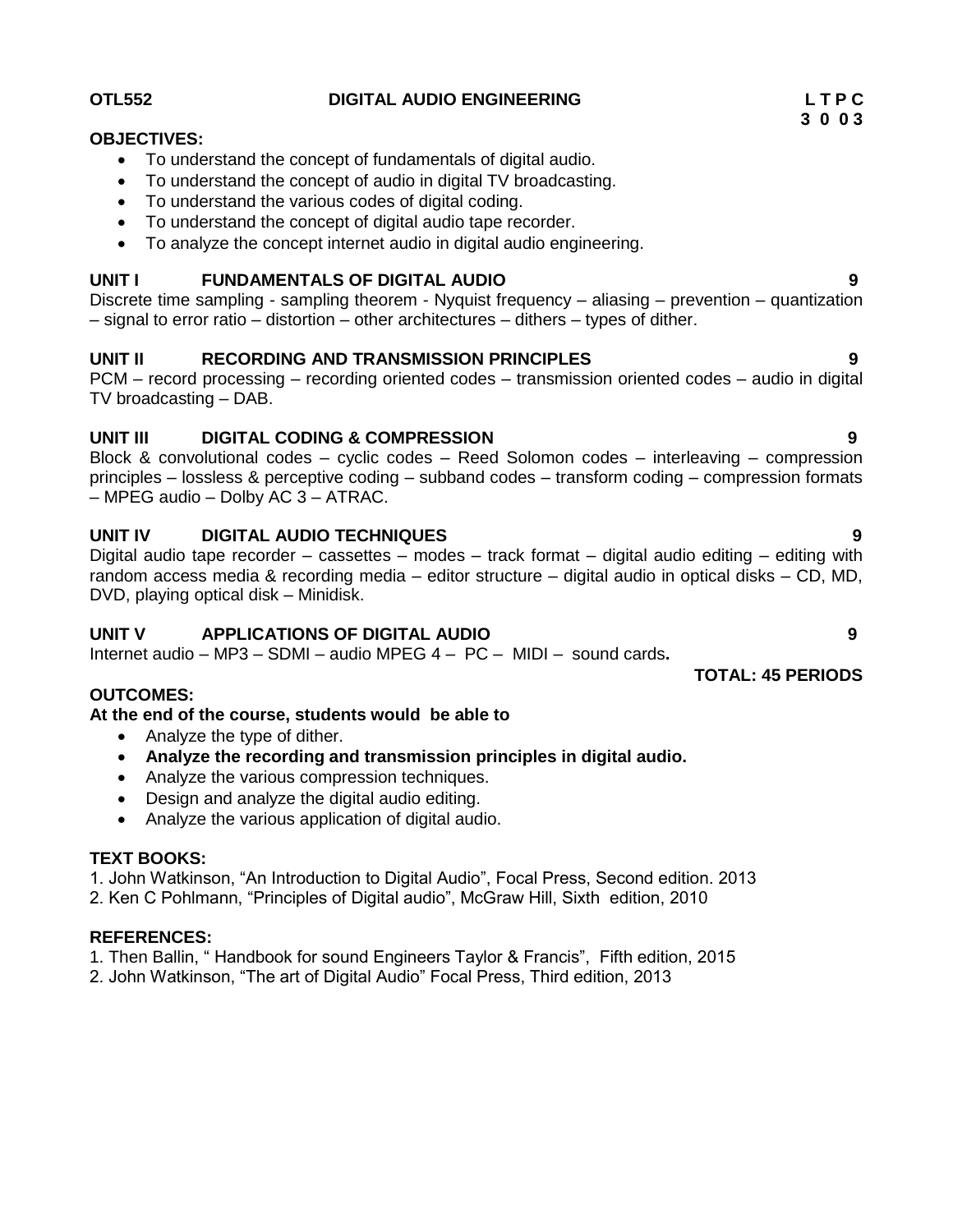# OME551 ENERGY CONSERVATION AND MANAGEMENT L T P C<br>3 0 0 3

## **OBJECTIVES:**

## **At the end of the course, the student is expected to**

- Understand and analyse the energy data of industries
- Carryout energy accounting and balancing
- Conduct energy audit and suggest methodologies for energy savings and
- Utilise the available resources in optimal ways

## **UNIT I INTRODUCTION 9**

Energy - Power – Past & Present scenario of World; National Energy consumption Data – Environmental aspects associated with energy utilization – Energy Auditing: Need, Types, Methodology and Barriers. Role of Energy Managers. Instruments for energy auditing.

## **UNIT II ELECTRICAL SYSTEMS 9**

Components of EB billing – HT and LT supply, Transformers, Cable Sizing, Concept of Capacitors, Power Factor Improvement, Harmonics, Electric Motors - Motor Efficiency Computation, Energy Efficient Motors, Illumination – Lux, Lumens, Types of lighting, Efficacy, LED Lighting and scope of Encon in Illumination.

## **UNIT III THERMAL SYSTEMS 9**

Stoichiometry, Boilers, Furnaces and Thermic Fluid Heaters – Efficiency computation and encon measures. Steam: Distribution &U sage: Steam Traps, Condensate Recovery, Flash Steam Utilization, Insulators & Refractories

## **UNIT IV ENERGY CONSERVATION IN MAJOR UTILITIES 9**

Pumps, Fans, Blowers, Compressed Air Systems, Refrigeration and Air Conditioning Systems – Cooling Towers – D.G. sets

## **UNIT V ECONOMICS 9**

Energy Economics – Discount Rate, Payback Period, Internal Rate of Return, Net Present Value, Life Cycle Costing –ESCO concept

## **OUTCOMES:**

**Upon completion of this course, the students can able to analyse the energy data of industries.**

- Can carryout energy accounting and balancing
- Can suggest methodologies for energy savings

## **TEXT BOOKS:**

1. Energy Manager Training Manual (4 Volumes) available at www.energymanager training.com,a website administered by Bureau of Energy Efficiency (BEE), a statutory body under Ministry of Power, Government of India, 2004.

## **REFERENCES:**

- 1. Witte. L.C., P.S. Schmidt, D.R. Brown, "Industrial Energy Management and Utilisation" Hemisphere Publ, Washington, 1988.
- 2. Callaghn, P.W. "Design and Management for Energy Conservation", Pergamon Press, Oxford, 1981.
- 3. Dryden. I.G.C., "The Efficient Use of Energy" Butterworths, London, 1982
- 4. Turner. W.C., "Energy Management Hand book", Wiley, New York, 1982.
- 5. Murphy. W.R. and G. Mc KAY, "Energy Management", Butterworths, London 1987.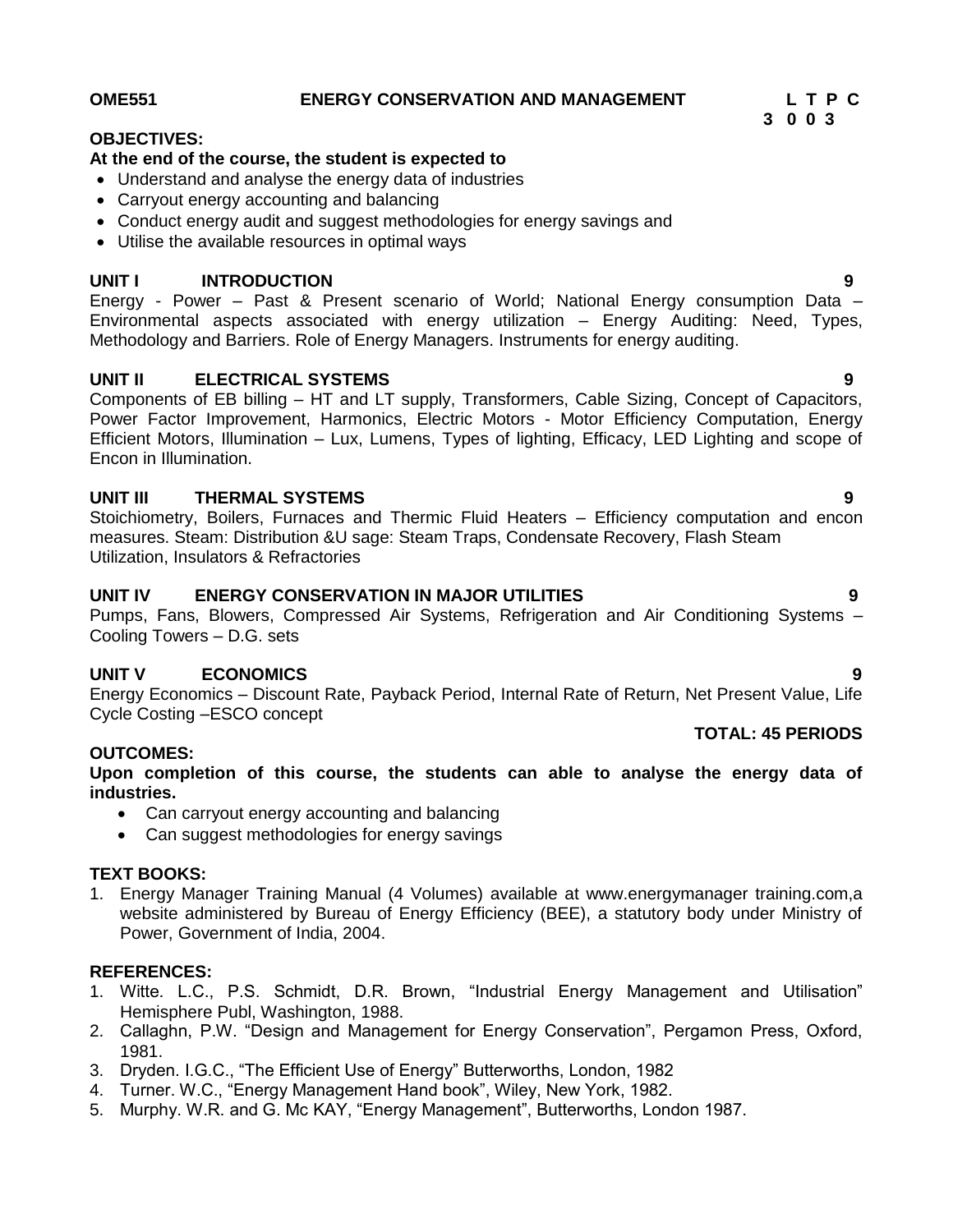## **OBT553 FUNDAMENTALS OF NUTRITION L T P C**

## **OBJECTIVES:**

- The course aims to develop the knowledge of students in the basic area of Food Chemistry.
- This is necessary for effective understanding of food processing and technology subjects.
- This course will enable students to appreciate the similarities and complexities of the chemical components in foods.

## **UNIT I OVERVIEW OF NUTRITION 9**

Definition, six classes of nutrients, calculating energy values from food, using the RDA, nutritional status, nutritional requirement, malnutrition, nutritional assessment of individuals and populations, dietary recommendations, Balanced diet planning: Diet planning principles, dietary guidelines; food groups, exchange lists, personal diet analysis;

## **UNIT II DIGESTION 9**

Digestion, Absorption and Transport: Anatomy and physiology of the digestive tract, mechanical and chemical digestion, absorption of nutrients.

## **UNIT III CARBOHYDRATES 9**

Glycemic and Non-glycemic carbohydrates, blood glucose regulation, recommendations of sugar intake for health, health effects of fiber and starch intake, Artificial sweeteners; Importance of blood sugar regulation, Dietary recommendations for NIDDM and IDDM

## **UNIT IV PROTEINS & LIPIDS 9**

Proteins; Food enzymes ; Texturized proteins; Food sources, functional role and uses in foods. Review of structure, composition & nomenclature of fats. Non-glyceride components in fats & oils; Fat replacements; Food sources, functional role and uses in foods. Health effects and recommended intakes of lipids. Recommended intakes of proteins, Deficiency- short term and long term effects.

## **UNIT V METABOLISM, ENERGY BALANCE AND BODY COMPOSITION 9**

Energy Balance; body weight and body composition; health implications; obesity, BMR and BMI calculations; Weight Control: Fat cell development; hunger, satiety and satiation; dangers of unsafe weight loss schemes; treatment of obesity; attitudes and behaviours toward weight control. Food and Pharmaceutical grades; toxicities, deficiencies, factors affecting bioavailability, Stability under food processing conditions.

## **TOTAL : 45 PERIODS**

## **TEXT BOOKS:**

- 1. Chopra, H.K. and P.S. Panesar. " Food Chemistry". Narosa, 2010.
- 2. Vaclavik, V. A. and Christian E. W. "Essentials of Food Science". II Edition, Kluwer- Academic, Springer, 2003.
- 3. Mann, Jim and Stewart Truswell "Essentials of Human Nutrition". 3rd Edition. Oxford University Press, 2007.
- 4. Gibney, Michael J., et al., "Introduction to Human Nutrition". 2nd Edition. Blackwell,2009.
- 5. Gropper, Sareen S. and Jack L.Smith "Advanced Nutrition and Human Metabolism". 5<sup>th</sup> Edition. Wadsworth Publishing, 2008.

- 1. Gopalan C., B.V. Rama Sastri, and S.C. Balasubramanian S. C. "Nutritive Value of Indian Foods". NIN, ICMR, 2004.
- 2. Damodaran, S., K.L. Parkin and O.R. Fennema. "Fennema"s Food Chemistry". 4th Edition, CRC Press, 2008
- 3. Belitz,H.-D, Grosch W and Schieberle P. "Food Chemistry", 3rd Rev. Edition, Springer- Verlag, 2004.
- 4. Walstra, P. " Physical Chemistry of Foods". Marcel Dekker Inc. 2003.
- 5. Owusu-Apenten, Richard. "Introduction to Food Chemistry". CRC Press, 2005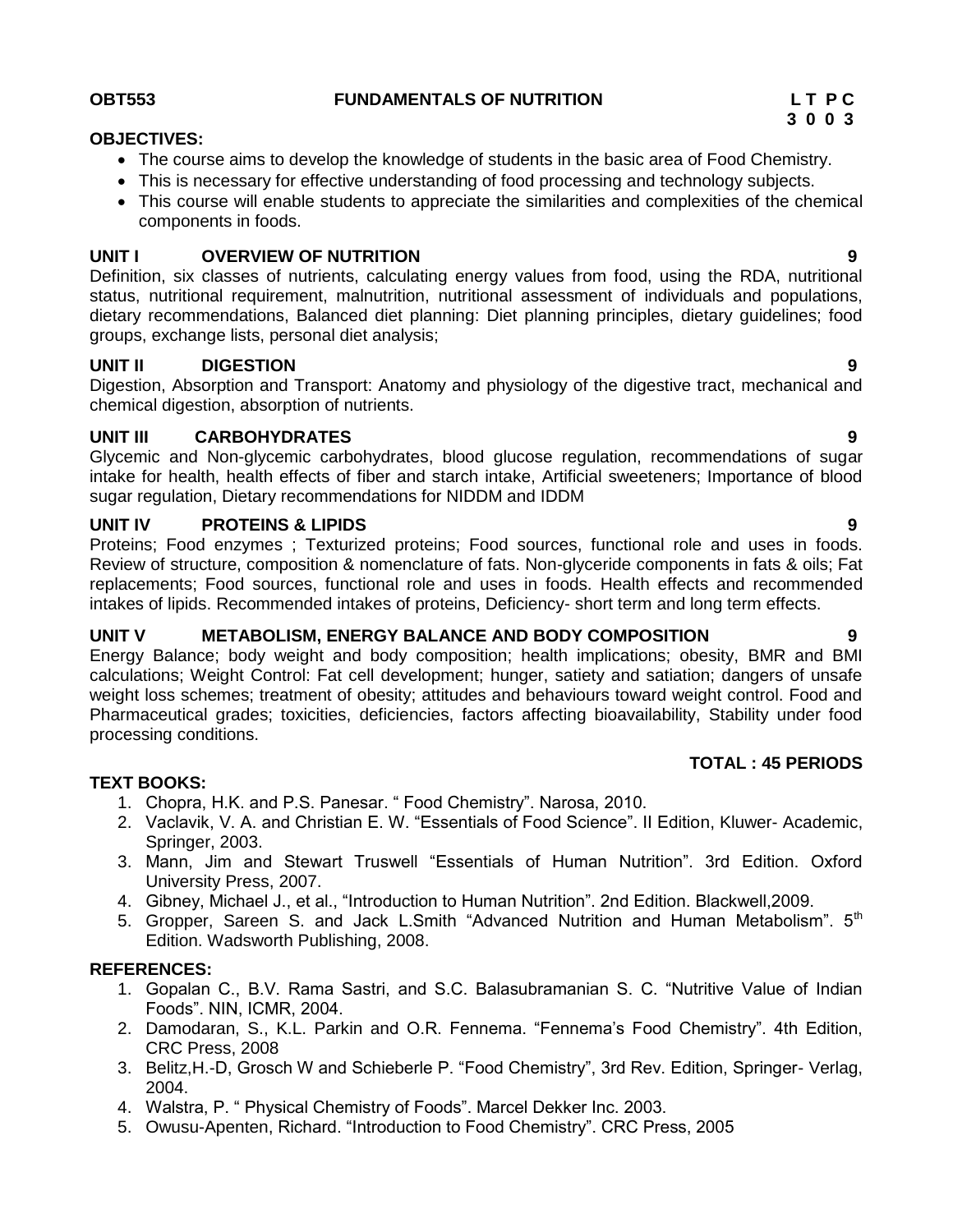## **OBJECTIVES:**

- To introduce the fundamentals and components of Geographic Information System
- To provide details of spatial data structures and input, management and output processes.

## **UNIT I FUNDAMENTALS OF GIS 9**

Introduction to GIS - Basic spatial concepts - Coordinate Systems - GIS and Information Systems – Definitions – History of GIS - Components of a GIS – Hardware, Software, Data, People, Methods – Proprietary and open source Software - Types of data – Spatial, Attribute data- types of attributes – scales/ levels of measurements.

## **UNIT II SPATIAL DATA MODELS 9**

Database Structures – Relational, Object Oriented – ER diagram - spatial data models – Raster Data Structures – Raster Data Compression - Vector Data Structures - Raster vs Vector Models- TIN and GRID data models - OGC standards - Data Quality.

## **UNIT III DATA INPUT AND TOPOLOGY 9**

Scanner - Raster Data Input – Raster Data File Formats – Vector Data Input –Digitiser –Topology - Adjacency, connectivity and containment – Topological Consistency rules – Attribute Data linking – ODBC – GPS - Concept GPS based mapping.

## **UNIT IV DATA ANALYSIS 9**

Vector Data Analysis tools - Data Analysis tools - Network Analysis - Digital Education models - 3D data collection and utilisation.

## **UNIT V APPLICATIONS 9**

GIS Applicant - Natural Resource Management - Engineering - Navigation - Vehicle tracking and fleet management - Marketing and Business applications - Case studies.

## **TOTAL: 45 PERIODS**

## **OUTCOME:**

## **This course equips the student to**

- Have basic idea about the fundamentals of GIS.
- Understand the types of data models.
- Get knowledge about data input and topology.
- Gain knowledge on data quality and standards.
- Understand data management functions and data output

## **TEXT BOOKS:**

- 1. Kang Tsung Chang, Introduction to Geographic Information Systems, McGraw Hill Publishing, 2nd Edition, 2011.
- 2. Ian Heywood, Sarah Cornelius, Steve Carver, Srinivasa Raju, "An Introduction Geographical Information Systems, Pearson Education, 2nd Edition,2007.

## **REFERENCE:**

1. Lo.C.P., Albert K.W. Yeung, Concepts and Techniques of Geographic Information Systems, Prentice-Hall India Publishers, 2006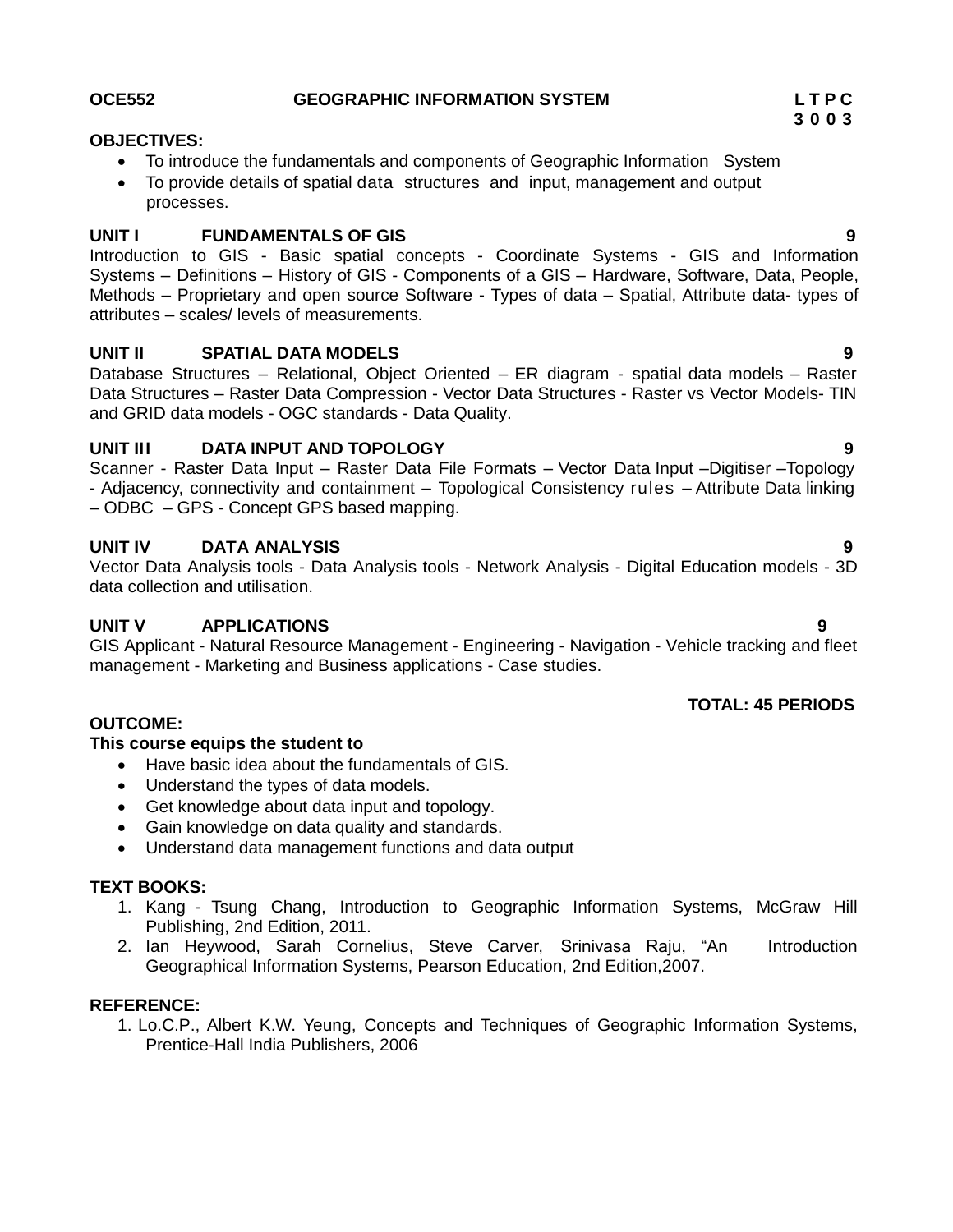## **OPY551 HERBAL TECHNOLOGY L T P C**

## **OBJECTIVES:**

- To acquire the basic knowledge of Indian system of medicines.
- To enable the students to know about the plant tissue culture techniques and learn about the instruments used in the extraction, isolation, purification and identification of herbal drugs.

## **UNIT I INDIAN SYSTEMS OF MEDICINE 9**

Introduction, basic principles and treatment modalities of Ayurveda – Unani – Homeopathy – Siddha – naturopathy- Introduction and streams of Yoga. Classification of herbs - Harvesting – Post harvesting – Conditions of storage.-seasonal and geographical variation.

## **UNIT II IN-VITRO CULTURE OF MEDICINAL PLANTS 9**

Requirements – Setting up a tissue culture lab – Basic laboratory procedure – Processing of plant tissue culture – Growth profile – Growth measurement – Plant tissue culture methods – Callus culture – Types of tissue culture – Tissue culture of medicinal plants – Applications of plant tissue culture.

## **UNIT III PHYTO PHARMACEUTICALS 9**

Traditional and modern extraction techniques: Successive solvent extraction- Super critical fluid extraction – Steam distillation – Head space techniques – Sepbox –General extraction process: Carbohydrates – Proteins – Alkaloids –Glycosides. Isolation and purification of phytochemicals (Eg. Quinine from cinchona, vincristine from Vinca, sennoside from senna, Euginol from clove oil.)

## **UNIT IV SCREENING METHODS FOR HERBAL DRUGS 9**

Screening methods for anti-fertility agents – Antidiabetic drugs – Anti anginal drugs – Diuretic – Analgesic activity – Antipyretic activity – Anti cancer activity –Evaluation of hepatoprotective agents – anticonvulsive- Anti ulcer drugs.

## **UNIT V STANDARDIZATION AND CONSERVATION OF HERBAL DRUGS 9**

Importance of standardization - Standardization of single drugs and compound formulations – WHO guidelines for the quality assessment herbal drugs - Conservation strategies of medicinal plants – Government policies for protecting the traditional knowledge.

## **OUTCOMES:**

The student will be able to

- Understand the basic principle, design, control and processing techniques of medicinal plants and their derivatives.
- Find a solution to problems, including social, scientific and ethical issues connected with the use of medicinal plants in the different field of applications.
- Describe the biological effects of medicinal plants with legislation and governmental policies for conserving medicinal plants.

## **TEXT BOOKS:**

- 1. Agarwal, S.S. & Paridhavi, M., "Herbal Drug Technology" Universities Press,Pvt Limited, 2007.
- 2. Wallis, T.E., "Textbook of Pharmacognosy" 5th Edition, CBS Publishers and Distributors,2005.
- 3. Indian System of Medicine and Homeopathy, Planning and Evaluation Cell, Govt.of India, New Delhi, 2001.
- 4. Yoga- The Science of Holistic Living by V.K.Yoga, VKY Prakashna Publishing, Bangalore, 2005.
- 5. Quality Control Methods for medicinal plant material, WHO Geneva, 1998.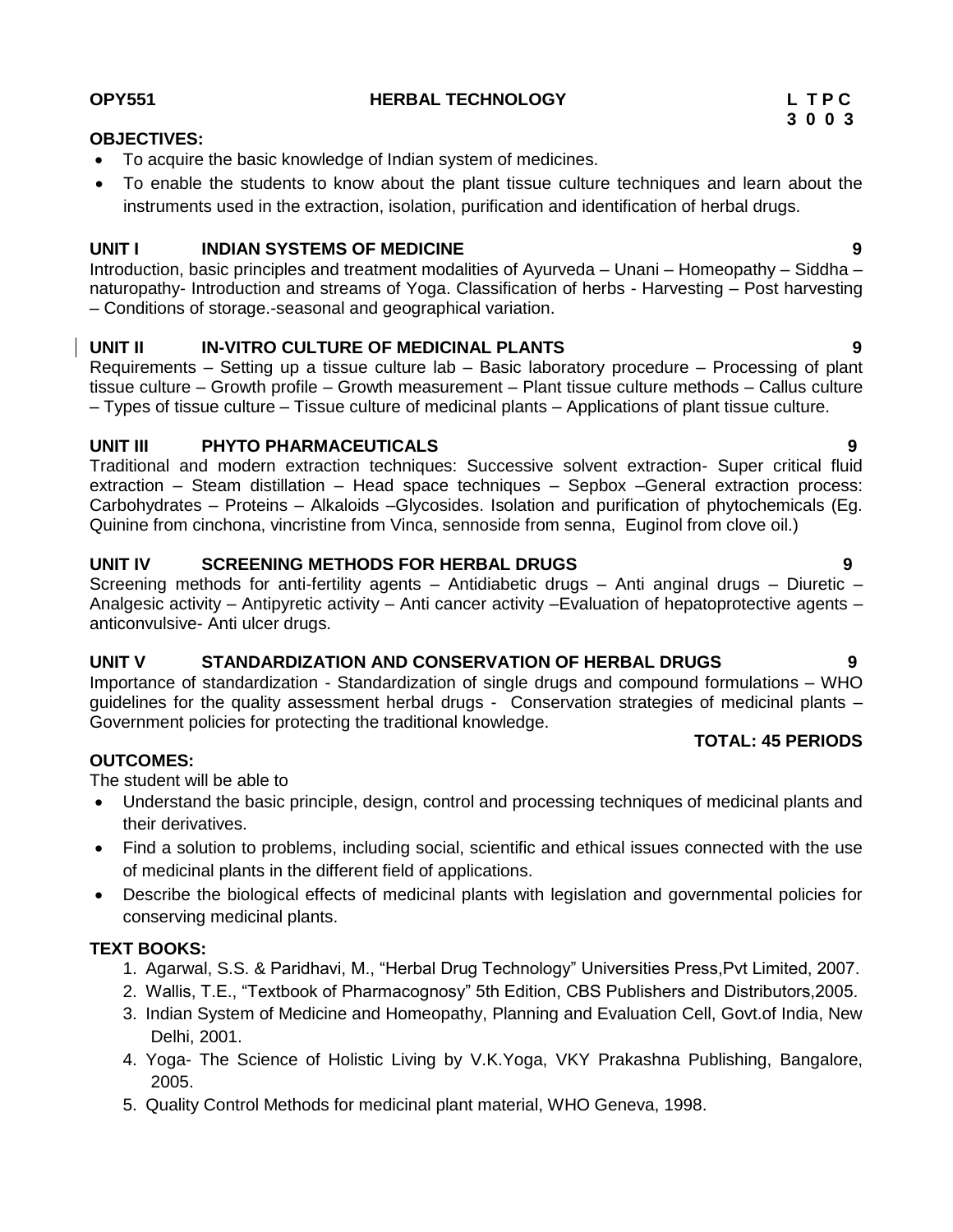### **REFERENCES:**

- 1. Evans, W.C., "Trease and Evans Pharmacognosy" 15th Edition, Elsevier HealthSciences, 2001.
- 2. Pulok K. Mukherjee., "Quality control of Herbal Drugs"Reprintedn, Business Horizons, New Delhi, 2012.
- 3. Daniel, M., "Herbal Technology: Concepts and Advances" Satish Serial PublishingHouse, 2008.

## **OCH551 INDUSTRIAL NANOTECHNOLOGY L T P C**

# **3 0 0 3**

## **OBJECTIVES**

- To elucidate on advantages of nanotechnology based applications in each industry
- To provide instances of contemporary industrial applications of nanotechnology
- To provide an overview of future technological advancements and increasing role of nanotechnology in each industry.

## **UNIT I NANO ELECTRONICS 9**

Advantages of nano electrical and electronic devices –Electronic circuit chips – Lasers - Micro and NanoElectromechanical systems – Sensors, Actuators, Optical switches,- Data memory –Lighting and Displays – Batteries - Fuel cells and Photo-voltaic cells – Electric double layer capacitors – Lead-free solder – Nanoparticle coatings for electrical products

## **UNIT II BIONANOTECHNOLOGY 9**

Nanoparticles in bone substitutes and dentistry – Implants and Prosthesis – Nanorobotics in Surgery –Nanosensors in Diagnosis– Neuro-electronic Interfaces– Therapeutic applications

## **UNIT III NANOTECHNOLOGY IN CHEMICAL INDUSTRY 9**

Nanocatalyts – Smart materials – Heterogenous nanostructures and composites – Nanostructures for Molecular recognition (Quantum dots, Nanorods, Nanotubes) – Molecular Encapsulation and its applications – Nanoporous zeolites – Self-assembled Nanoreactors

## **UNIT IV NANOTECHNOLOGY IN AGRICULTURE AND FOOD TECHNOLOGY 9**

Nanotechnology in Agriculture -Precision farming, Smart delivery system – Insecticides using nanotechnology – Potential of nano-fertilizers - Nanotechnology in Food industry

## **UNIT V NANOTECHNOLOGY IN TEXTILES AND COSMETICS 9**

Nanofibre production - Electrospinning – Controlling morphologies of nanofibers – Tissue engineering application– Polymer nanofibers - Nylon-6 nanocomposites from polymerization - Nano-filled polypropylene fibers - Nano finishing in textiles (UV resistant, antibacterial, hydrophilic, self-cleaning, flame retardant finishes) – Modern textiles Cosmetics – Formulation of Gels, Shampoos, Hairconditioners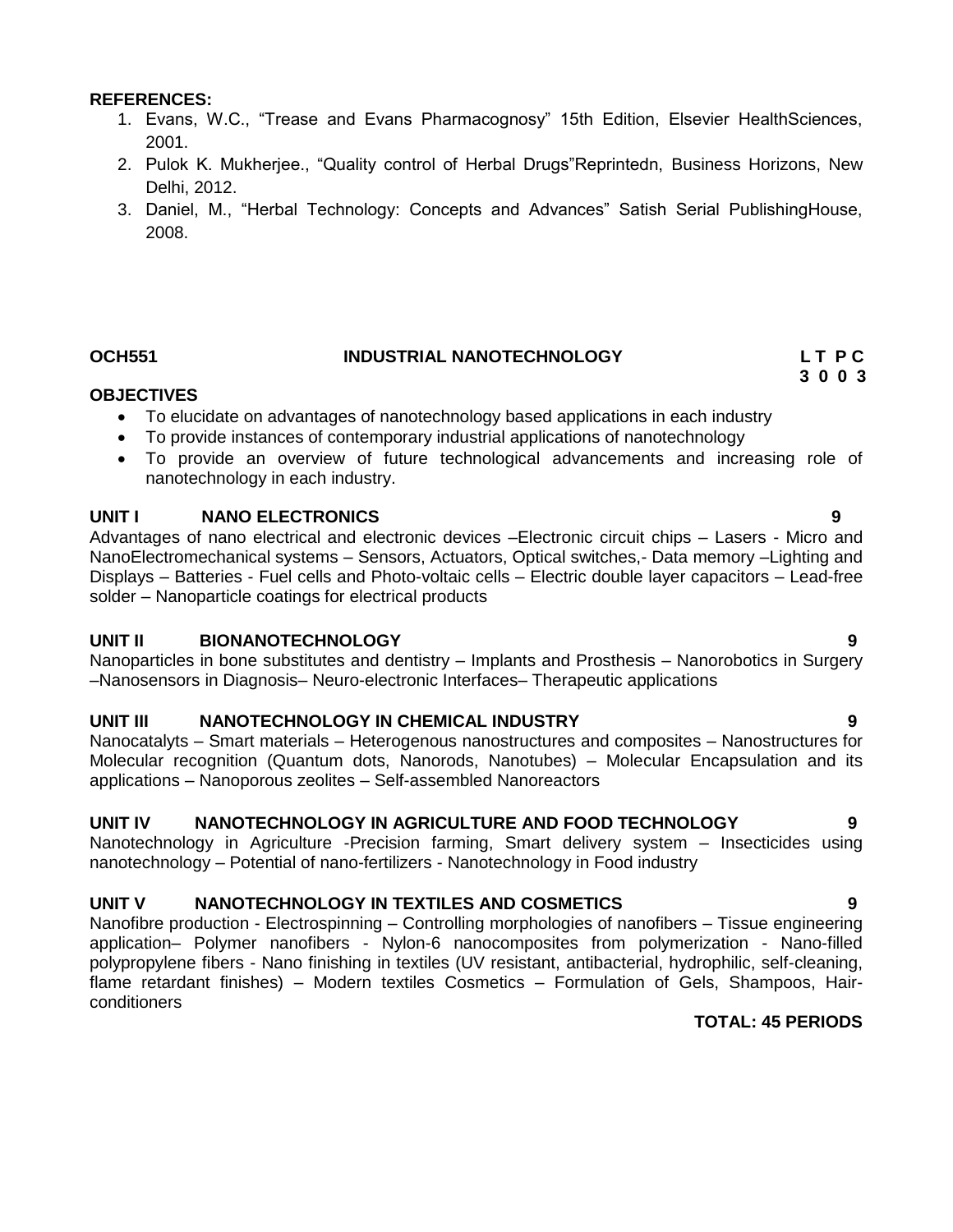### **REFERENCES:**

- 1. Neelina H. Malsch (Ed.),Biomedical Nanotechnology, CRC Press (2005)
- 2. Udo H. Brinker, Jean-Luc Mieusset (Eds.), Molecular Encapsulation: Organic Reactions in Constrained Systems,Wiley Publishers (2010).
- 3. Jennifer Kuzma and Peter VerHage, Nanotechnology in agriculture and food production, Woodrow Wilson International Center, (2006).
- 4. Lynn J. Frewer, Willehm Norde, R. H. Fischer and W. H. Kampers, Nanotechnology in the Agri-food sector, Wiley-VCH Verlag, (2011).
- 5. P. J. Brown and K. Stevens, Nanofibers and Nanotechnology in Textiles, Woodhead Publishing Limited, Cambridge, (2007).
- 6. Y-W. Mai,Polymer Nano composites, Woodhead publishing, (2006).
- 7. W.N. Chang,Nanofibres fabrication, performance and applications, Nova Science Publishers Inc, (2009)

## **OME553 INDUSTRIAL SAFETY ENGINEERING L T P C**

 **3 0 0 3**

## **OBJECTIVES:**

- To provide in depth knowledge in Principles of Environmental safety and its applications in various fields.
- To provide the knowledge of air and water pollution and their control.
- To expose the students to the basics in hazardous waste management.

## **UNIT I SAFETY IN METAL WORKING AND WOOD WORKING MACHINES 9**

General safety rules, principles, maintenance, Inspections of turning machines, boring machines, milling machine, planning machine and grinding machines, CNC machines, Wood working machinery, types, safety principles, electrical guards, work area, material handling, inspection, standards and codes- saws, types, hazards. Inspection of material handling equipments.

## **UNIT II SAFETY IN WELDING AND GAS CUTTING 9**

Gas welding and oxygen cutting, resistances welding, arc welding and cutting, common hazards, personal protective equipment, training, safety precautions in brazing, soldering and metalizing – explosive welding, selection, care and maintenance of the associated equipment and instruments – safety in generation, distribution and handling of industrial gases-colour coding – flashback arrestor – leak detection-pipe line safety-storage and handling of gas cylinders.

## **UNIT III SAFETY IN COLD FORMING AND HOT WORKING OF METALS 9**

Cold working, power presses, point of operation safe guarding, auxiliary mechanisms, feeding and cutting mechanism, hand or foot-operated presses, power press electric controls, power press set up and die removal, inspection and maintenance-metal sheers-press brakes - Hot working safety in forging, hot rolling mill operation, safe guards in hot rolling mills – hot bending of pipes, hazards and control measures - Safety in Gas Furnace Operation, Cupola, Crucibles, Ovens, Foundry Health Hazards, Work Environment, Material Handling in Foundries, Foundry Production Cleaning And Finishing Foundry Processes.

## **UNIT IV SAFETY IN FINISHING, INSPECTION AND TESTING 9**

Heat treatment operations, Electro Plating, Paint Shops, Sand And Shot Blasting, Safety In Inspection And Testing, Dynamic Balancing, Hydro Testing, Valves, Boiler Drums And Headers, Pressure Vessels, Air Leak Test, Steam Testing, Safety In Radiography, Personal Monitoring Devices, Radiation Hazards, Engineering And Administrative Controls, Indian Boilers Regulation.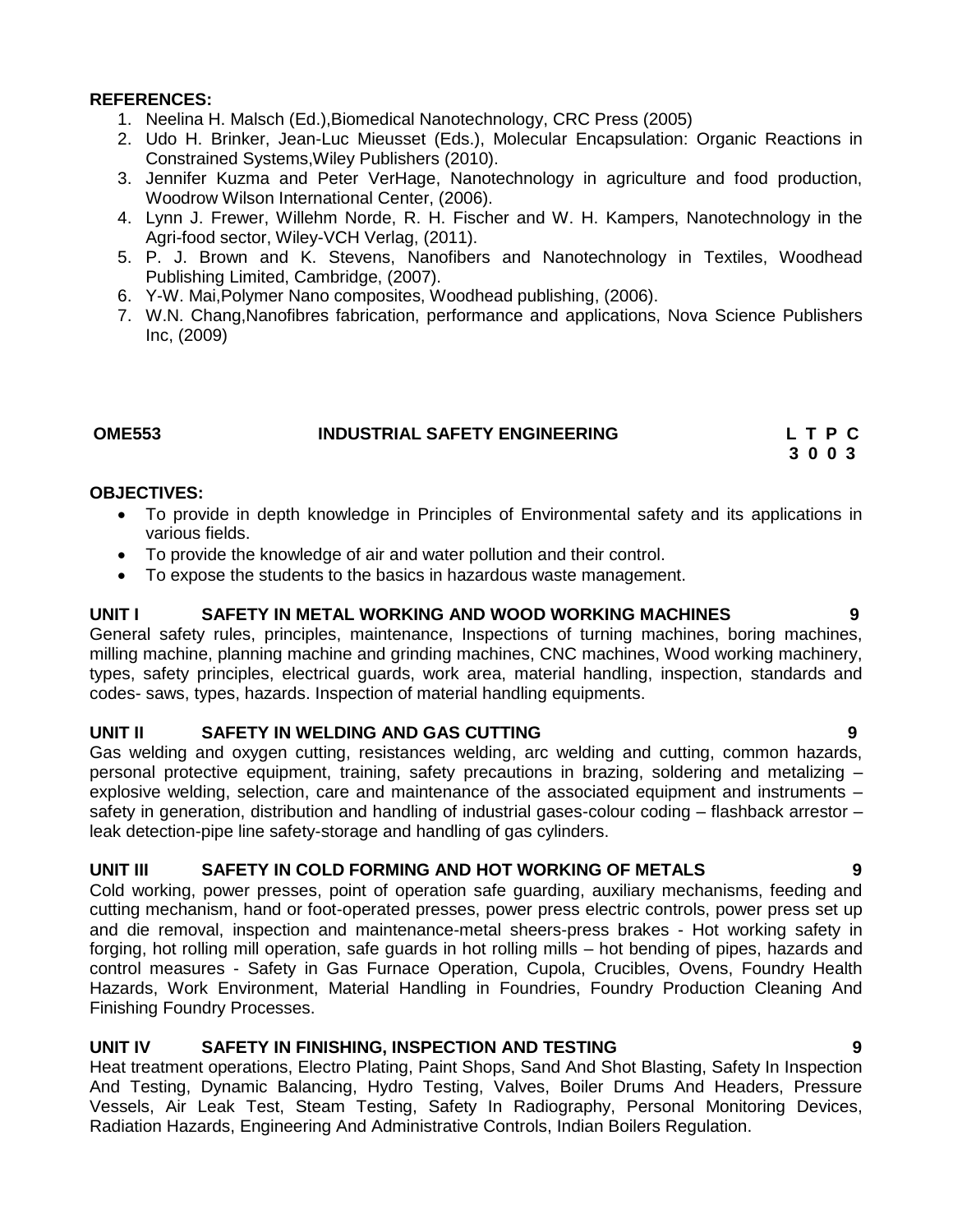## **UNIT V INDUSTRIAL SAFETY 9**

Advances in Industrial Ergonomics and safety, Work and protective clothing, Theory and practice of Industrial safety, Industrial Noise and Vibration, Machine Guarding and Industrial machine safety, Manual material handling, Modeling for safety and health.

## **TOTAL:45 PERIODS**

## **OUTCOMES:**

## **Students will be able to**

- Illustrate and familiarize the basic concepts and scope of engineering safety.
- Understand the standards of professional conduct that are published by professional safety organizations and certification bodies.
- Illustrate the importance of safety of employees while working with machineries.

## **REFERENCES:**

- 1. Philip E. Hagan, John Franklin Montgomery, James T. O'Reilly, Accident Prevention Manual NSC, Chicago, 2009.
- 2. Charles D. Reese, Occupational Health and Safety Management, CRC Press, 2003.
- 3. John V. Grimaldi and Rollin H. Simonds Safety Management by All India Travelers Book seller, New Delhi, 1989.
- 4. John Davies, Alastair Ross, Brendan Wallace, Safety Management: A Qualitative Systems Approach, CRC Press, 2003.
- 5. Health and Safety in welding and Allied processes, welding Institute, UK, High Tech. Publishing Ltd., London, 1989.
- 6. Anil Mital Advances in Industrial Ergonomics and Safety Taylor and Francis Ltd, London, 1989 7. Dr. Vincent Matthew Ciriello (Prediction of the maximum acceptable weight of lift from the frequency of lift, journal of industrial ergonomics,( 2014), pg .225–237

## **OBT551 INTRODUCTION TO BIOENERGY AND BIOFUELS L T P C**

## **OBJECTIVES**

 This course will be focussed on achievement, acquisition of knowledge and enhancement of comprehension of information regarding bioenergy and biofuel technologies and their sustainable applications.

## **UNIT I CONCEPTS 9**

Biopower, Bioheat, Biofuesl, advanced liquid fuels, drop-in fuels, biobased products

## **UNIT II FEEDSTOCKS 9**

Harvested Feedstocks: First generation biofuels, Second generation biofuels, third generation biofuels. Residue Feedstocks: Agricultural wastes, forestry wastes, farm waste, organic components of residential, commercial, institutional and insdustrial waste.

## **UNIT III CONVERSION TECHNOLOGIES 9**

Biorefinery concept – biorefineries and end products, Biochemical conversion – hydrolysis, enzyme and acid hydrolysis, fermentation, anaerobic digestion and trans-esterification, Thermochemical conversion – Combustion, Gasification, Pyrolysis, other thermochemical conversion technologies. Scaling up of emerging technologies.

 **3 0 0 3**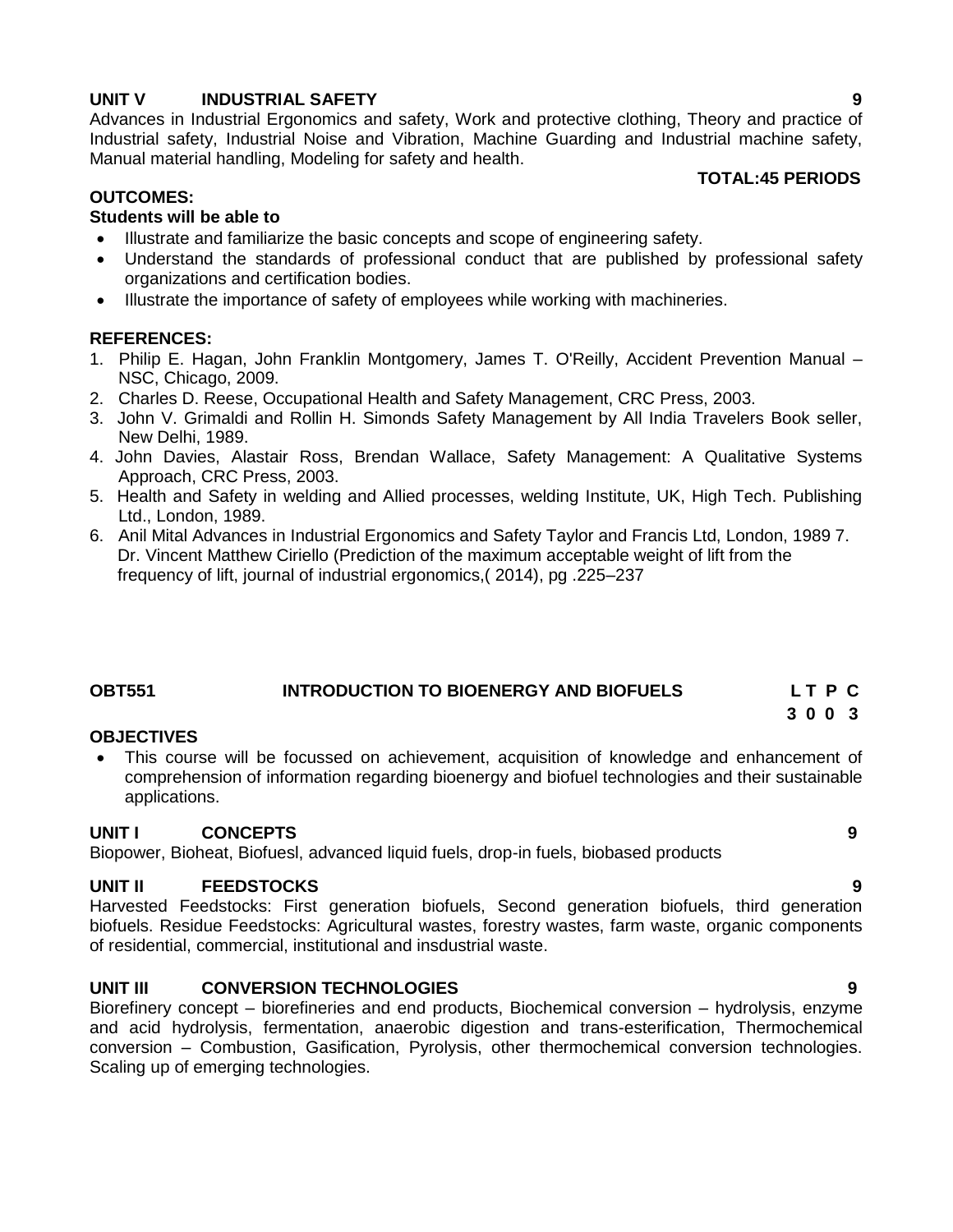## **UNIT IV BIOFUELS 9**

Pros and cons of Biofuels, Algal biofuels, Cyanobacteria and producers of biofuels, Jatropha as biodiesel producer, Bioethanol, Biomethane, biohydrogen, biobutanol, metabolic engineering of fuel molecules, Engineering aspects of biofuels, Economics of biofuels

## **UNIT V SUSTAINABILITY & RESILIENCE 9**

Environmental Sustainability, bioenergy sustainability, emissions of biomass to power generation applications, emissions from biofuels. ILUC issues, Carbon footprint, Advanced low carbon fuels

## **TOTAL :45 PERIODS**

## **TEXTBOOKS:**

- 1. Biorenewable Resources Engieering new products. Robert C Brown. Blackwell Publishing Professional, 2003.
- 2. Biofuels. Wim Soetaert and Erik Vandamme (Editors) Wiley. 2009.
- 3. Biomass for Renewable Energy, Fuels and Chemicals. Donald Klass. Academic press. 1998

## **REFERENCES:**

- 1. Introduction to Bioenergy.Vaughn C. Nelson and Kenneth L. Starcher.
- 2. Bioenergy: Biomass to Biofuels by by Anju Dahiya
- 3. Bioenergy: Principles and Applications by Yebo Li and Samir Kumar Khanal
- 4. Bioenergy by Judy D. Wall and Caroline S. Harwood
- 5. Bioenergy: Sustainable Perspectives by Ted Weyland

## **OML552** L T P C CML552

## **OBJECTIVES:**

- This course will cover the basic principles and techniques of optical and electron microscopy.
- This course also deals with the sample preparation techniques for the microstructural analysis.

## **UNIT I INTRODUCTION 9**

History of Microscopy, Overview of current microscopy techniques. Light as particles and waves, Fundamental of optics: Diffraction and interference in image formation, real and virtual images, Resolution, Depth of field and focus, Magnification, Numerical aperture, Aberration of lenses. Components of Light Microscopy, Compound light microscopy and its variations.

## **UNIT II MICROSCOPY 9**

Phase contrast microscopy: optical design, theory, image interpretation, Dark-field microscopy: optical design, theory , image interpretation, Polarization Microscopy: Polarized light, optical design, theory , image interpretation, Differential Interference Contrast (DIC): equipment and optics, image interpretation, Modulation contrast microscopy: contrast methods using oblique illumination.

## **UNIT III ELECTRON MICROSCOPY 9**

Interaction of electrons with matter, elastic and inelastic scattering, secondary effects, Components of electron microscopy: Electron sources, pumps and holders, lenses, apertures, and resolution. Scanning Electron and Transmission Electron Microscopy: Principle, construction, applications and limitations.

 **3 0 0 3**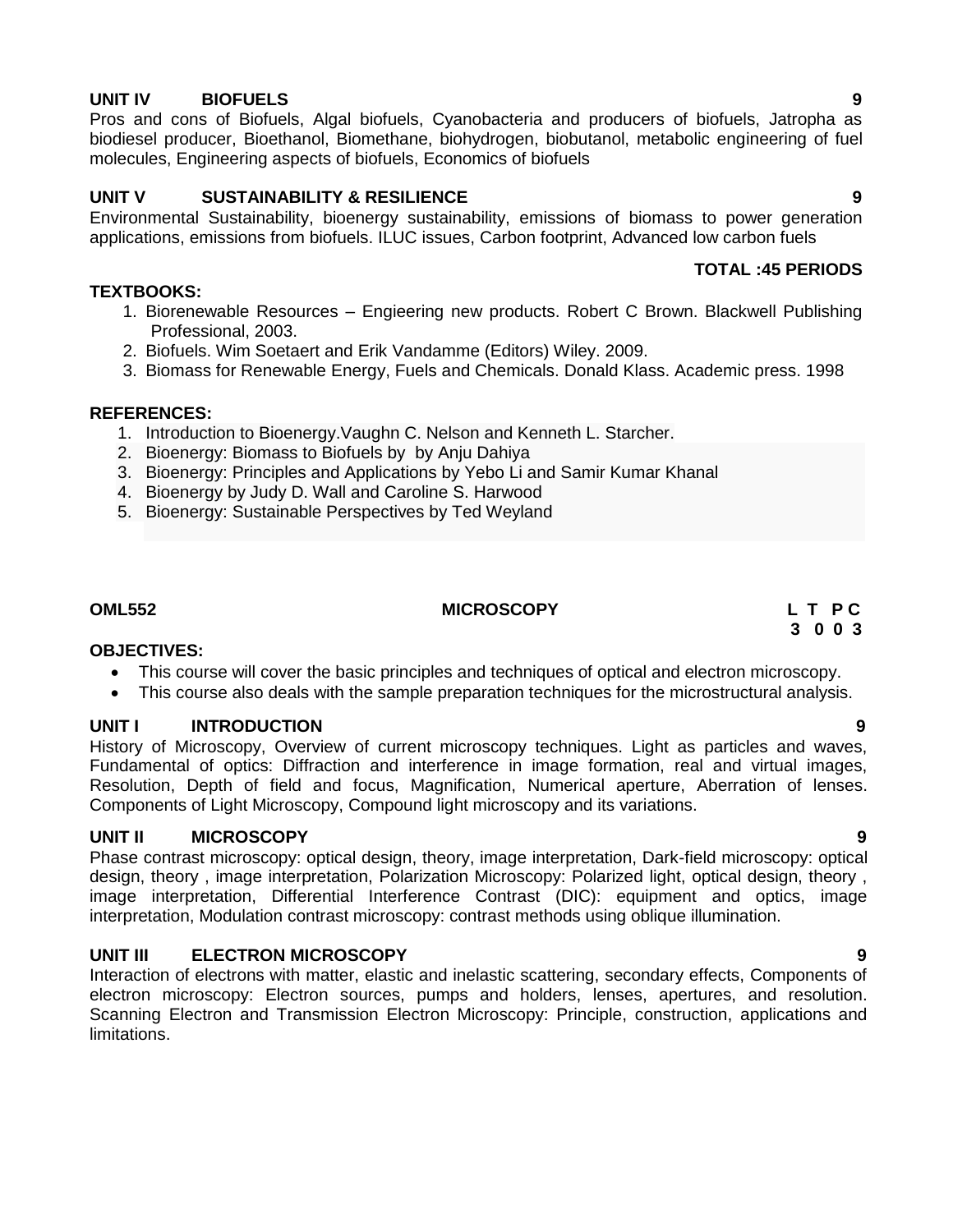## **UNIT IV SAMPLE PREPARATION FOR MICROSTRUCTURAL ANALYSIS 9**

Optical Microscopy sample preparation: Grinding, polishing and etching, SEM sample preparation: size constrains, TEM sample preparation: Disk preparation, electro polishing, ion milling, lithography, storing specimens.

## **UNIT V CHEMICAL ANALYSIS 9**

Surface chemical composition (Principle and applications) - Mass spectroscopy and X-ray emission spectroscopy - Energy Dispersive Spectroscopy- Wave Dispersive Spectroscopy. Electron spectroscopy for chemical analysis (ESCA), Ultraviolet Photo Electron Spectroscopy (UPS), X ray Photoelectron Spectroscopy (XPS), Auger Electron Spectroscopy (AES)- Applications.

## **TOTAL: 45 PERIODS**

- **OUTCOMES:**
	- Able to understand the physics behind the microscopy.
	- Ability to describe the principle, construction and working of light microscopy.
	- Ability to appreciate about electron microscopy.
	- Ability to understand about the important of sample preparation technique.
	- Ability to identify the appropriate spectroscopy technique for chemical analysis.

## **TEXT BOOKS**

- 1. Douglas B. Murphy, Fundamentals of light microscopy and electronic imaging, 2001, Wiley-Liss, Inc. USA
- 2. David B. Williams and C. Barry Carter, Transmission Electron Microscopy-A Textbook for Materials Science, Springer US, 2nd edition, 2009.

## **REFERENCES:**

- 1. Brandon D. G, "Modern Techniques in Metallography", Von Nostrand Inc. NJ, USA,1986.
- 2. Whan R E (Ed), ASM Handbook, Volume 10, Materials Characterisation", Nineth Edition, ASM international, USA, 1986.
- 3. Thomas G., "Transmission electron microscopy of metals", John Wiley, 1996

## **OBT554 PRINCIPLES OF FOOD PRESERVATION L T P C**

# **3 0 0 3**

## **OBJECTIVE:**

 The course aims to introduce the students to the area of Food Preservation. This is necessary for effective understanding of a detailed study of food processing and technology subjects.

## **UNIT I FOOD PRESERVATION AND ITS IMPORTANCE 9**

Introduction to food preservation. Wastage of processed foods; Shelf life of food products; Types of food based on its perishability. Traditional methods of preservation.

## **UNIT II METHODS OF FOOD HANDLING AND STORAGE 9**

Nature of harvested crop, plant and animal; storage of raw materials and products using low temperature, refrigerated gas storage of foods, gas packed refrigerated foods, sub atmospheric storage, Gas atmospheric storage of meat, grains, seeds and flour, roots and tubers; freezing of raw and processed foods. retort pouch packing, Aseptic packaging.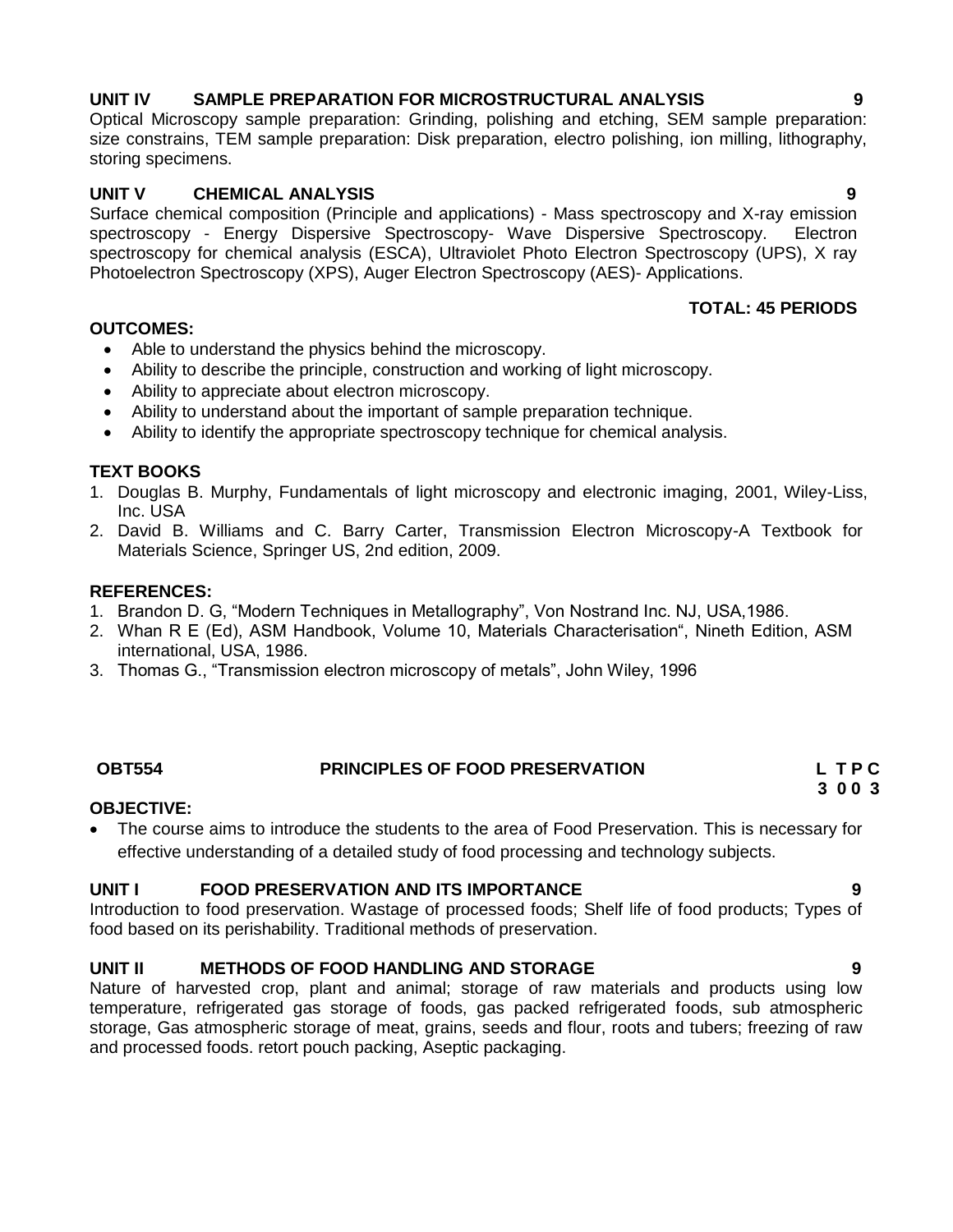## **UNIT III THERMAL METHODS 9**

Newer methods of thermal processing; batch and continuous; In container sterilization- canning; application of infra-red microwaves; ohmic heating; control of water activity; preservation by concentration and dehydration; osmotic methods

## **UNIT IV DRYING PROCESS FOR TYPICAL FOODS 9**

Rate of drying for food products; design parameters of different type of dryers; properties of air-water mixtures. Psychrometric chart, freezing and cold storage.freeze concentration, dehydro-freezing, freeze drying, IQF; calculation of refrigeration load, design of freezers and cold storages.

## **UNIT V NON-THERMAL METHODS 9**

Super Critical Technology for Preservation - Chemical preservatives, preservation by ionizing radiations, ultrasonics, high pressure, fermentation, curing, pickling, smoking, membrane technology. Hurdle technology,

## **OUTCOMES:**

On completion of the course the students are expected to

Be aware of the different methods applied to preserving foods.

## **TEXT BOOKS:**

- 1. Karnal, Marcus and D.B. Lund "Physical Principles of Food Preservation". Rutledge, 2003.
- 2. VanGarde, S.J. and Woodburn. M "Food Preservation and Safety Principles and Practice".Surbhi Publications, 2001.
- 3. Sivasankar, B. "Food Processing & Preservation", Prentice Hall of India, 2002.
- 4. Khetarpaul, Neelam, "Food Processing and Preservation", Daya Publications, 2005.

## **REFERENCES:**

- 1. Rahman, M. Shafiur. "Handbook of Food Preservation". Marcel & Dekker, 2006.
- 2. Zeuthen, Peter and Bogh-Sarensen, Leif. "Food Preservation Techniques". CRC / Wood Head Publishing, 2003.
- 3. Ranganna, S. "Handbook of Canning and Aseptic Packaging". Tata McGraw-Hill, 2000.
- 4. Ranganna, S. "Handbook of Canning and Aseptic Packaging". Tata McGraw-Hill, 2000.

### **OMF551 PRODUCT DESIGN AND DEVELOPMENT L T P C 3 0 0 3**

## **OBJECTIVE:**

• The course aims at providing the basic concepts of product design, product features and its architecture so that student can have a basic knowledge in the common features a product has and how to incorporate them suitably in product.

## **UNIT I INTRODUCTION 9**

Need for IPPD – Strategic importance of Product development – integration of customer, designer, material supplier and process planner, Competitor and customer – Behaviour analysis. Understanding customer – prompting customer understanding – involve customer in development and managing requirements – Organization – process management and improvement – Plan and establish product specifications.

## **UNIT II CONCEPT GENERATION AND SELECTION 9**

Task – Structured approaches – clarification – search – externally and internally – explore systematically – reflect on the solutions and processes – concept selection – methodology – benefits.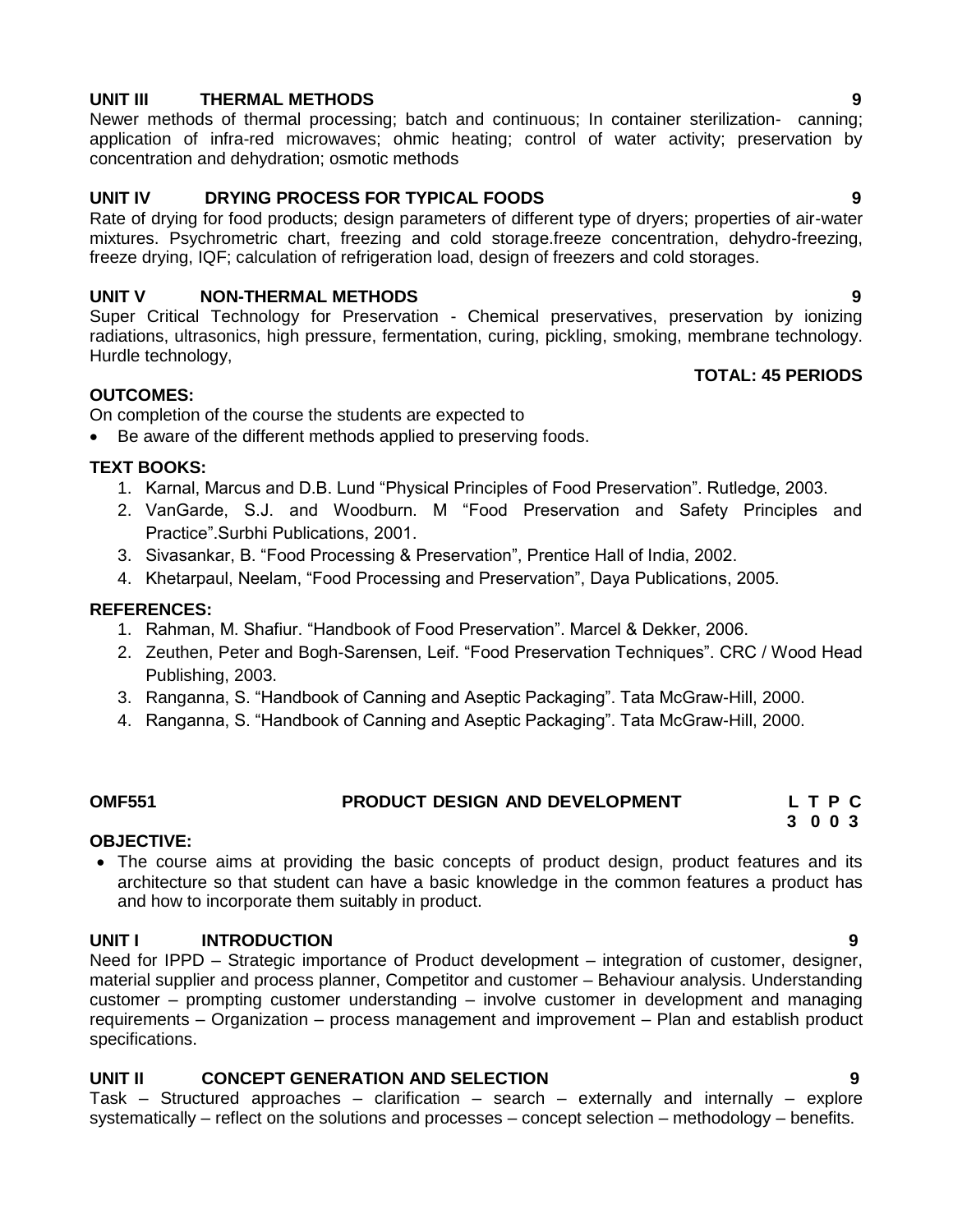## **UNIT III PRODUCT ARCHITECTURE 9**

Implications – Product change – variety – component standardization – product performance – manufacturability – product development management – establishing the architecture – creation – clustering – geometric layout development – fundamental and incidental interactions – related system level design issues – secondary systems – architecture of the chunks – creating detailed interface specifications.

## **UNIT IV INDUSTRIAL DESIGN 9**

Integrate process design – Managing costs – Robust design – Integrating CAE, CAD, CAM tools – Simulating product performance and manufacturing processes electronically – Need for industrial design – impact – design process – investigation of for industrial design – impact – design process – investigation of customer needs – conceptualization – refinement – management of the industrial design process – technology driven products – user – driven products – assessing the quality of industrial design.

## **UNIT V DESIGN FOR MANUFACTURING AND PRODUCT DEVELOPMENT 9**

Definition – Estimation of Manufacturing cost – reducing the component costs and assembly costs – Minimize system complexity – Prototype basics – principles of prototyping – planning for prototypes – Economic Analysis – Understanding and representing tasks – baseline project planning – accelerating the project – project execution.

## **OUTCOME:**

# **TOTAL: 45 PERIODS**

 The student will be able to design some products for the given set of applications; also the knowledge gained through prototyping technology will help the student to make a prototype of a problem and hence product design and development can be achieved.

## **TEXT BOOK:**

1. Kari T.Ulrich and Steven D.Eppinger, "Product Design and Development", McGraw-Hill International Edns. 1999.

## **REFERENCES:**

- 1. Kemnneth Crow, "Concurrent Engg./Integrated Product Development", DRM Associates, 26/3,Via Olivera, Palos Verdes, CA 90274(310) 377-569, Workshop Book.
- 2. Stephen Rosenthal, "Effective Product Design and Development", Business One Orwin, Homewood, 1992, ISBN 1-55623-603-4.
- 3. Staurt Pugh, "Tool Design –Integrated Methods for Successful Product Engineering", Addison Wesley Publishing, New york, NY.

## **ORO551** RENEWABLE ENERGY SOURCES L T P C

 **3 0 0 3**

## **OBJECTIVES:**

- To get exposure on solar radiation and its environmental impact to power.
- To know about the various collectors used for storing solar energy.
- To know about the various applications in solar energy.
- To learn about the wind energy and biomass and its economic aspects.
- To know about geothermal energy with other energy sources.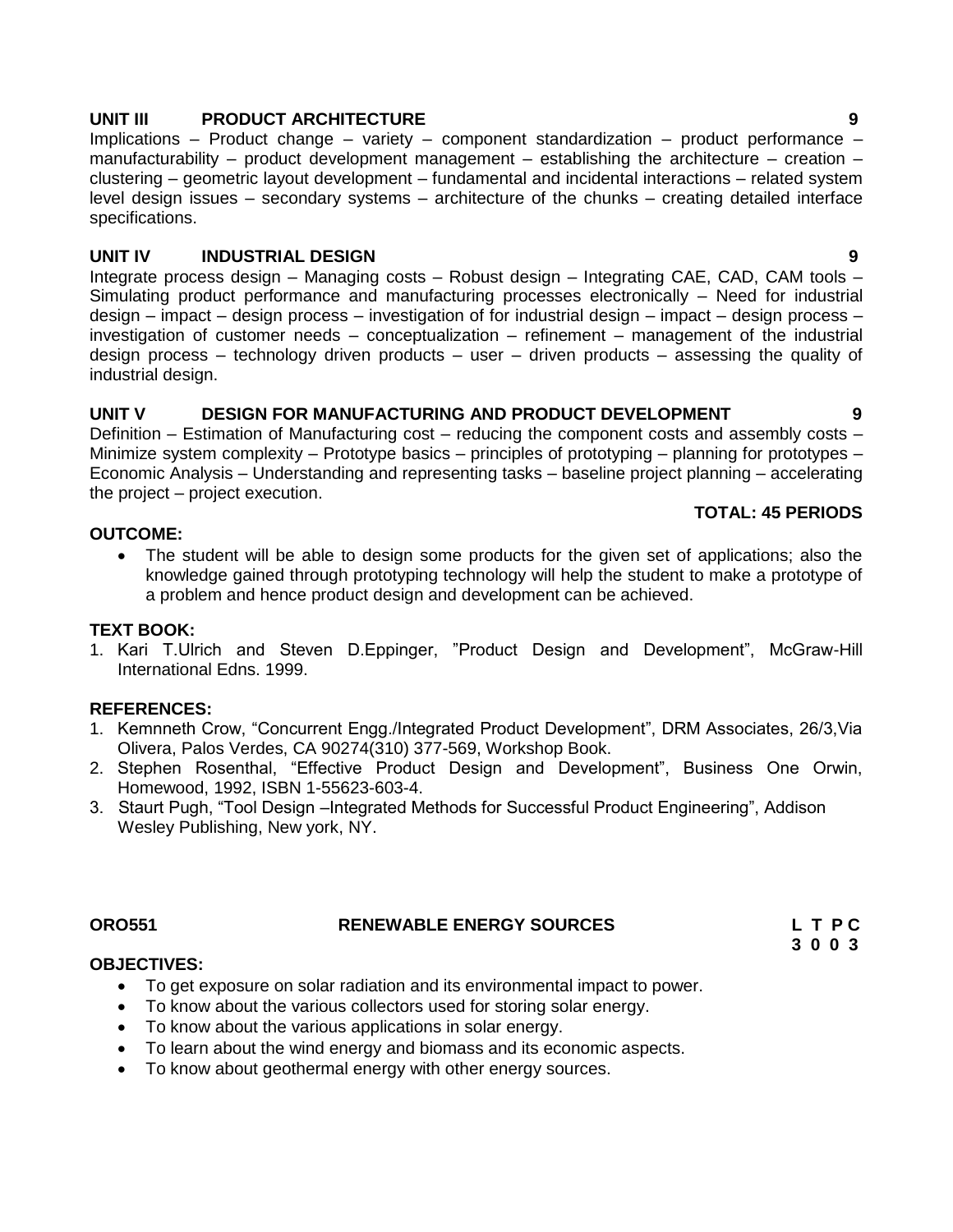## **UNIT I PRINCIPLES OF SOLAR RADIATION 10**

Role and potential of new and renewable source, the solar energy option, Environmental impact of solar power, physics of the sun, the solar constant, extraterrestrial and terrestrial solar radiation, solar radiation on titled surface, instruments for measuring solar radiation and sun shine, solar radiation data.

## **UNIT II SOLAR ENERGY COLLECTION 8**

Flat plate and concentrating collectors, classification of concentrating collectors, orientation and thermal analysis, advanced collectors.

## **UNIT III SOLAR ENERGY STORAGE AND APPLICATIONS 7**

Different methods, Sensible, latent heat and stratified storage, solar ponds. Solar Applications- solar heating/cooling technique, solar distillation and drying, photovoltaic energy conversion.

## **UNIT IV WIND ENERGY 10 10**

Sources and potentials, horizontal and vertical axis windmills, performance characteristics, Betz criteria BIO-MASS: Principles of Bio-Conversion, Anaerobic/aerobic digestion, types of Bio-gas digesters, gas yield, combustion characteristics of bio-gas, utilization for cooking, I.C.Engine operation and economic aspects.

## **UNIT V GEOTHERMAL ENERGY**: **9**

Resources, types of wells, methods of harnessing the energy, potential in India. OCEAN ENERGY: OTEC, Principles utilization, setting of OTEC plants, thermodynamic cycles. Tidal and wave energy: Potential and conversion techniques, mini-hydel power plants, and their economics. DIRECT ENERGY CONVERSION: Need for DEC, Carnot cycle, limitations, principles of DEC.

## **TOTAL : 45 PERIODS**

## **OUTCOMES:**

- Understanding the physics of solar radiation.
- Ability to classify the solar energy collectors and methodologies of storing solar energy.
- Knowledge in applying solar energy in a useful way.
- Knowledge in wind energy and biomass with its economic aspects.
- Knowledge in capturing and applying other forms of energy sources like wind, biogas and geothermal energies.

## **TEXT BOOKS:**

- 1. Rai G.D. , "Non-Conventional Energy Sources", Khanna Publishers, 2011
- 2. Twidell & Wier, "Renewable Energy Resources", CRC Press (Taylor & Francis), 2011

- 1. Tiwari and Ghosal, "Renewable energy resources", Narosa Publishing House, 2007
- 2. Ramesh R & Kumar K.U , "Renewable Energy Technologies",Narosa Publishing House, 2004
- 3. Mittal K M , "Non-Conventional Energy Systems", Wheeler Publishing Co. Ltd, New Delhi, 2003
- 4. Kothari D.P, Singhal ., K.C., "Renewable energy sources and emerging technologies", P.H.I, New Delhi, 2010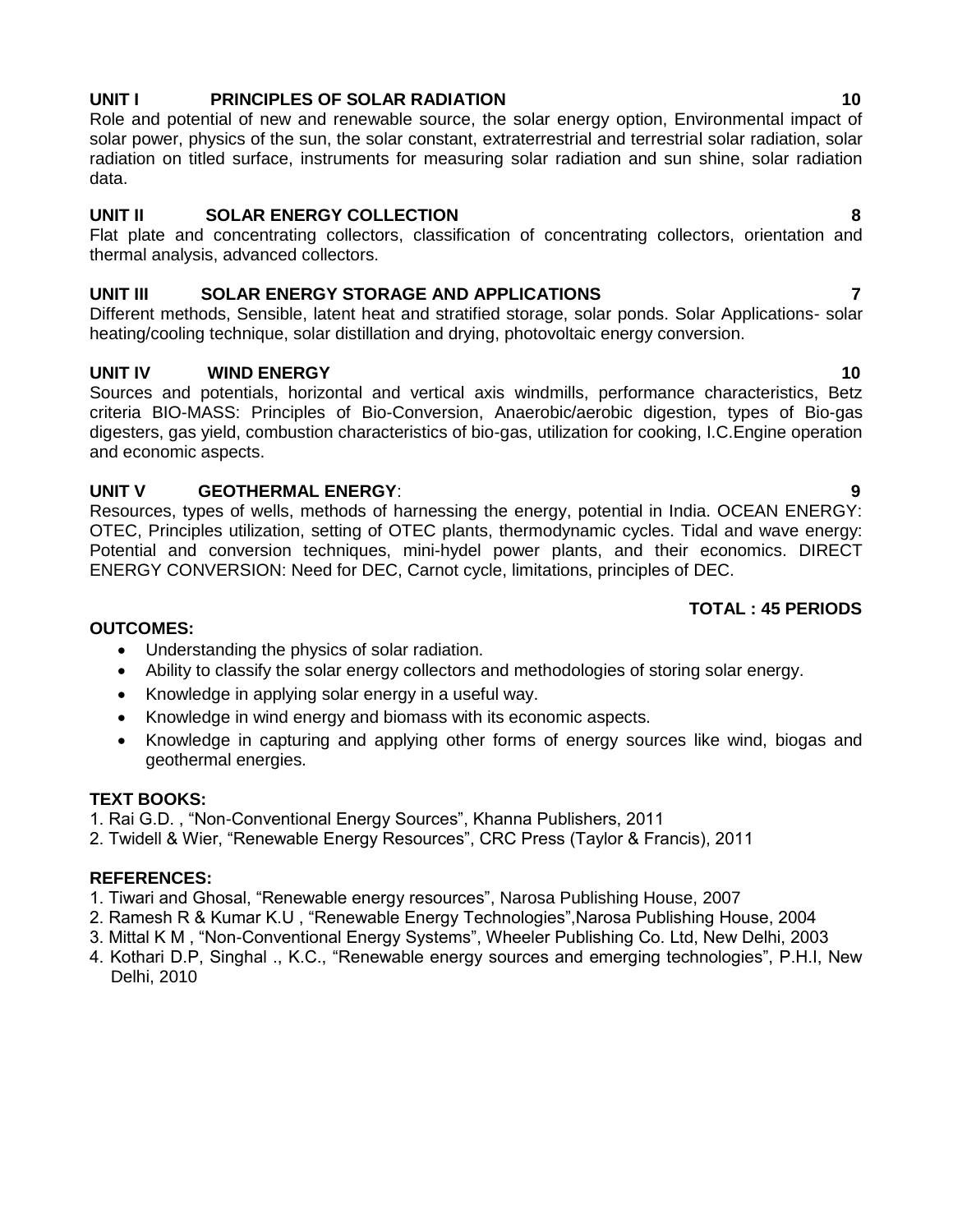## **OEI552 SCADA SYSTEM AND APPLICATIONS MANAGEMENT L T P C**

## **COURSE OBJECTIVE:**

- To understand about the SCADA system components and SCADA communication protocols
- To provide knowledge about SCADA applicatios in power system

## **UNIT I INTRODUCTION TO SCADA 9**

Evolution of SCADA, SCADA definitions, SCADA Functional requirements and Components, SCADA Hierarchical concept, SCADA architecture, General features, SCADA Applications, Benefits

## **UNIT II SCADA SYSTEM COMPONENTS 9**

Remote Terminal Unit (RTU), Interface units, Human- Machine Interface Units (HMI), Display Monitors/Data Logger Systems, Intelligent Electronic Devices (IED), Communication Network, SCADA Server, SCADA Control systems and Control panels

## **UNIT III SCADA COMMUNICATION 9**

SCADA Communication requirements, Communication protocols: Past, Present and Future, Structure of a SCADA Communications Protocol, Comparison of various communication protocols, IEC61850 based communication architecture, Communication media like Fiber optic, PLCC etc. Interface provisions and communication extensions, synchronization with NCC, DCC.

## **UNIT IV SCADA MONITORING AND CONTROL 9**

Online monitoring the event and alarm system, trends and reports, Blocking list, Event disturbance recording. Control function: Station control, bay control, breaker control and disconnector control.

## **UNIT V SCADA APPLICATIONS IN POWER SYSTEM 9**

Applications in Generation, Transmission and Distribution sector, Substation SCADA system Functional description, System specification, System selection such as Substation configuration, IEC61850 ring configuration, SAS cubicle concepts, gateway interoperability list, signal naming concept. System Installation, Testing and Commissioning.

## **CASE STUDIES**:

SCADA Design for 66/11KV and 132/66/11KV or 132/66 KV any utility Substation and IEC 61850 based SCADA Implementation issues in utility Substations,

## **TOTAL: 45 PERIODS**

**OUTCOME:** • This course gives knowledge about various system components and communication protocols of SCADA system and its applications.

## **REFERENCES:**

- 1. Stuart A. Boyer: SCADA-Supervisory Control and Data Acquisition, Instrument Society of America Publications,USA,2004
- 2. Gordon Clarke, Deon Reynders: Practical Modern SCADA Protocols: DNP3, 60870.5 and Related Systems, Newnes Publications, Oxford, UK,2004
- 3. William T. Shaw, Cybersecurity for SCADA systems, PennWell Books, 2006
- 4. David Bailey, Edwin Wright, Practical SCADA for industry, Newnes, 2003
- 5. Michael Wiebe, A guide to utility automation: AMR, SCADA, and IT systems for electric Power, PennWell 1999
- 6. Dieter K. Hammer, Lonnie R. Welch, Dieter K. Hammer, "Engineering of Distributed Control Systems", Nova Science Publishers, USA, 1st Edition, 2001

**3 0 0 3**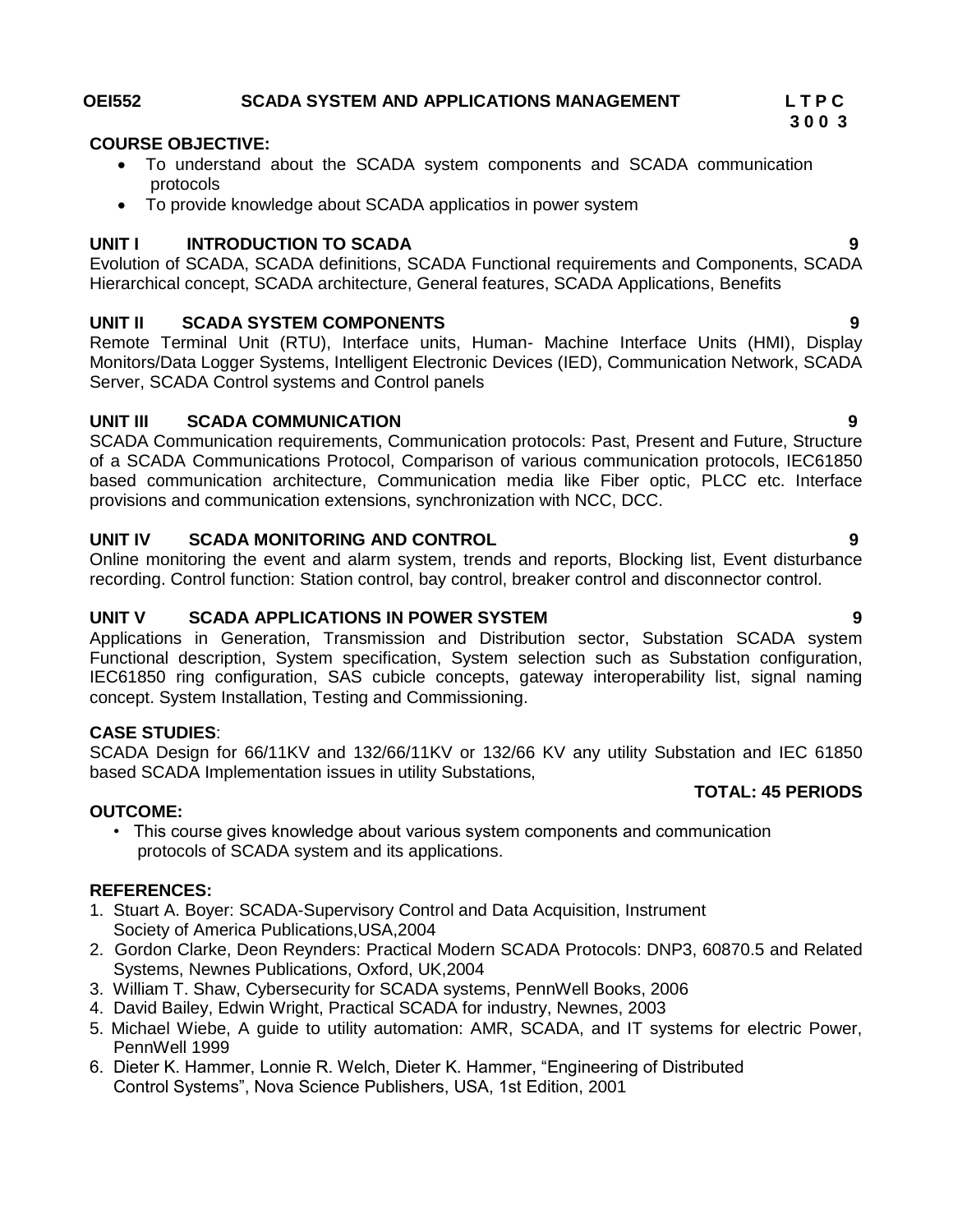**OCS551 SOFTWARE ENGINEERING L T P C**

## **OBJECTIVES:**

- To understand the phases in a software development project
- To learn project management concepts
- To understand the concepts of requirements analysis and modeling.
- To understand software design methodologies
- To learn various testing methodologies
- To be familiar with issues related to software maintenance

## **UNIT I SOFTWARE PROCESS 9**

Introduction to Software Engineering, scope – software crisis – principles of software engineering - Software process – Life cycle models – Traditional and Agile Models - Team organization.

## **UNIT II PLANNING AND ESTIMATION 9**

Planning and the software process – cost estimation: LOC, FP Based Estimation, COCOMO I & II Models – Duration estimation and tracking – Gantt chart - Software Project Management – plan – risk analysis and management.

## **UNIT III REQUIREMENTS ANALYSIS AND SPECIFICATION 9**

Software Requirements: Functional and Non-Functional, Software Requirements specification– Structured system Analysis – modeling: UML based tools, DFD - Requirement Engineering Process.

## **UNIT IV SOFTWARE DESIGN AND IMPLEMENTATION 9**

Design process – Design principles and guidelines – design techniques – coupling and cohesion metrics – tools. Implementation: choice of programming language, programming practices – coding standards – code walkthroughs and inspections.

## **UNIT V TESTING AND MAINTENANCE 9**

Software testing fundamentals- Testing techniques: white box, black box, glass box testing - unit testing – integration testing –system testing – acceptance testing – debugging. Post-delivery maintenance: Types – objectives - metrics - Reverse Engineering.

## **OUTCOMES:**

## **At the end of this course, the students will be able to**

- Understand different software life cycle models.
- Perform software requirements analysis
- Apply systematic methodologies for software design and deployment.
- Understand various testing approaches and maintenance related issues.
- Plan project schedule, and estimate project cost and effort required.

## **TEXT BOOKS:**

- 1. Roger S. Pressman, "Software Engineering A Practitioner"s Approach", Seventh Edition, Mc Graw-Hill International Edition, 2010.
- 2. Ian Sommerville, "Software Engineering", 9th Edition, Pearson Education Asia, 2011.

## **REFERENCES:**

- 1. Rajib Mall, "Fundamentals of Software Engineering", Third Edition, PHI Learning PrivateLimited, 2009.
- 2. Pankaj Jalote, "Software Engineering, A Precise Approach", Wiley India, 2010.
- 3. Kelkar S.A., "Software Engineering", Prentice Hall of India Pvt Ltd, 2007.
- 4. Stephen R.Schach, "Software Engineering", Tata McGraw-Hill Publishing Company Limited,2007.

 **3 0 0 3**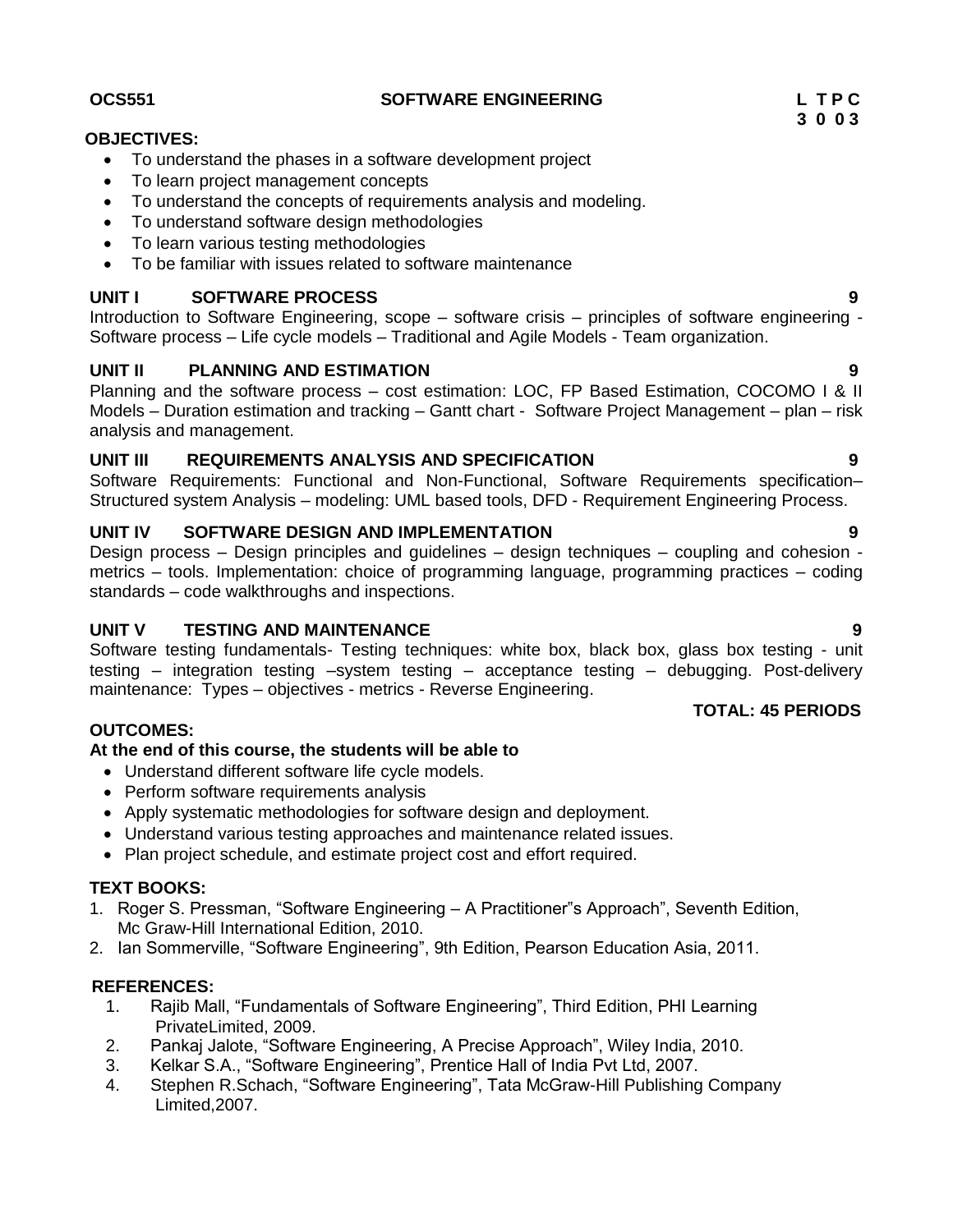## **OTL551 SPACE TIME WIRELESS COMMUNICATION L T P C**

- To understand the concept of multiple antenna propagation.
- To understand the concept of capacity of frequency flat deterministic MIMO channel.
- To understand the concept of transmitter and receiver diversity technique.
- To design the coding for frequency flat channel.
- To analyze the concept of micro multi user detection.

## **UNIT I MULTIPLE ANTENNA PROPAGATION AND ST CHANNEL CHARACTERIZATION 9**

Wireless channel – Scattering model in macrocells – Channel as a ST random field – Scattering functions, Polarization and field diverse channels – Antenna array topology – Degenerate channels – reciprocity and its implications – Channel definitions – Physical scattering model – Extended channel model – Channel measurements – sampled signal model – ST multiuser and ST interference channels – ST channel estimation.

## **UNIT II CAPACITY OF MULTIPLE ANTENNA CHANNELS 9**

Capacity of frequency flat deterministic MIMO channel: Channel unknown to the transmitter – Channel known to the transmitter – capacity of random MIMO channels – Influence of ricean fading – fading correlation – XPD and degeneracy on MIMO capacity – Capacity of frequency selective MIMO channels.

## **UNIT III SPATIAL DIVERSITY 9**

Diversity gain – Receive antenna diversity – Transmit antenna diversity – Diversity order and channel variability – Diversity performance in extended channels – Combined space and path diversity – Indirect transmit diversity – Diversity of a space-time – frequency selective fading channel.

## **UNIT IV MULTIPLE ANTENNA CODING AND RECEIVERS 9**

Coding and interleaving architecture – ST coding for frequency flat channels – ST coding for frequency selective channels – Receivers–SISO–SIMO–MIMO–Iterative MIMO receivers – Exploiting channel knowledge at the transmitter: linear pre-filtering – optimal pre-filtering for maximum rate – optimal pre-filtering for error rate minimization – selection at the transmitter – Exploiting imperfect channel knowledge

## **UNIT V ST OFDM, SPREAD SPECTRUM AND MIMO MULTIUSER DETECTION 9**

SISO-OFDM modulation, MIMO-OFDM modulation – Signaling and receivers for MIMO– OFDM – SISO–SS modulation – MIMO-SS modulation – Signaling and receivers for MIMO – S.MIMO –MAC – MIMO – BC – Outage performance for MIMO-MU – MIMO - MU with OFDM – CDMA and multiple antennas.

## **TOTAL: 45 PERIODS**

## **OUTCOMES:**

## **At the end of the course , students would be able to**

- Design and analyze the channel characterization.
- Analyze the capacity of random MIMO channel.
- Design and analyze the order diversity and channel variability.
- Analyze the multiple antenna coding and receivers.
- Analyze the MIMO multi user detection

**3 0 0 3**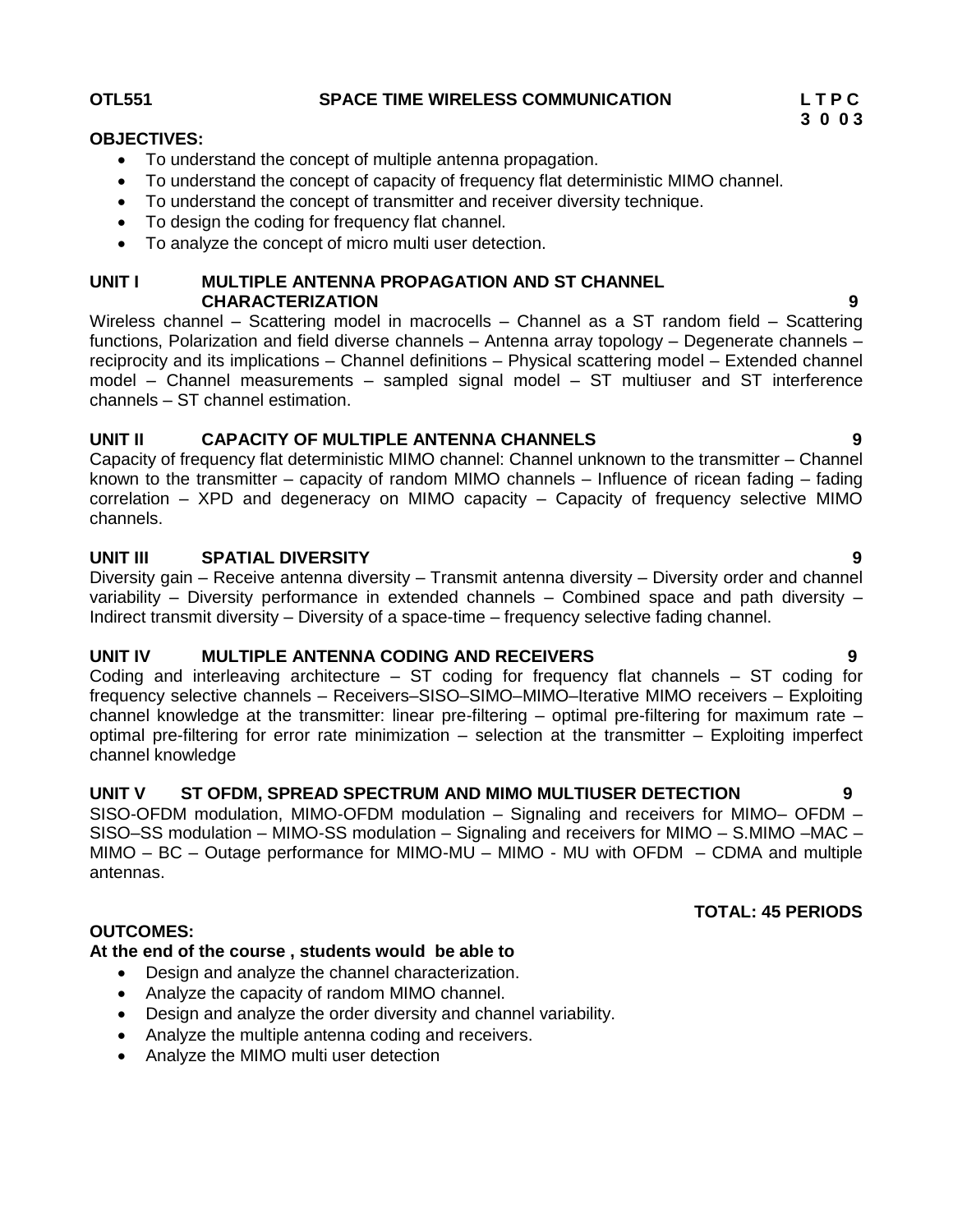## **TEXT BOOKS:**

- 1. Sergio Verdu, "Multi User Detection" , Cambridge University Press, 2011
- 2. A. Paulraj, Rohit Nabar, Dhananjay Gore, "Introduction to Space Time Wireless Communication Systems", Cambridge University Press , 2008

## **REFERENCES**:

1. Don Tarrieri, " Principles of Spread Spectrum Communication systems" ,Springer, Third edition, 2015

## **OTL553 TELECOMMUNICATION NETWORK MANAGEMENT L T P C**

## **OBJECTIVES:**

- To understand the concept of network management standards.
- To design the common management information service element model.
- To understand the various concept of information modelling.
- To analyze the concept of SNMPv1 and SNMPv2 protocol.
- To analyze the concept of examples of network management.

## **UNIT I FOUNDATIONS 9**

Network management standards–network management model– organization model– information model abstract syntax notation 1 (ASN.1) – encoding structure– macros–functional model. Network management application functional requirements: Configuration management– fault management– performance management–Error correlation technology– security management–accounting management– common management–report management– polity based management–service level management–management service–community definitions– capturing the requirements– simple and formal approaches–semi formal and formal notations.

## **UNIT II COMMON MANAGEMENT INFORMATION SERVICE ELEMENT 9**

CMISE model–service definitions–errors–scooping and filtering features– synchronization–functional units– association services– common management information protocol specification.

## **UNIT III INFORMATION MODELING FOR TMN 9**

Rationale for information modeling–management information model–object oriented modeling paradigm– structure of management information–managed object class definition–management information base.

## **UNIT IV SIMPLE NETWORK MANAGEMENT PROTOCOL 9**

SNMPv1: managed networks–SNMP models– organization model–information model–SNMPv2 communication model–functional model–major changes in SNMPv2–structure of management information, MIB–SNMPv2 protocol– compatibility with SNMPv1– SNMPv3– architecture– applications–MIB security, remote monitoring–SMI and MIB– RMQN1 and RMON2.

## **UNIT V NETWORK MANAGEMENT EXAMPLES 9**

ATM integrated local management interface–ATM MIB–M1– M2–M3– M4– interfaces–ATM digital exchange interface management–digita1 subscriber loop and asymmetric DSL technologies–ADSL configuration management–performance management Network management tools: Network statistics management–network management system–management platform case studies: OPENVIEW– ALMAP.

## **TOTAL: 45 PERIODS**

**3 0 0 3**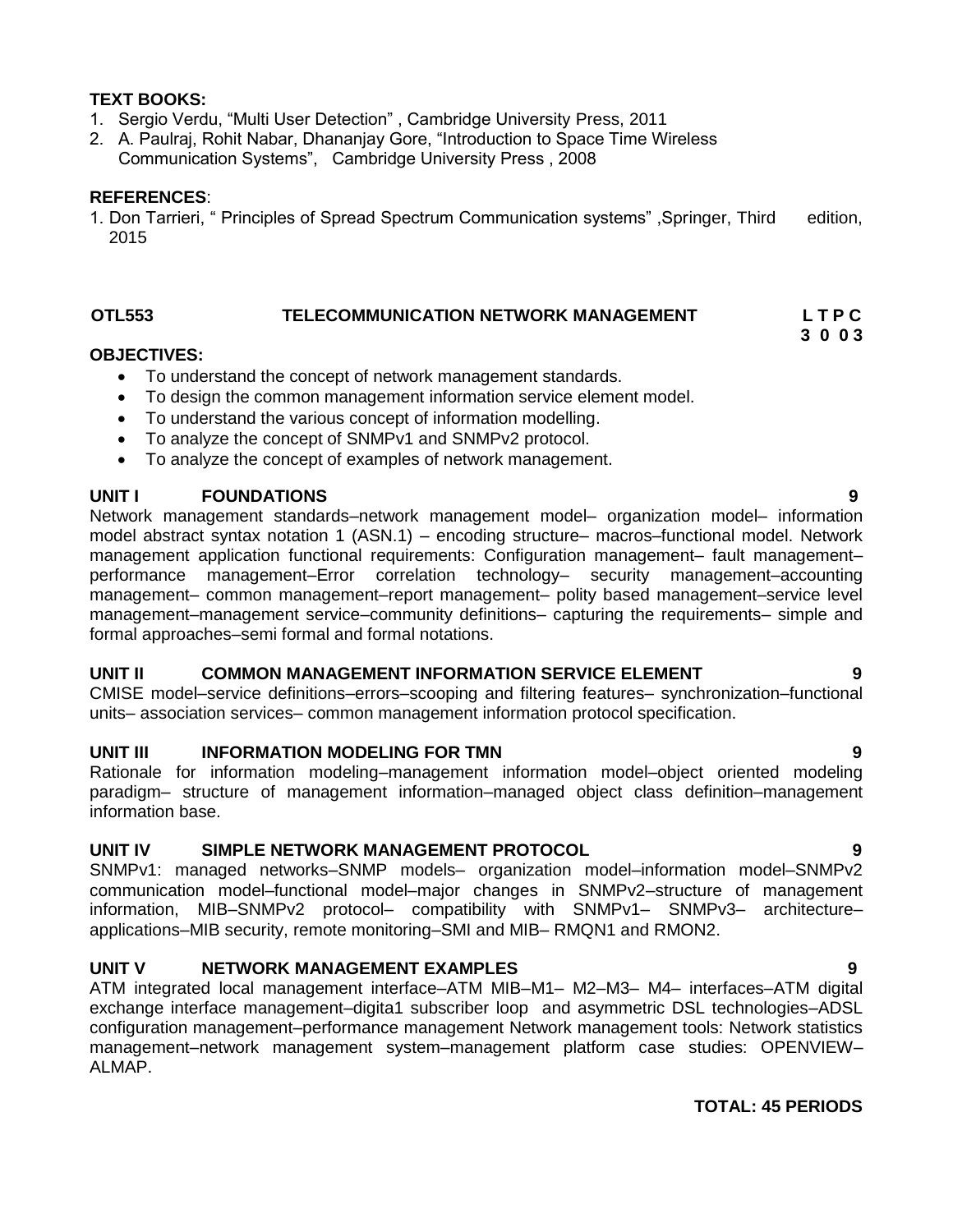## **OUTCOMES:**

## **At the end of the course, students would be able to**

- Design and analyze of fault management.
- Analyze the common management information protocol specifications.
- Design and analyze of management information model.
- Design the simple network management protocol.
- Design the various types of network management tools.

## **TEXT BOOKS:**

- 1. Mani Subramanian, "Network Management: Principles and Practice" Pearson Education, Second edition, 2010
- 2. Lakshmi G Raman, "Fundamentals of Telecommunications Network Management" ,Wiley, 1999

## **REFERENCES:**

- 1. Henry Haojin Wang, "Telecommunication Network Management", Mc- Graw Hill, 1999.
- 2. Salah Aidarous & Thomas Plevyak, "Telecommunication Network Management: Technologies and Implementations", Wiley 1997.

## **OTL554 WAVELETS AND ITS APPLICATIONS L T P C**

# **3 0 0 3**

## **OBJECTIVES:**

- To understand the concept of Fourier transform and short time Fourier transform.
- To understand the concept of continuous time wavelet transform,
- To analyze the concept of interpolation and decimation.
- To understand the types of filter bank.
- To analyze the concept of image compression.

## **UNIT I FOURIER ANALYSIS 9**

Fourier basis & Fourier Transform – failure of Fourier Transform – Need for Time-Frequency Analysis – Heisenberg"s Uncertainty principle – Short time Fourier transform (STFT) – short comings of STFT– Need for Wavelets

## **UNIT II CWT AND MRA 9**

Wavelet basis – Continuous time Wavelet Transform (CWT) – need for scaling function – Multi Resolution Analysis – important wavelets: Haar– Mexican hat– Meyer– Shannon– Daubachies.

## **UNIT III INTRODUCTION TO MULTIRATE SYSTEMS 9**

Decimation and Interpolation in Time domain - Decimation and Interpolation in Frequency domain – Multi rate systems for a rational factor.

## **UNIT IV FILTER BANKS AND DWT 9**

Two channel filter bank – Perfect Reconstruction (PR) condition – relationship between filter banks and wavelet basis – DWT – Filter banks for Daubachies wavelet function.

## **UNIT V APPLICATIONS 9**

Feature extraction using wavelet coefficients– Image compression– interference suppression– Microcalification cluster detection– Edge detection–Faulty bearing signature identification.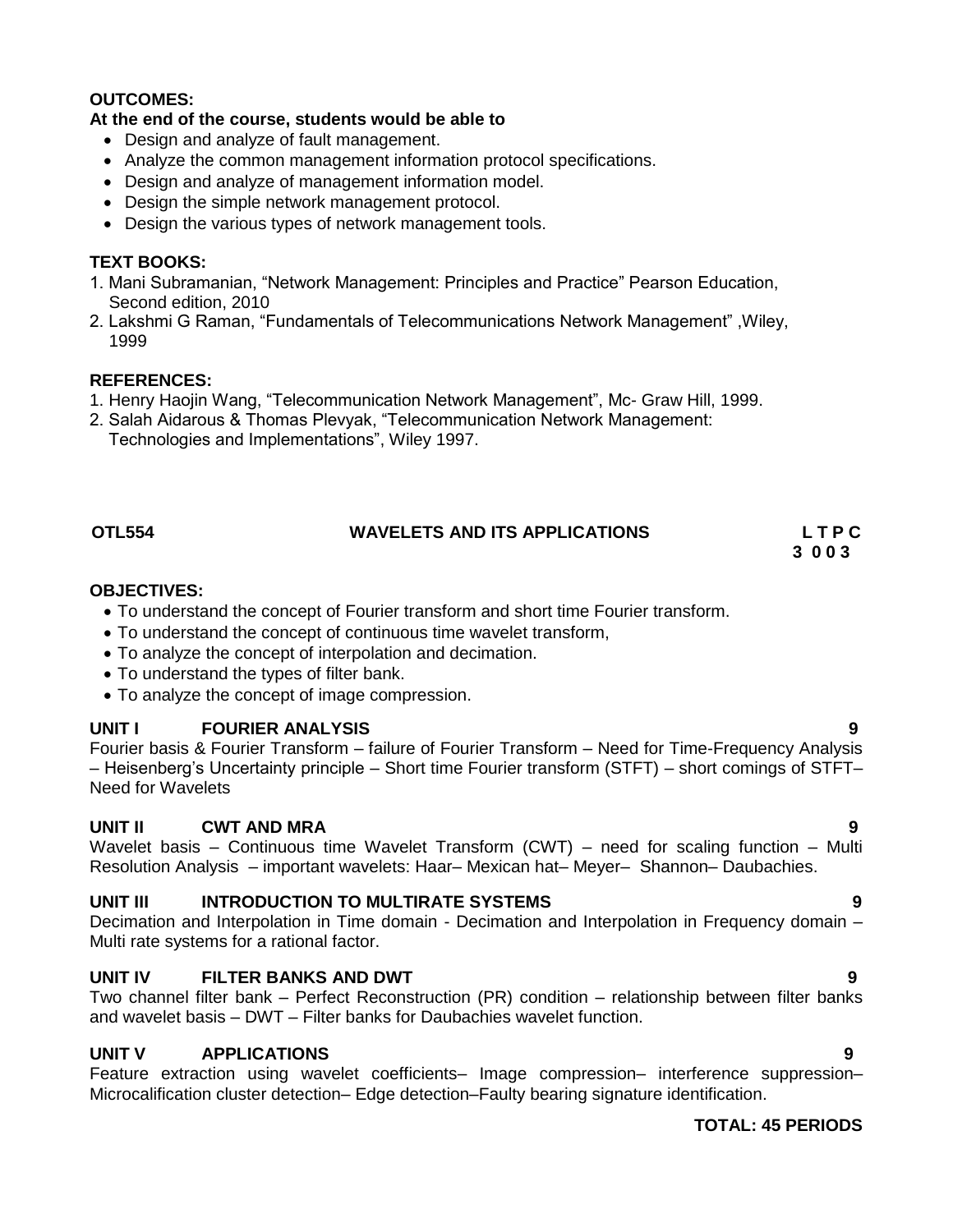## **OUTCOMES:**

## **At the end of the course, students would be able to**

- Analyze the need for time frequency analysis..
- Design the concept of multi resolution analysis.
- Analyze the multirate system for rational factor.
- Analyze the relationship between the filter bank and wavelet.
- Analyze the application of wavelet.

## **TEXT BOOK:**

1.K.P.Soman , K.I. Ramachandran, N.G. Rasmi,"Insight Into Wavelets: From Theory to Practice" PHI Learning Private Limited, Third Edition, 2010

## **REFERENCE BOOKS:**

1.Sidney Burrus C, " An Introduction to Wavelets " Academic press, 2014

2.Stephane G Mallat, A Wavelet Tour of Signal Processing:The sponse way" Academic Press, Third edition, 2008

| <b>OIM551</b> | <b>WORLD CLASS MANUFACTURING</b> | LT P C |
|---------------|----------------------------------|--------|
|               |                                  | 3003   |

## **OBJECTIVES:**

- Understanding of the concept and importance of strategy planning for manufacturing industries
- To apply principles and techniques in the identifiable formulation and implementation of manufacturing strategy for competitive in global context.

## **UNIT I INDUSTRIAL DECLINE AND ASCENDANCY 9**

Manufacturing excellence - US Manufacturers - French Manufacturers - Japan decade – American decade - Global decade

## **UNIT II BUILDING STRENGTH THROUGH CUSTOMER – FOCUSED PRINCIPLES 9**

Customer - Focused principles - General principles - Design - Operations - Human resources - Quality and Process improvement - Promotion and Marketing

## **UNIT III VALUE AND VALUATION 9**

Product Costing - Motivation to improve - Value of the enterprises QUALITY - The Organization : Bulwark of stability and effectiveness - Employee stability – Quality Individuals Vs. Teams - Team stability and cohesiveness - Project cohesiveness and stability

## **UNIT IV STRATEGIC LINKAGES 9**

Product decisions and customer service - Multi-company planning - Internal manufacturing planning - Soothing the demand turbulence

## **UNIT V IMPEDIMENTS 9**

Bad plant design - Mismanagement of capacity - Production Lines - Assembly Lines – Whole Plant Associates - Facilitators - Teamsmanship - Motivation and reward in the age of continuous Improvement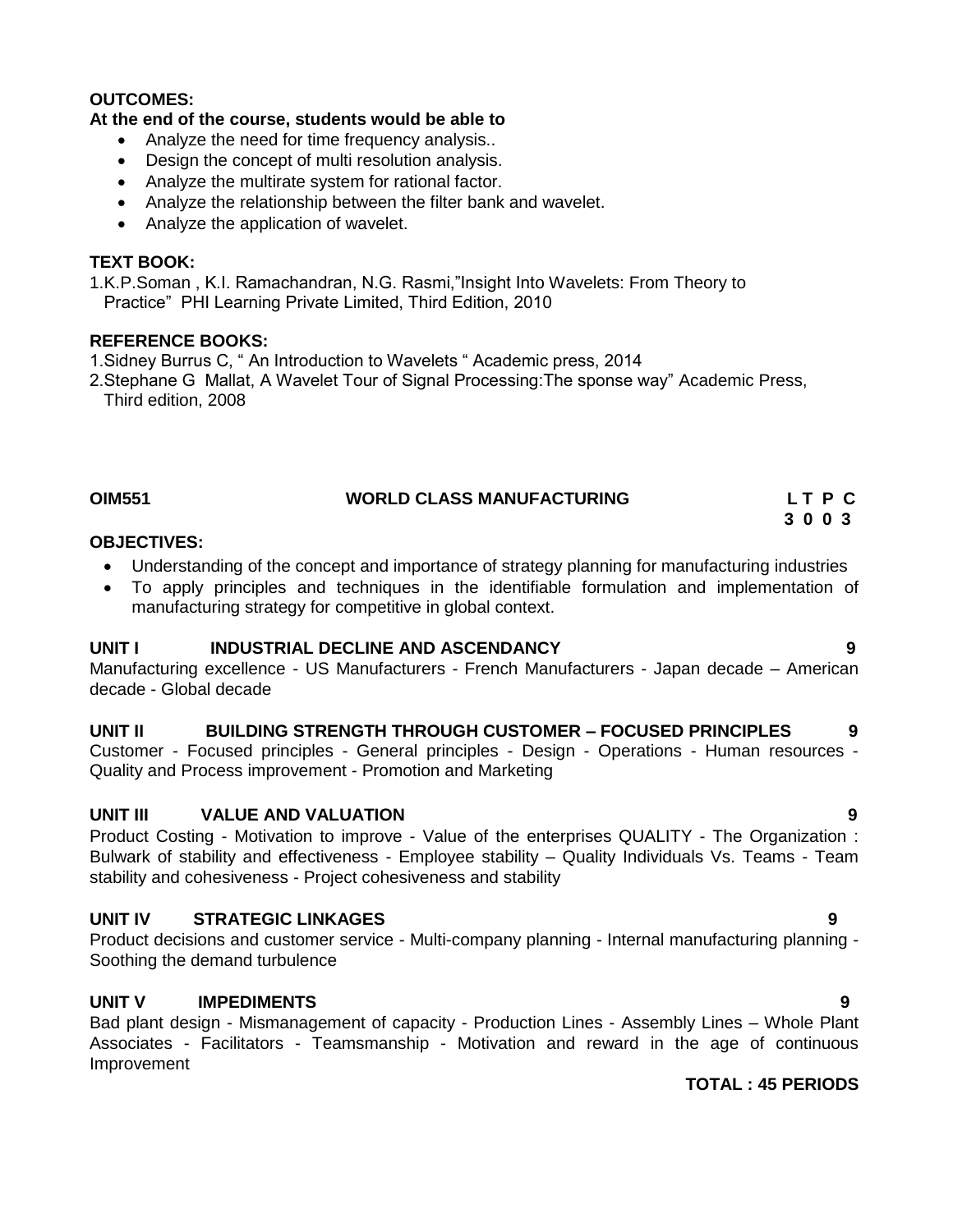## **OUTCOMES:**

- Able to understand the concept and the importance of manufacturing strategy for industrial enterprise competitiveness.
- Apply appropriate techniques in the analysis an devaluation of company's opportunities for enhancing competitiveness in the local regional and global context.
- Identify formulation and implement strategies for manufacturing and therefore enterprise competitiveness.

## **TEXT BOOKS:**

- 1. By Richard B. Chase, Nicholas J. Aquilano, F. Robert Jacobs "Operations Management for Competitive Advantage", McGraw-Hill Irwin, ISBN 0072323159
- 2. Moore Ran, "Making Common Sense Common Practice: Models for Manufacturing Excellence", Elsevior Multiworth
- 3. Narayanan V. K., "Managing Technology & Innovation for Competitive Advantage", Pearson Education Inc.
- 4. Korgaonkar M. G., "Just In Time Manufacturing", MacMillan Publishers India Ltd.,
- 5. Sahay B. S., Saxena K. B. C., Ashish Kumar, "World Class Manufacturing", MacMillan Publishers

## **OAI751 AGRICULTURAL FINANCE, BANKING AND CO-OPERATION L T P C 3 0 0 3**

## **OBJECTIVES:**

- To make the students aware about the agricultural Finance, Banking and Cooperation.
- To acquaint the students with the basic concepts, principles and functions of management.
- To understand the process of finance banking and cooperation.

## **UNIT I AGRICULTURAL FINANCE - NATURE AND SCOPE 9**

Agricultural Finance: Definition, Importance, Nature and Scope - Agricultural Credit: Meaning, Definition, Need and Classification - Sources of credit - Role of institutional and non - Institutional agencies: Advantages and Disadvantages - Rural indebtedness: consequences of rural indebtedness - History and Development of rural credit in India.

## **UNIT II FARM FINANCIAL ANALYSIS 9**

Principles of Credit - 5C"s, 5R"s and & 7P"s of Credit - Project Cycle and Management - Preparation of bankable projects / Farm credit proposals - Feasibility - Time value of money: Compounding and Discounting - Appraisal of farm credit proposals - Undiscounted and discounted measures - Repayment plans - Farm Financial Statements: Balance Sheet, Income Statement and Cash Flow statement - Financial Ratio Analysis.

## **UNIT III FINANCIAL INSTITUTIONS 9**

Institutional Lending Agencies - Commercial banks: Nationalization, Agricultural Development Branches - Area Approach - Priority Sector Lending - Regional Rural Banks, Lead bank, Scale of finance - Higher financial institutions: RBI, NABARD, AFC, ADB, World Bank and Deposit Insurance and Credit Guarantee Corporation of India - Microfinance and its role in poverty alleviation - Self-Help Groups - Non -Governmental Organizations - Rural credit policies followed by State and Central Government - Subsidized farm credit, Differential Interest Rate (DIR), Kisan Credit Card (KCC) Scheme - Relief Measures and Loan Waiver Scheme and Know Your Customer (KYC).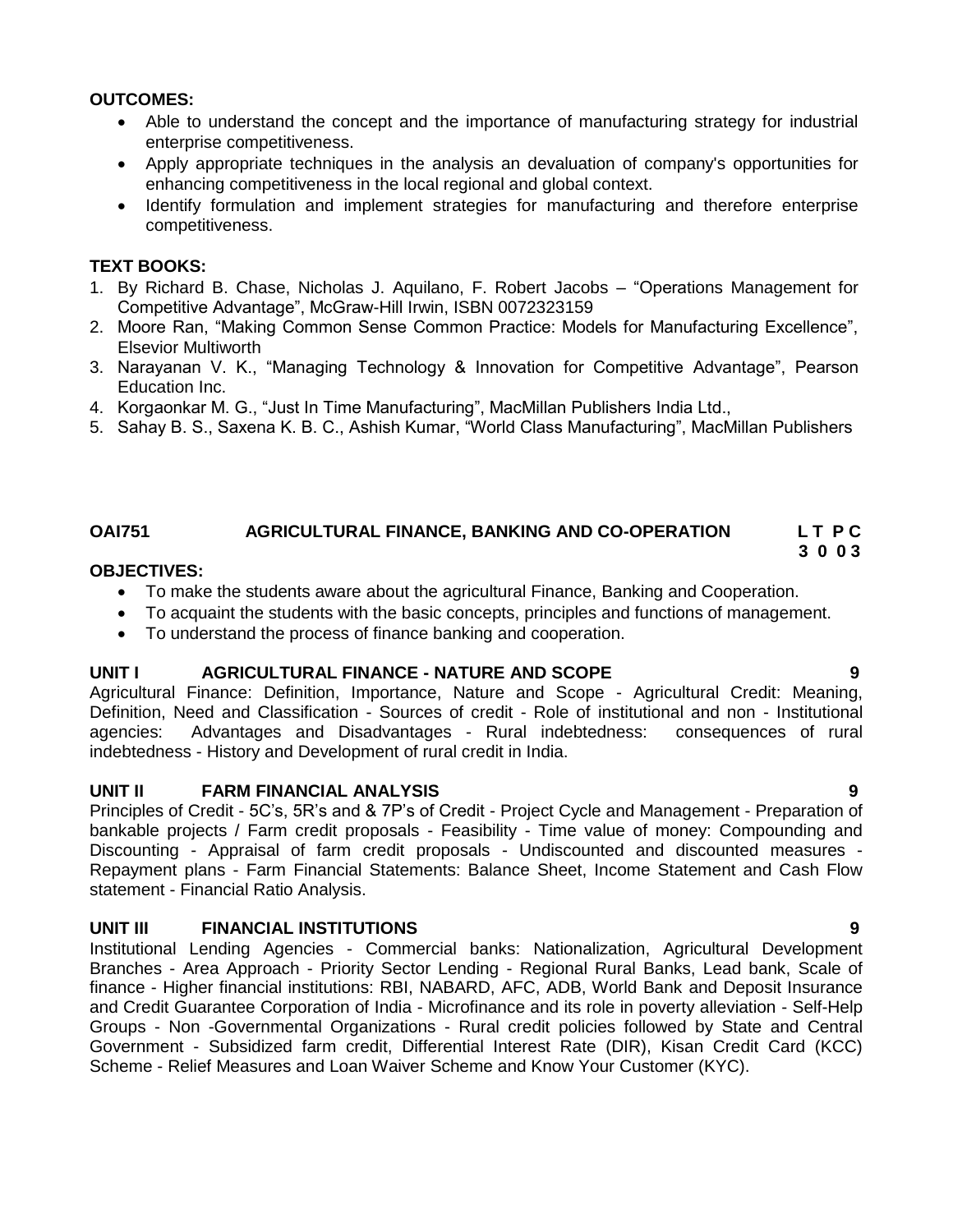## **UNIT IV CO-OPERATION 9**

Co-operation: Philosophy and Principles - History of Indian Cooperative Credit Movement: Pre and Post-Independence periods and Cooperation in different plan periods - Cooperative credit institutions: Two tier and three tier structure, Functions: provision of short term and long term credit, Strength and weakness of cooperative credit system, Policies for revitalizing cooperative credit: Salient features of Vaithiyananthan Committee Report on revival of rural cooperative credit institutions, Reorganisation of Cooperative credit structure in Andhra Pradesh and single window system and successful cooperative credit systems in Gujarat, Maharashtra, Punjab etc, - Special cooperatives: LAMPS and FSS: Objectives, role and functions - National Cooperative Development Corporation (NCDC) and National Federation of State Cooperative Banks Ltd., (NAFSCOB) - Objectives and Functions.

## **UNIT V BANKING AND INSURANCE 9**

Negotiable Instruments: Meaning, Importance and Types - Central Bank: RBI - functions - credit control - objectives and methods: CRR, SLR and Repo rate - Credit rationing - Dear money and cheap money - Financial inclusion and Exclusion: Credit widening and credit deepening monetary policies. Credit gap: Factors influencing credit gap - Non - Banking Financial Institutions (NBFI) - Assessment of crop losses, Determination of compensation - Crop insurance: Schemes, Coverage, Advantages and Limitations in implementation - Estimation of crop yields - Livestock, insurance schemes - Agricultural Insurance Company of India Ltd (AIC): Objectives and functions.

## **TOTAL: 45 PERIODS**

## **OUTCOME:**

## **After completion of this course, the students will**

 Be familiar with agricultural finance, Banking, cooperation and basic concepts, principles and functions of management.

## **REFERENCES:**

- 1. Muniraj, R., 1987, Farm Finance for Development, Oxford & IBH, New Delhi
- 2. Subba Reddy. S and P.Raghu Ram 2011, Agricultural Finance and Management, Oxford & IBH, New Delhi.
- 3. Lee W.F., M.D. Boehlje A.G., Nelson and W.G. Murray, 1998, Agricultural Finance, Kalyani Publishers, New Delhi.
- 4. Mammoria, C.B., and R.D. Saxena 1973, Cooperation in India, Kitab Mahal, Allahabad.

## **OBT751 ANALYTICAL METHODS AND INSTRUMENTATION L T P C**

### **3 0 0 3**

## **UNIT I SPECTROMETRY 9**

Properties of electromagnetic radiation- wave properties – components of optical instruments– Sources of radiation – wavelength selectors – sample containers – radiation transducers – Signal process and read outs – signal to noise ratio - sources of noise – Enhancement of signal to noise types of optical instruments – Applications.

## **UNIT II MOLECULAR SPECTROSCOPY 9**

Molecular absorption spectrometry – Measurement of Transmittance and Absorbance – Beer"s law – Instrumentation - Applications -Theory of fluorescence and Phosphorescence –Theory of Infrared absorption spectrometry  $-$  IR instrumentation  $-$  Applications  $-$  Theory of Raman spectroscopy  $-$ Instrumentation – applications.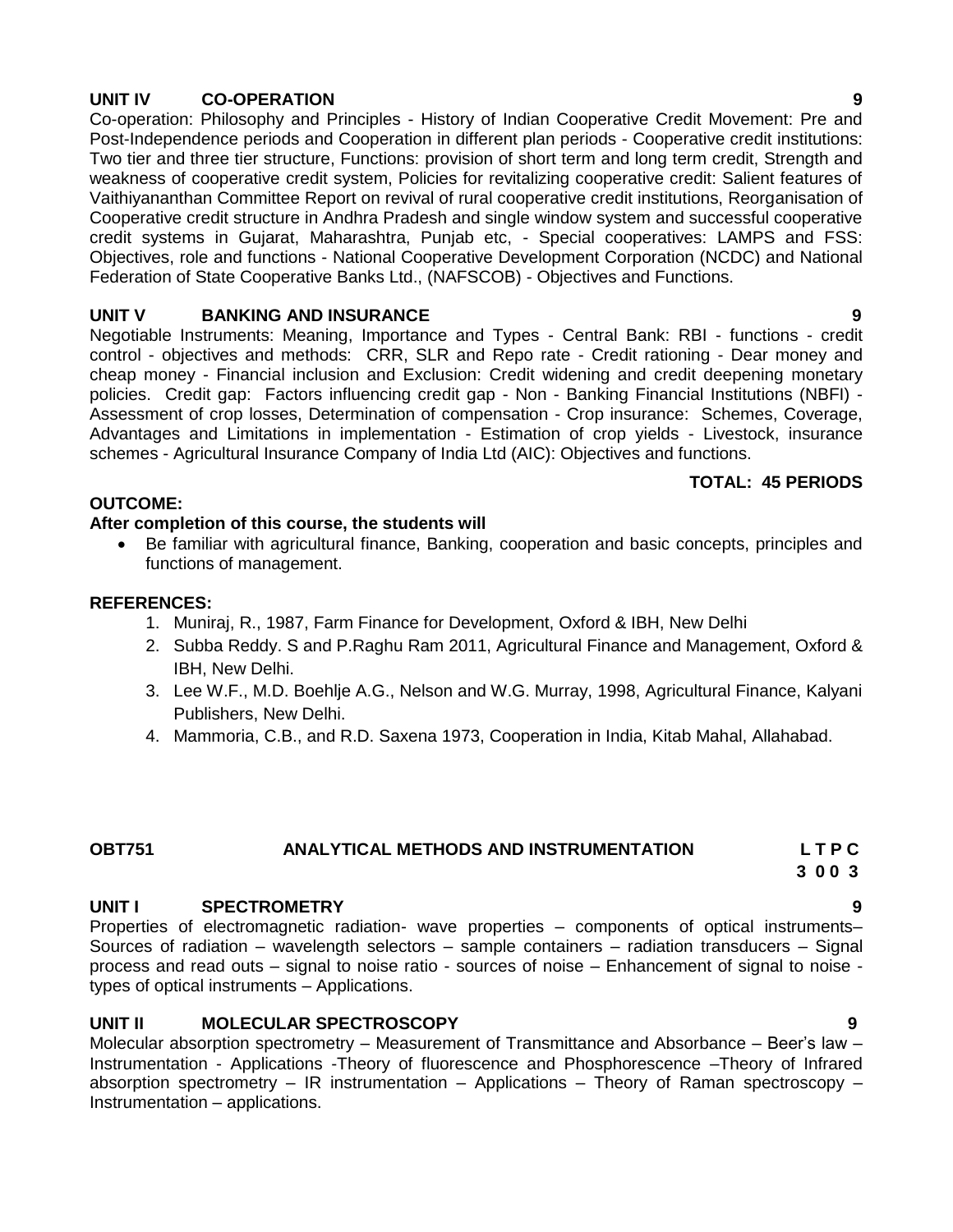## **UNIT III NMR AND MASS SPECTROMETRY 9**

Theory of NMR –– chemical shift- NMR-spectrometers – applications of 1H and 13C NMR- Molecular mass spectra – ion sources. Mass spectrometer. Applications of molecular mass - Electron paramagnetic resonance- g values – instrumentation.

## **UNIT IV SEPARATION METHODS 9**

General description of chromatography – Band broadening and optimization of column performance-Liquid chromatography – Partition chromatography – Adsorption chromatography – Ion exchange chromatography -size exclusion chromatography- Affinity chromatography- principles of GC and applications – HPLC- Capillary electrophoresis – Applications.

## **UNIT V ELECTRO ANALYSIS AND SURFACE MICROSCOPY 9**

**Electrochemical cells**- Electrode potential cell potentials – p**otentiometry**- reference electrode – ion selective and molecular selective electrodes – Instrument for potentiometric studies – **Voltametry** – Cyclic and pulse voltametry- Applications of voltametry . Study of surfaces – **Scanning probe microscopes – AFM and STM**. **TOTAL: 45 PERIODS**

## **TEXT BOOKS**

- 1. Skoog, D.A. F. James Holler, and Stanky, R.Crouch "Instrumental Methods of Analysis".Cengage Learning , 2007.
- 2. Willard, Hobart, etal., "Instrumental Methods of Analysis". VIIth Edition, CBS, 1986.
- 3. Braun, Robert D. " Introduction to Instrumental Analysis". Pharma Book Syndicate, 1987.
- 4. Ewing,G.W. "Instrumental Methods of Chemical Analysis", Vth Edition, McGraw-Hill, 1985

## **REFERENCES:**

- 1. Sharma, B.K. "Instrumental Methods of Chemical Analysis : Analytical Chemistry" GoelPublishing House, 1972.
- 2. Haven, Mary C., etal., "Laboratory Instrumentation ". IVth Edition, John Wiley, 1995.

## **OGI751 CLIMATE CHANGE AND ITS IMPACT L T P C**

 **3 0 0 3**

## **OBJECTIVES:**

- To understand the basics of weather and climate
- To have an insight on Atmospheric dynamics and transport of heat
- To develop simple climate models and evaluate climate changes using models

## **UNIT I BASICS OF WEATHER AND CLIMATE: 9**

Shallow film of Air– stratified & disturbed atmosphere – law – atmosphere Engine. Observation of parameters: Temperature – Humidity – Wind - Pressure – precipitation-surface – networks. Constitution of atmosphere: well stirred atmosphere – process around turbopause – in dry air – ozone – carbon Dioxide – Sulphur Dioxide– Aerosol - water. Evolution of Atmosphere. State of atmosphere: Air temperature – pressure – hydrostatic – Chemistry – Distribution – circulation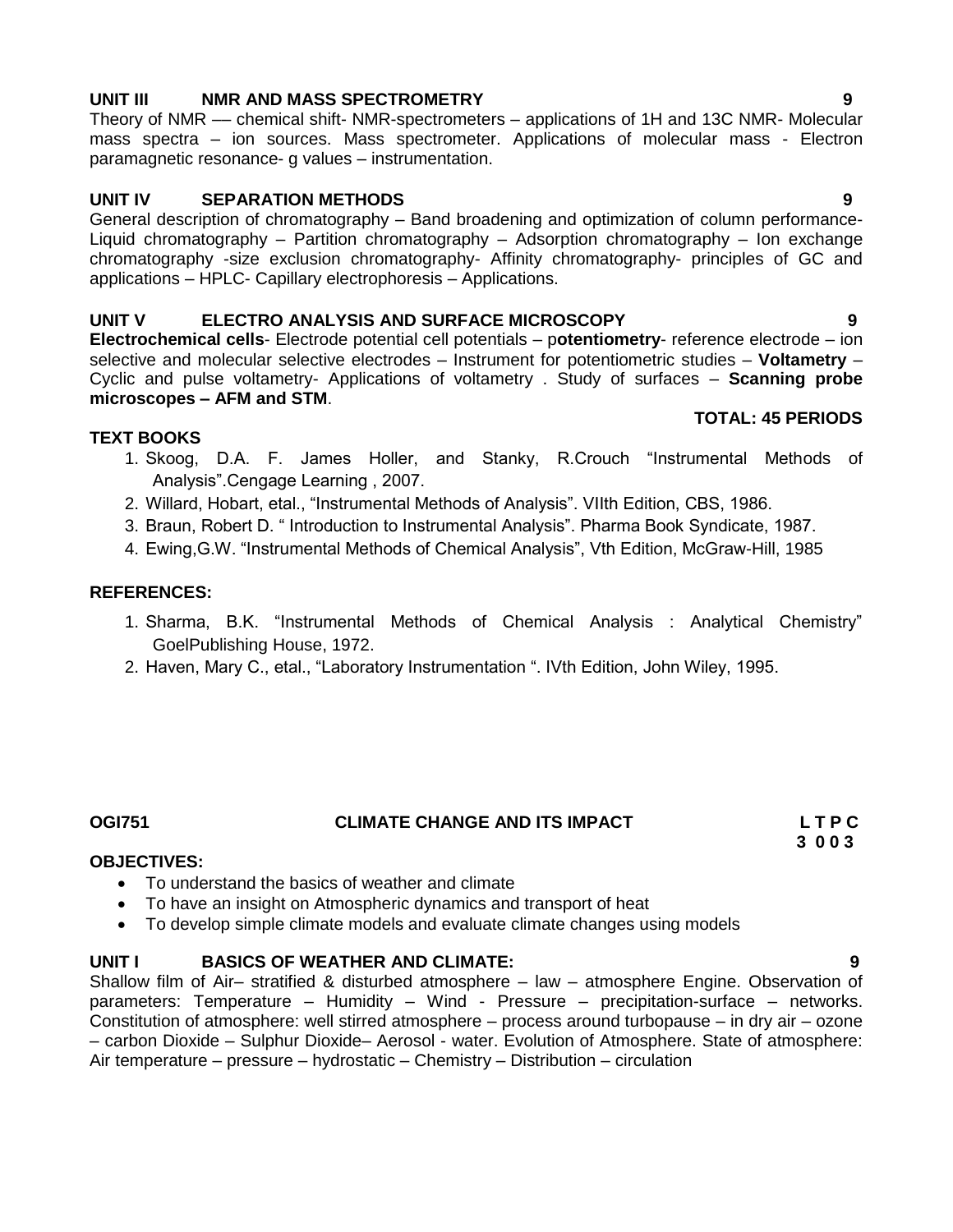## **UNIT II ATMOSPHERIC DYNAMICS: 9**

Atmosphere dynamics: law – isobaric heating and cooling – adiabatic lapse rates – equation of motion - solving and forecasting. Forces – Relative and absolute acceleration – Earth"s rotation coriolis on sphere – full equation of motion – Geostrophy:- Thermal winds –departures – small-scale motion. Radiation, convection and advections: sun & solar radiation – energy balance – terrestrial radiation and the atmosphere – Green house effect- Global warming - Global budget – radiative fluxes - heat transport. Atmosphere and ocean systems convecting & advecting heat. Surface and boundary layer – smaller scale weather system – larger scale weather system.

## **UNIT III GLOBAL CLIMATE 9**

Components and phenomena in the climate system: Time and space scales – interaction and parameterization problem. Gradients of Radiative forcing and energy transports by atmosphere and ocean – atmospheric circulation – latitude structure of the circulation - latitude – longitude dependence of climate features. Ocean circulation: latitude – longitude dependence of climate features – ocean vertical structure – ocean *thermohaline* circulation – land surface processes – carbon cycle.

## **UNIT IV CLIMATE SYSTEM PROCESSES 9**

Conservation of motion: Force *– coriolis* - pressure gradient- velocity equations – Application – geotropic wind – pressure co-ordinates. Equation of State – atmosphere – ocean. Application: thermal circulation – sea level rise. Temperature equation: Ocean – air – Application – decay of sea surface temperature. Continuity equation: ocean – atmosphere. Application: coastal upwelling – equatorial upwelling – conservation of warm water mass. Moisture and salinity equation: conservation of mass – moisture. Source & sinks – latent heat. Moist processes – saturation – convection – Wave processes in atmosphere and ocean.

## **UNIT V CLIMATE CHANGE MODELS 9**

Constructing a climate model – climate system modeling – climate simulation and drift – Evaluation of climate model simulation – regional (RCM) – global (GCM) – Global average response to warming – climate change observed to date. .

## **OUTCOMES:**

## **At the end of the course the student will be able to understand**

- The concepts of weather and climate
- The principles of Atmospheric dynamics and transport of heat and air mass
- The develop simple climate models and to predict climate change

## **TEXTBOOKS:**

- 1. Fundamentals of weather and climate (2<sup>nd</sup> Edition) Robin Moilveen (2010), Oxford University Press
- 2. Climate change and climate modeling, J. David Neelin (2011) Cambridge University press.

## **OPY751 CLINICAL TRIALS L T P C**

 **3 0 0 3**

## **OBJECTIVES:**

- To highlight the epidemiologic methods, study design, protocol preparation
- To gain knowledge in the basic bio-statistical techniques involved in clinical research.
- To describe the principles involved in ethical, legal and regulatory issues in clinical trials.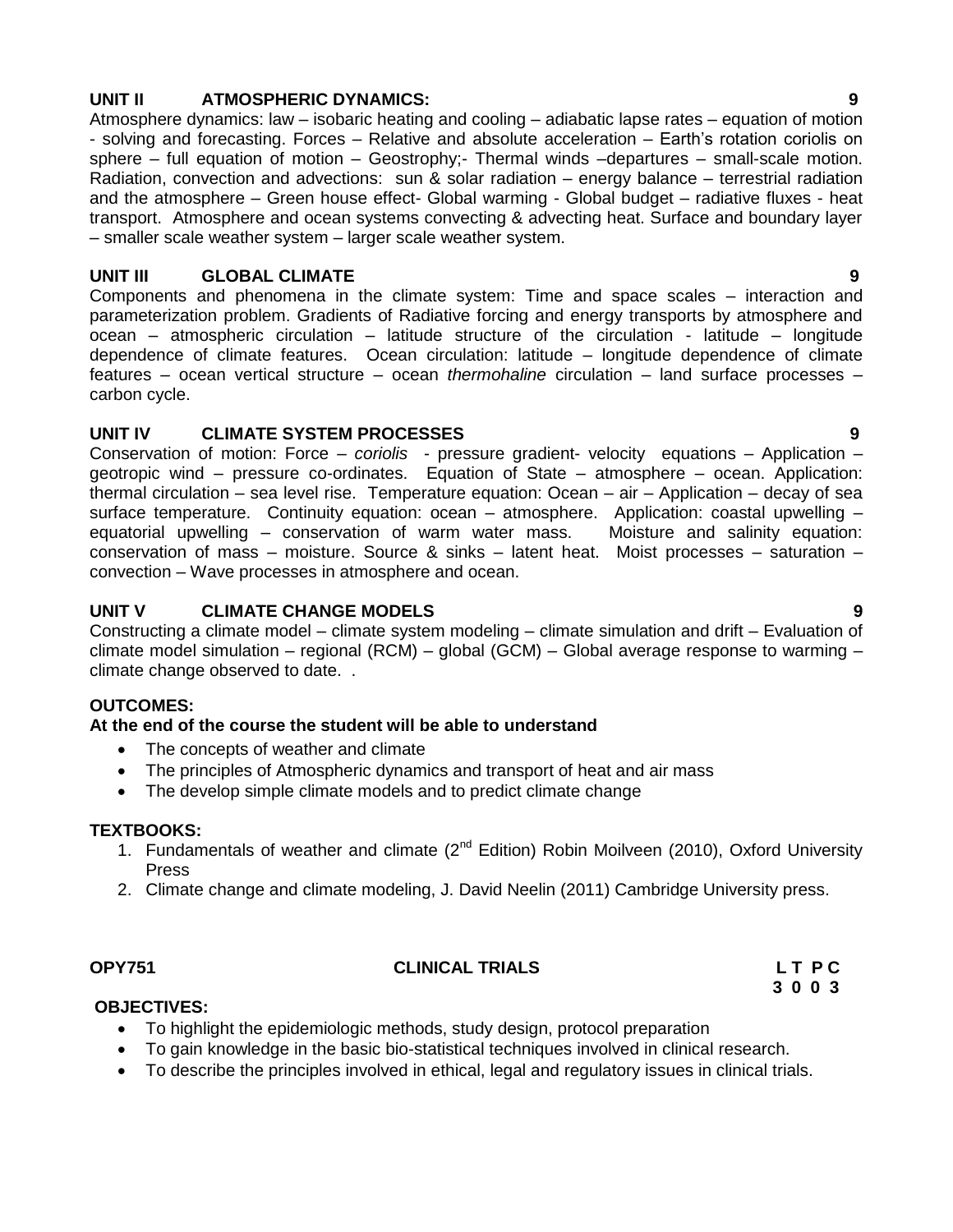## **UNIT I ROLE OF CLINICAL TRIALS IN NEW DRUG DEVELOPMENT 9**

Drug Discovery, regulatory guidance and governance, pharmaceutical manufacturing, nonclinical research, clinical trials, post-marketing surveillance, ethical conduct during clinical trials.

## **UNIT II FUNDAMENTALS OF TRIAL DESIGN 9**

Randomised clinical trials, uncontrolled trials. Protocol development, endpoints, patient selection, source and control of bias, randomization, blinding, sample size and power.

## **UNIT III ALTERNATE TRIAL DESIGNS 9**

Crossover design, factorial design, equivalence trials, bioequivalence trials, non-inferiority trials, cluster randomized trials, multi-center trials.

## **UNIT IV BASICS OF STATISTICAL ANALYSIS 9**

Types of data and normal distribution, significance tests and confidence intervals, comparison of means, comparison of proportions, analysis of survival data, subgroup analysis, regression analysis, missing data.

## **UNIT V REPORTING OF TRIALS 9**

Overview of reporting, trial profile, presenting baseline data, use of tables, figures, critical appraisal of report, meta-analysis.

## **TOTAL: 45 PERIODS**

## **OUTCOMES:**

## **The student will be able to**

- Explain key concepts in the design of clinical trials.
- Describe study designs used, identify key issues in data management for clinical trials.
- Describe the roles of regulatory affairs in clinical trials.

## **TEXT BOOKS:**

- 1. Fundamentals of Clinical Trials, Lawrence M. Friedman, Springer Science & Business Media, 2010
- 2. Textbook of Clinical Trials, David Machin, Simon Day, Sylvan Green, John Wiley & Sons, 2007
- 3. Clinical Trials: A Practical Approach, Stuart J. Pocock, John Wiley & Sons, 17-Jul-2013

## **REFERENCES:**

- 1. Clinical trials, A practical guide to design, analysis and reporting. Duolao Wang and AmeetBakhai. Remedica. 2006.
- 2. Introduction to statistics in pharmaceutical clinical trials. T.A. Durham and J Rick Turner. Pharmaceutical Press.
- 3. Clinical Trials: Study Design, Endpoints and Biomarkers, Drug Safety, and FDA and ICH Guidelines, Tom Brody, Academic Press, 2016.

## **OCS751 DATA STRUCTURES AND ALGORITHMS L T P C**

 **3 0 0 3**

## **OBJECTIVES:**

- To understand the various algorithm design and analysis techniques
- To learn linear data structures lists, stacks, and queues
- To learn different sorting and searching algorithms
- To understand Tree and Graph data structures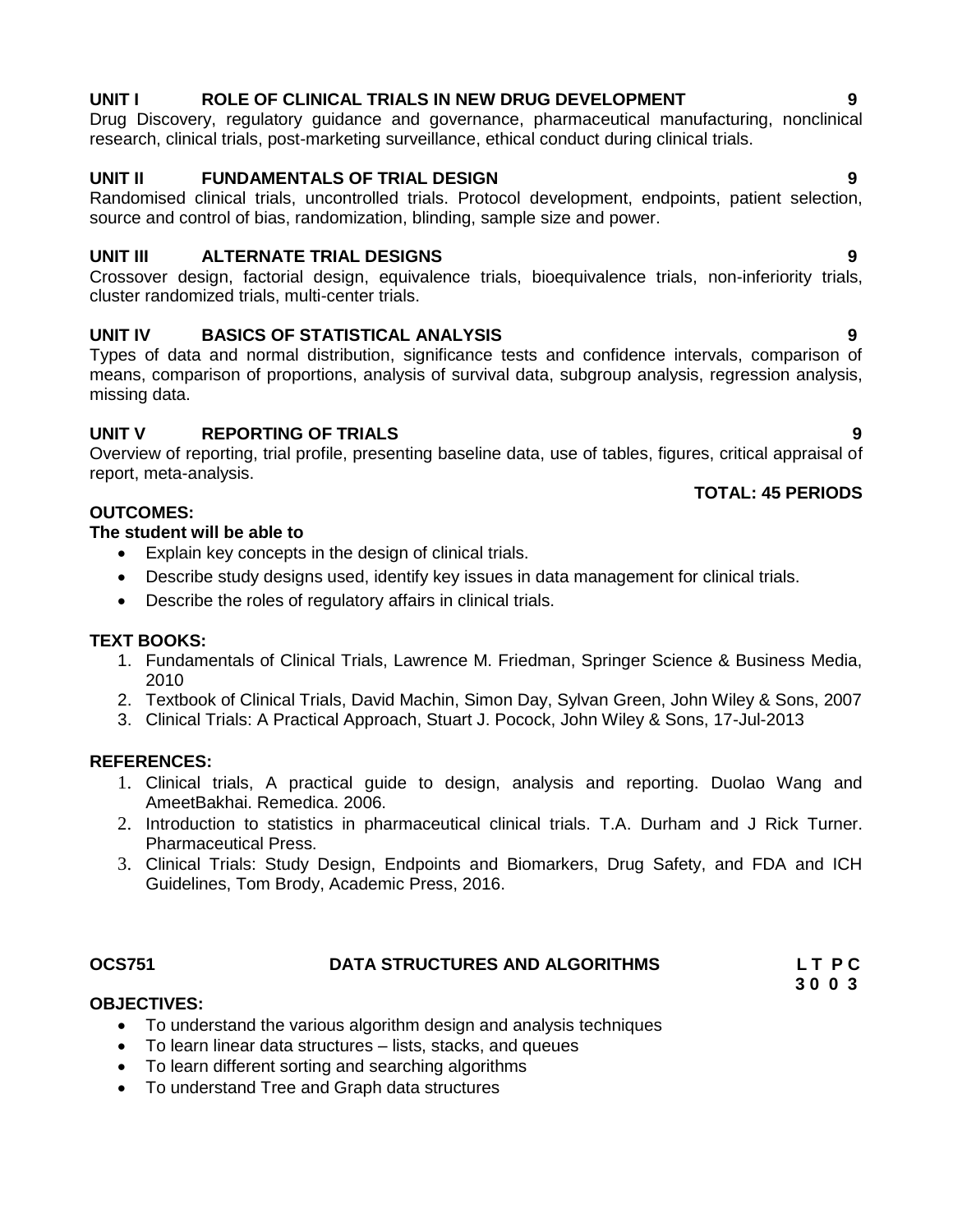## **UNIT I** ALGORITHM ANALYSIS, LIST ADT **11 11**

Algorithms: Notation - analysis – running time calculations. Abstract Data Types (ADTs): List ADT – array-based implementation – linked list implementation – singly linked lists- applications of lists: Polynomial Manipulation. Implementation of List ADT using an array and using a linked list in C.

## **UNIT II STACKS AND QUEUES 7**

Stack ADT - Applications - Evaluating arithmetic expressions- Conversion of Infix to Postfix-Recursion. Queue ADT – Priority Queue - applications of queues. Implementation of Stack ADT and palindrome checking using C. Implementation of Queue operations using arrays in C.

## **UNIT III SEARCHING AND SORTING ALGORITHMS 10**

Divide and conquer methodology - Searching: Linear Search - Binary Search. Sorting: Insertion sort – Merge sort – Quick sort – Heap sort. Analysis of searching and sorting techniques. Implementation of linear search, binary search, insertion sort, merge sort and quick sort algorithms in C.

## **UNIT IV TREES 9**

Tree ADT – tree traversals - Binary Tree ADT – expression trees – binary search tree ADT – applications of trees. Heap – applications of heap. Implementation of Binary search tree and its operations, tree traversal methods, finding height of the tree using C. Implementation of heap and heap sorting using arrays in C.

## **UNIT V GRAPHS 8**

Definition – Representation of Graph – Breadth-first traversal - Depth-first traversal – Dynamic programming Technique – Warshall's and Floyd's algorithm – Greedy method - Dijkstra's algorithm – applications of graphs. Implementation of graph, graph traversal methods, finding shortest path using Dijkstra"s algorithm in C

## **TOTAL: 45 PERIODS**

## **OUTCOMES:**

## **At the end of this course, the students should be able to:**

- Implement linear data structures and solve problems using them.
- Implement and apply trees and graphs to solve problems.
- Implement the various searching and sorting algorithms.

## **TEXT BOOKS:**

- 1. Mark Allen Weiss, "Data Structures and Algorithm Analysis in  $C$ ",  $2^{nd}$  Edition, Pearson Education,1997.
- 2. Brian W. Kernighan and Dennis M. Ritchie, "The C Programming Language", 2nd Edition, Pearson Education, 1988.

- 1. Aho, Hopcroft and Ullman, "Data Structures and Algorithms", Pearson Education,1983.
- 2. S.Sridhar, "Design and Analysis of Algorithms", First Edition, Oxford University Press. 2014
- 3. Byron Gottfried, Jitender Chhabra, "Programming with C" (Schaum's Outlines Series), Mcgraw Hill Higher Ed., III Edition, 2010
- 4. Yashvant Kanetkar, "Data Structures Through C", BPB publications, II edition, 2003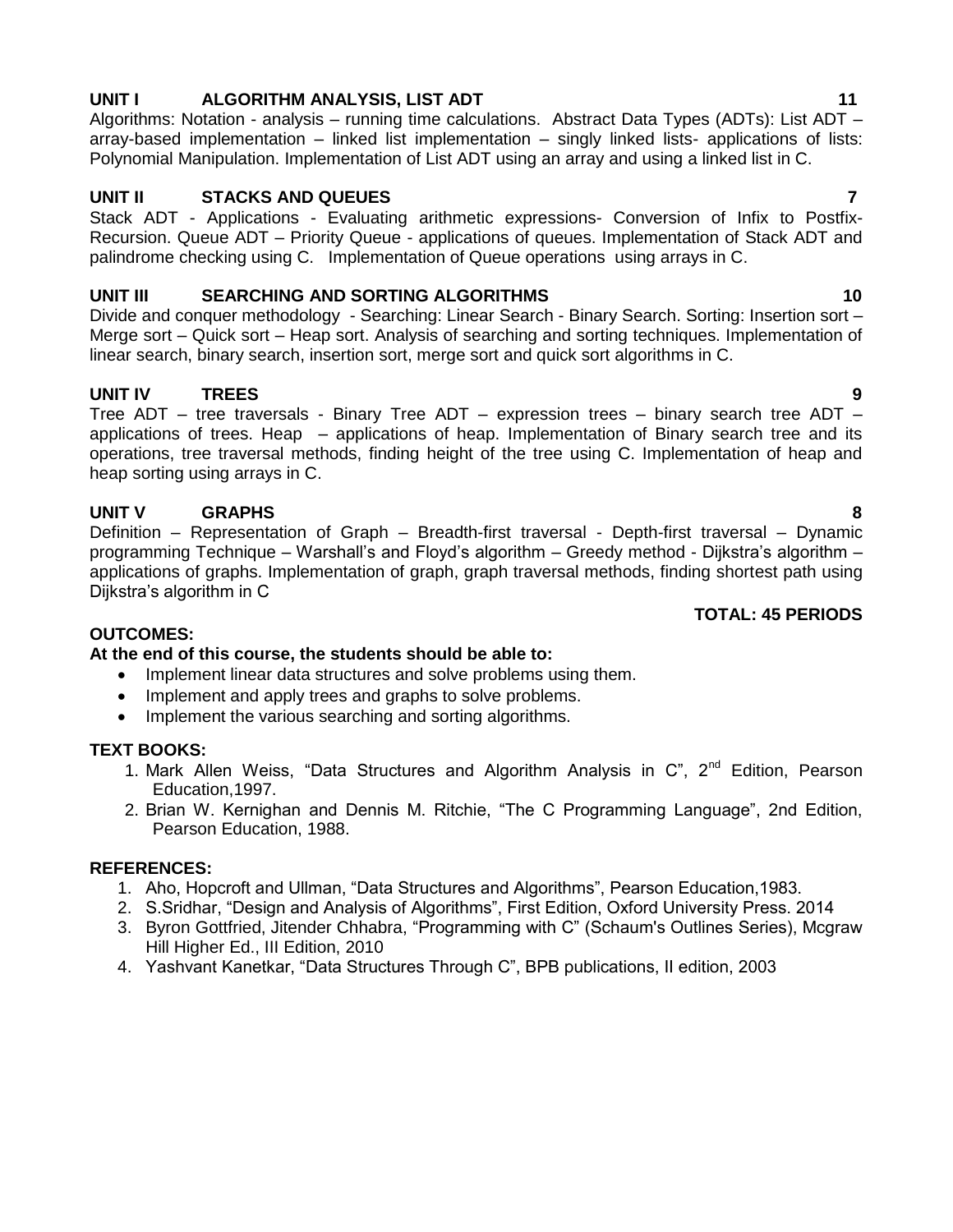### **OBJECTIVE:**

 To impart knowledge on various types of experimental designs conduct of experiments and data analysis techniques.

## **UNIT I FUNDAMENTALS OF EXPERIMENTAL DESIGNS 9**

Hypothesis testing – single mean, two means, dependant/ correlated samples – confidence intervals, Experimentation – need, Conventional test strategies, Analysis of variance, F-test, terminology, basic principles of design, steps in experimentation – choice of sample size – Normal and half normal probability plot – simple linear and multiple linear regression, testing using Analysis of variance.

## **UNIT II SINGLE FACTOR EXPERIMENTS 9**

Completely Randomized Design- effect of coding the observations- model adequacy checkingestimation of model parameters, residuals analysis- treatment comparison methods-Duncan"s multiple range test, Newman-Keuel"s test, Fisher"s LSD test, Tukey"s test- testing using contrasts- Randomized Block Design – Latin Square Design- Graeco Latin Square Design – Applications.

## **UNIT III FACTORIAL DESIGNS 9**

Main and Interaction effects - Two and three factor full factorial designs- Fixed effects and random effects model - Rule for sum of squares and Expected Mean Squares-  $2<sup>K</sup>$  Design with two and three factors- Yate"s Algorithm- fitting regression model- Randomized Block Factorial Design - Practical applications.

## **UNIT IV SPECIAL EXPERIMENTAL DESIGN 9**

Blocking and Confounding in  $2<sup>K</sup>$  Designs- blocking in replicated design-  $2<sup>K</sup>$  Factorial Design in two blocks- Complete and partial confounding- Confounding  $2<sup>K</sup>$  Design in four blocks- Two level Fractional Factorial Designs- one-half fraction of  $2<sup>K</sup>$  Design, design resolution, Construction of one-half fraction with highest design resolution, one-quarter fraction of  $2<sup>K</sup>$  Design

## **UNIT V TAGUCHI METHODS 9**

Design of experiments using Orthogonal Arrays, Data analysis from Orthogonal experiments-Response Graph Method, ANOVA- attribute data analysis- Robust design- noise factors, Signal to noise ratios, Inner/outer OA design.

## **TOTAL: 45 PERIODS**

## **OUTCOME:**

 Able to apply experimental techniques to practical problems to improve quality of processes / products by optimizing the process / product parameters.

## **TEXT BOOK:**

1. Krishnaiah K, and Shahabudeen P, "Applied Design of Experiments and Taguchi Methods", PHI, India, 2011.

- 1. Douglas C. Montgomery, "Design and Analysis of Experiments", John Wiley & sons, 2005
- 2. Phillip J. Ross, "Taguchi Techniques for Quality Engineering", Tata McGraw-Hill, India, 2005.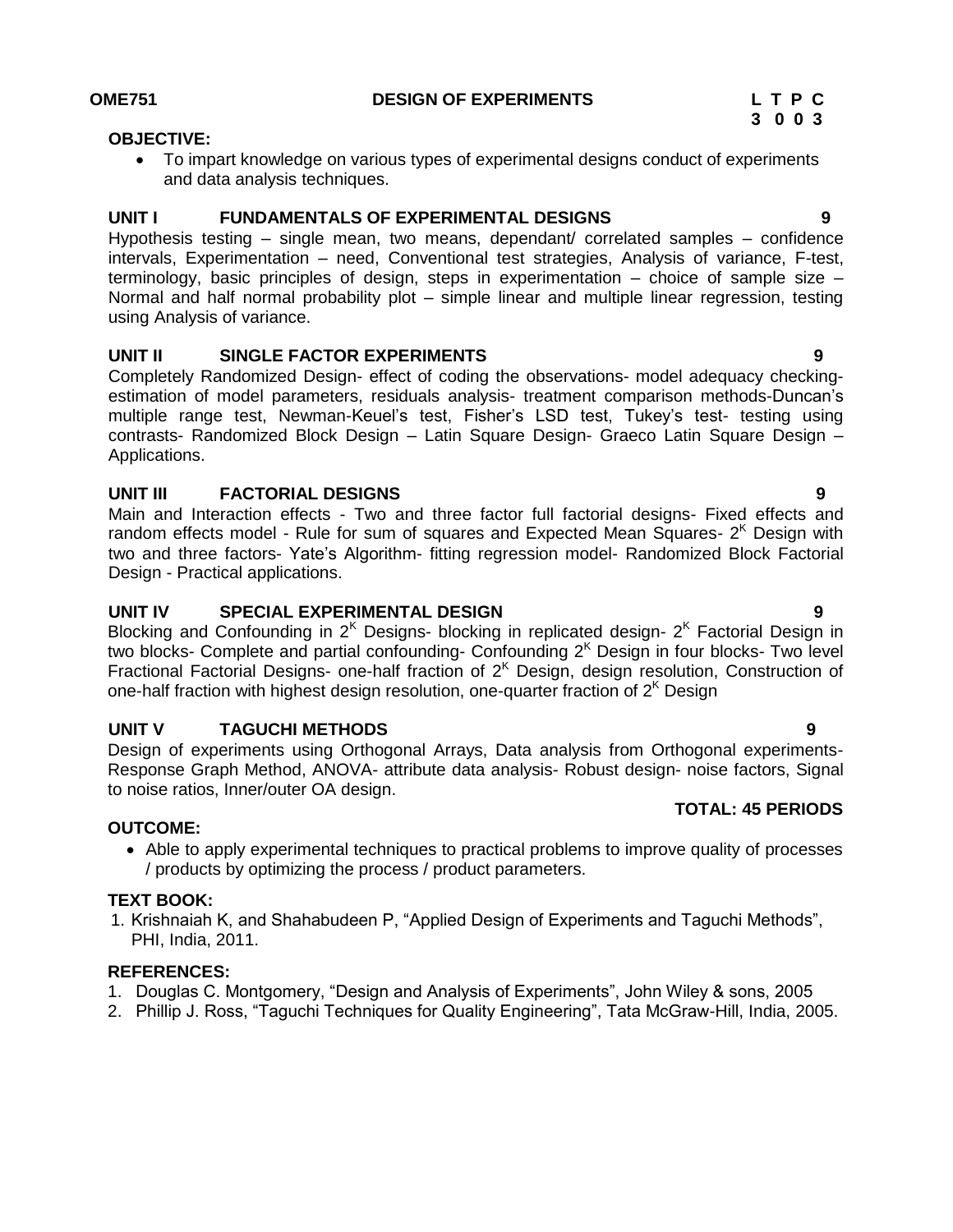## **OML752 ELECTRONIC MATERIALS L T P C**

## **3 0 0 3**

## **OBJECTIVE:**

 Understanding the various materials and its properties contribution towards electrical and electronics field. This course covers the properties of materials behind the electronic applications.

## **UNIT I INTRODUCTION 7**

Structure: atomic structures and bonding, types of bonding, band formation. Defects and imperfections in solids: Point, Line and Planer defects; Interfacial defects and volume defects. Classification of materials based on bonding: conductors, semiconductors and insulators.

## **UNIT II CONDUCTING MATERIALS 9**

Introduction, factors affecting the conductivity of materials, classification based on conductivity of materials, temperature dependence of resistivity, Low resistivity materials (graphite, Al, Cu and steel) and its applications, high resistivity materials (manganin, constantin, nichrome, tungsten) and their applications. Superconductors: Meissner effect, classification and applications.

## **UNIT III SEMICONDUCTING AND MAGNETIC MATERIALS 10**

Semiconductors: Introduction, types of semiconductors, temperature dependence of semiconductors, compound semiconductors, basic ideas of amorphous and organic semiconductors. Magnetic Materials: classification of magnetic materials, ferromagnetism-B-H curve (Qualitative), hard and soft magnetic materials, magneto materials applications.

## **UNIT IV DIELECTRIC AND INSULATING MATERIALS 9**

Dielectric Materials: Introduction, classification, temperature dependence on polarization, properties,dielectric loss, factors influencing dielectric strength and capacitor materials, applications. Insulators: Introduction, thermal and mechanical properties required for insulators, Inorganic materials, organic materials, liquid insulators, gaseous insulators and ageing of insulators, applications.

## **UNIT V OPTOELECTRONIC ANDNANO ELECTRONIC MATERIALS 10**

Optoelectronic materials. Introduction, properties, factor affecting optical properties, role of optoelectronic materials in LEDs, LASERs, photodetectors, solar cells. Nano electronic Materials: Introduction, advantage of nanoelectronic devices, materials, fabrication, challenges in Nano electronic materials.

## **TOTAL : 45 PERIODS**

## **OUTCOME:**

With the basis, students will be able to have clear concepts on electronic behaviors of materials

## **TEXT BOOKS:**

- 1. S.O. Kasap "Principles of Electronic Materials and Devices", 3rd edition, McGraw-Hill Education (India) Pvt. Ltd., 2007.
- 2. W D Callister, "Materials Science & Engineering An Introduction", Jr., John Willey & Sons, Inc, New York, 7th edition, 2007.

- 1. B.G. Streetman and S. Banerjee, Solid State Electronic Devices, 6th edition, PHI Learning, 2009.
- 2. Eugene A. Irene, Electronic Materials Science, Wiley, 2005
- 3. Wei Gao, Zhengwei Li, Nigel Sammes, An Introduction to Electronic Materials for Engineers, 2nd Edition, World Scientific Publishing Co. Pvt. Ltd., 2011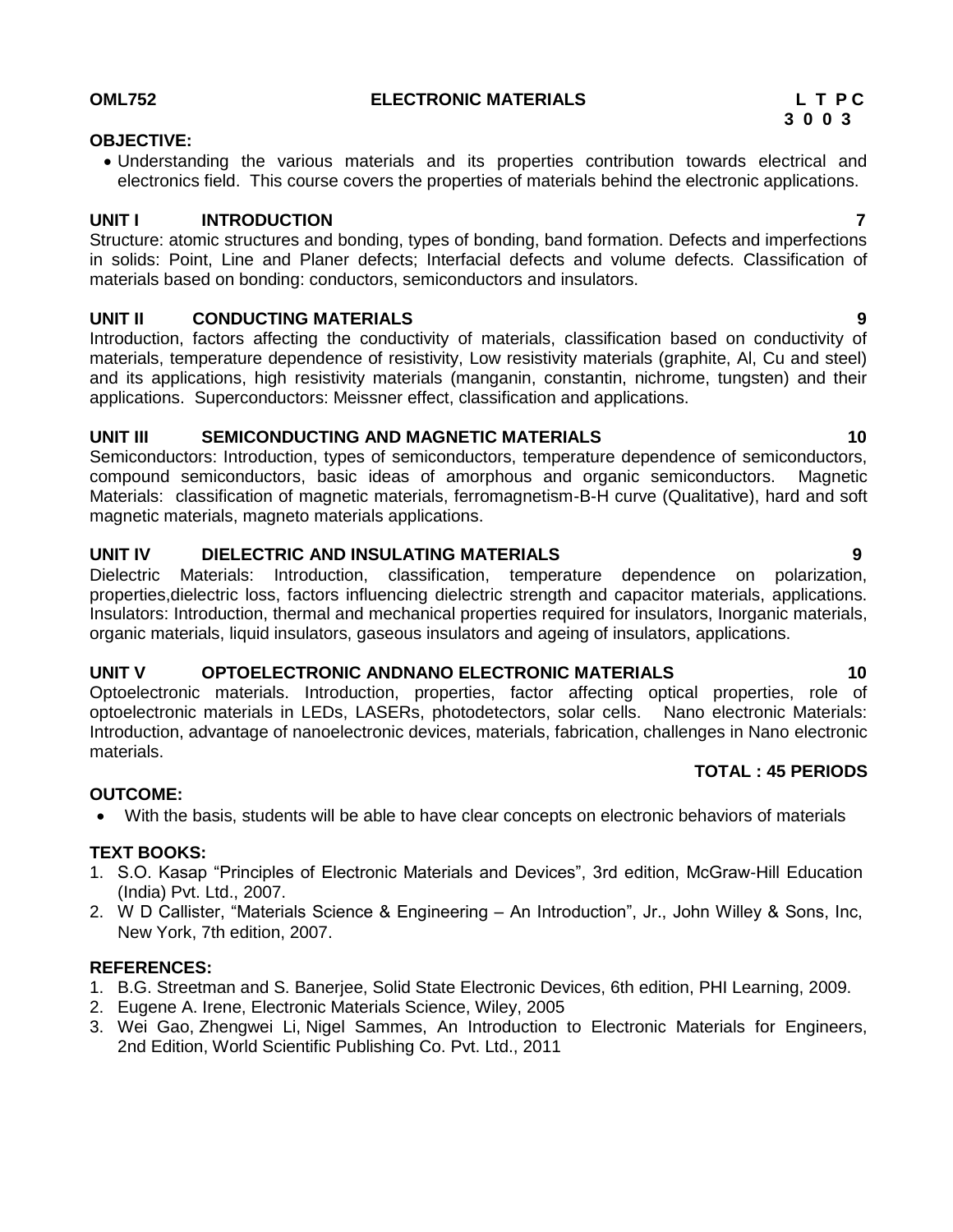## **OCH752** ENERGY TECHNOLOGY **LIPC**

### **OBJECTIVES**

• Students will gain knowledge about different energy sources

## **UNIT I ENERGY 8**

Introduction to energy – Global energy scene – Indian energy scene - Units of energy, conversion factors, general classification of energy, energy crisis, energy alternatives.

## **UNIT II CONVENTIONAL ENERGY 8**

Conventional energy resources, Thermal, hydel and nuclear reactors, thermal, hydel and nuclear power plants, efficiency, merits and demerits of the above power plants, combustion processes, fluidized bed combustion.

## **UNIT III NON-CONVENTIONAL ENERGY 10** 10

Solar energy, solar thermal systems, flat plate collectors, focusing collectors, solar water heating, solar cooling, solar distillation, solar refrigeration, solar dryers, solar pond, solar thermal power generation, solar energy application in India, energy plantations. Wind energy, types of windmills, types of wind rotors, Darrieus rotor and Gravian rotor, wind electric power generation, wind power in India, economics of wind farm, ocean wave energy conversion, ocean thermal energy conversion, tidal energy conversion, geothermal energy.

## **UNIT IV BIOMASS ENERGY 10**

Biomass origin - Resources – Biomass estimation. Thermochemical conversion – Biological conversion, Chemical conversion – Hydrolysis & hydrogenation, solvolysis, biocrude, biodiesel power generation gasifier, biogas, integrated gasification.

## **UNIT V ENERGY CONSERVATION 9**

Energy conservation - Act; Energy management importance, duties and responsibilities; Energy audit – Types methodology, reports, instruments. Benchmalcing and energy performance, material and energy balance, thermal energy management.

## **OUTCOMES:**

 Understand conventional Energy sources, Non- conventional Energy sources, biomass sources and develop design parameters for equipment to be used in Chemical process industries. Understand energy conservation in process industries

## **TEXTBOOKS:**

- 1. Rao, S. and Parulekar, B.B., Energy Technology, Khanna Publishers, 2005.
- 2. Rai, G.D., Non-conventional Energy Sources, Khanna Publishers, New Delhi, 1984.
- 3. Nagpal, G.R., Power Plant Engineering, Khanna Publishers, 2008.
- 4. Energy Management, Paul W.O"Callaghan McGraw Hill, 1993

## **REFERENCES:**

- 1. Nejat Vezirog, Alternate Energy Sources, IT, McGraw Hill, New York.
- 2. El. Wakil, Power Plant Technology, Tata McGraw Hill, New York, 2002.
- 3. Sukhatme. S.P., Solar Enery Thermal Collection and Storage, Tata McGraw hill, New Delhi, 1981.
- 4. Handbook of Energy Audit by 7th edition Albert Thumann, P.E., C.E.M & William J Younger C.E.M, Faiment Press 2008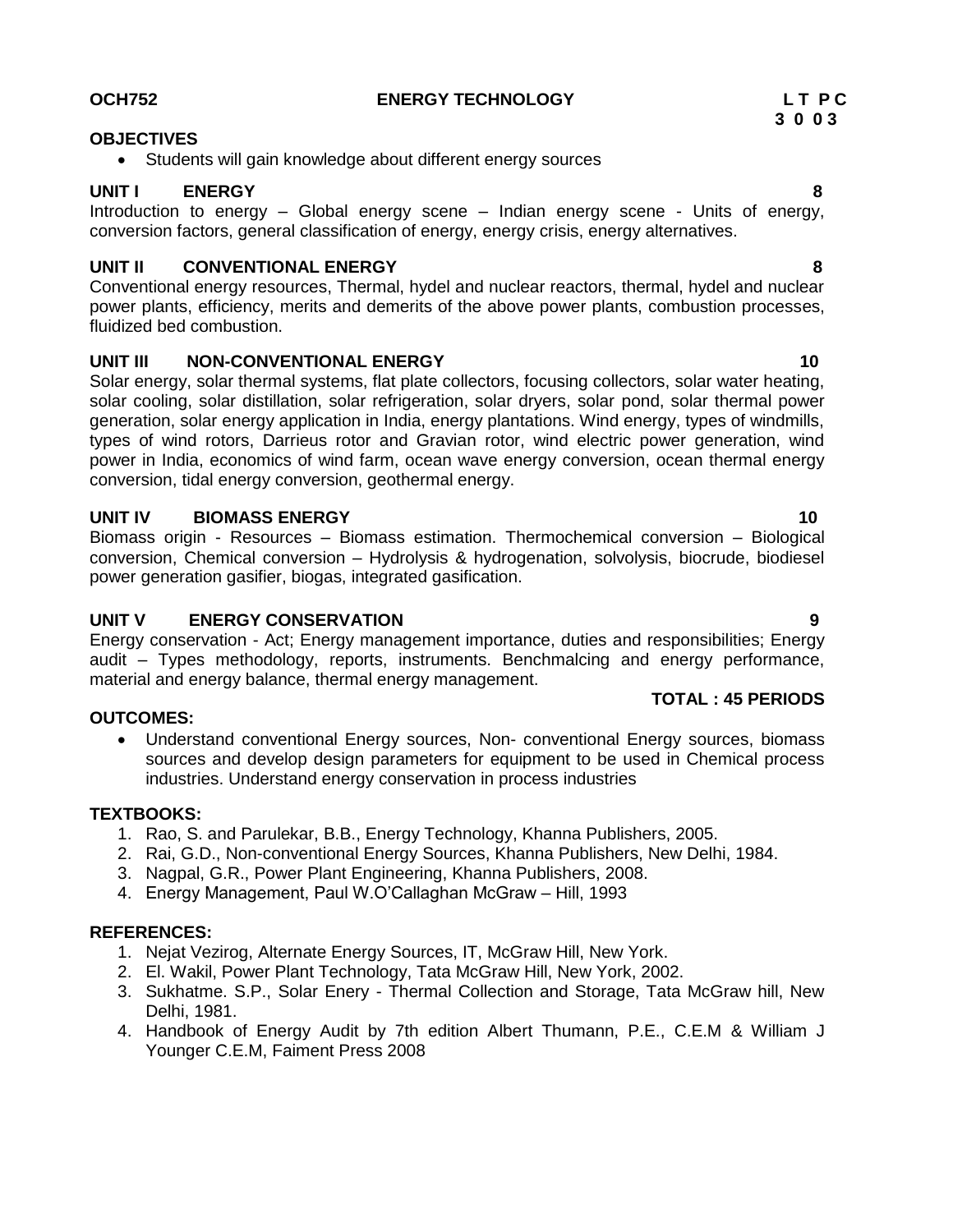# **OCE751 ENVIRONMENTAL AND SOCIAL IMPACT ASSESSMENT L T P C**

## **OBJECTIVE:**

 To impart the knowledge and skills to identify, assess and mitigate the environmental and social impacts of developmental projects

## **UNIT I INTRODUCTION 9**

Impacts of Development on Environment – Rio Principles of Sustainable Development- Environmental Impact Assessment (EIA) – Objectives – Historical development – EIA Types – EIA in project cycle – EIA Notification and Legal Framework.

## **UNIT II ENVIRONMENTAL ASSESSMENT 9**

Screening and Scoping in EIA – Drafting of Terms of Reference,Baseline monitoring, Prediction and Assessment of Impact on land, water, air, noise, flora and fauna - Matrices – Networks – Checklist Methods - Mathematical models for Impact prediction.

## **UNIT III ENVIRONMENTAL MANAGEMENT PLAN 9**

Plan for mitigation of adverse impact on water, air and land, water, energy, flora and fauna – Environmental Monitoring Plan – EIA Report Preparation – Public Hearing-Environmental Clearance

## **UNIT IV SOCIO ECONOMIC ASSESSMENT 9**

Baseline monitoring of Socio economic environment – Identification of Project Affected Personal – Rehabilitation and Resettlement Plan- Economic valuation of Environmental impacts – Cost benefit Analysis-

## **UNIT V CASE STUDIES 9**

EIA case studies pertaining to Infrastructure Projects – Roads and Bridges – Mass Rapid Transport Systems - Airports - Dams and Irrigation projects - Power plants.

## **OUTCOMES:**

## **The students completing the course will have ability to**

- Carry out scoping and screening of developmental projects for environmental and social assessments
- Explain different methodologies for environmental impact prediction and assessment
- Plan environmental impact assessments and environmental management plans
- Evaluate environmental impact assessment reports

## **TEXTBOOKS:**

- 1. Canter, R.L, "Environmental impact Assessment ", 2nd Edition, McGraw Hill Inc, New Delhi,1995.
- 2. Lohani, B., J.W. Evans, H. Ludwig, R.R. Everitt, Richard A. Carpenter, and S.L. Tu, "Environmental Impact Assessment for Developing Countries in Asia", Volume 1 – Overview, Asian Development Bank,1997.
- 3. Peter Morris, Riki Therivel "Methods of Environmental Impact Assessment", Routledge Publishers,2009.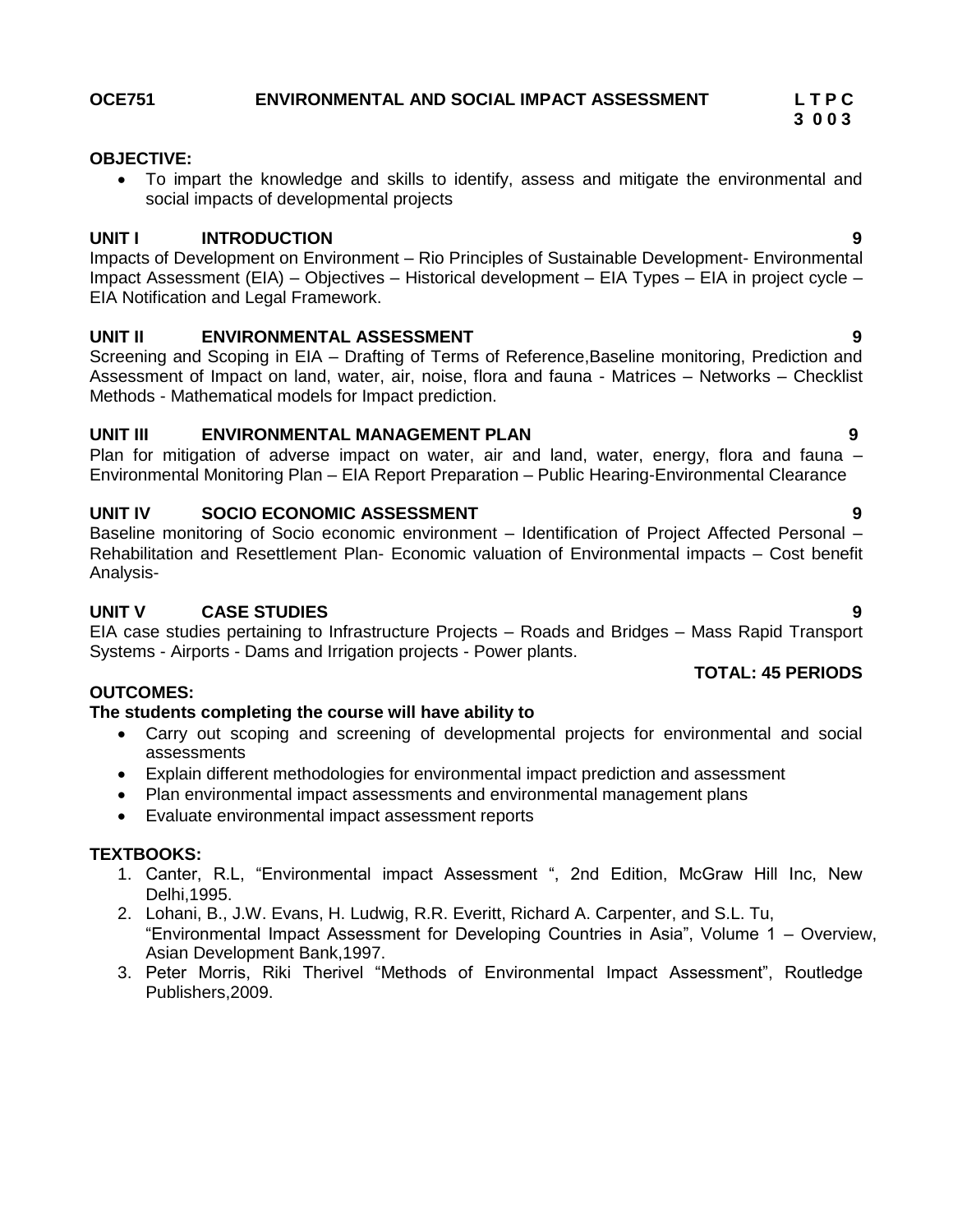## **REFERENCES:**

- 1. Becker H. A., Frank Vanclay,"The International handbook of social impact assessment" conceptual and methodological advances, Edward Elgar Publishing,2003.
- 2. Barry Sadler and Mary McCabe, "Environmental Impact Assessment Training Resource Manual", United Nations Environment Programme,2002.
- 3. Judith Petts, "Handbook of Environmental Impact Assessment Vol. I and II", Blackwell Science New York, 1998.
- 4. Ministry of Environment and Forests EIA Notification and Sectoral Guides, Government of India, New Delhi, 2010.

# **OEN751** GREEN BUILDING DESIGN L T P C 3 0 0 3

 **3 0 0 3**

## **UNIT I ENVIRONMENTAL IMPLICATIONS OF BUILDINGS 9**

Energy use, carbon emissions, water use, waste disposal; Building materials: sources, methods of production and environmental Implications. Embodied Energy in Building Materials: Transportation Energy for Building Materials; Maintenance Energy for Buildings.

## **UNIT II IMPLICATIONS OF BUILDING TECHNOLOGIES EMBODIED ENERGY OF BUILDINGS 9**

Framed Construction, Masonry Construction. Resources for Building Materials, Alternative concepts. Recycling of Industrial and Buildings Wastes. Biomass Resources for buildings.

## **UNIT III COMFORTS IN BUILDING 9**

Thermal Comfort in Buildings- Issues; Heat Transfer Characteristic of Building Materials and Building Techniques. Incidence of Solar Heat on Buildings-Implications of Geographical Locations.

## **UNIT IV UTILITY OF SOLAR ENERGY IN BUILDINGS 9**

Utility of Solar energy in buildings concepts of Solar Passive Cooling and Heating of Buildings. Low Energy Cooling. Case studies of Solar Passive Cooled and Heated Buildings.

## **UNIT V GREEN COMPOSITES FOR BUILDINGS 9**

Concepts of Green Composites. Water Utilisation in Buildings, Low Energy Approaches to Water Management. Management of Solid Wastes. Management of Sullage Water and Sewage. Urban Environment and Green Buildings. Green Cover and Built Environment.

## **TOTAL: 45 PERIODS**

## **TEXT BOOKS:**

- 1. K.S.Jagadish, B. U. Venkataramareddy and K. S. Nanjundarao. Alternative Building Materials and Technologies. New Age International, 2007.
- 2. Low Energy Cooling For Sustainable Buildings. John Wiley and Sons Ltd, 2009.
- 3. Sustainable Building Design Manual. Vol 1 and 2, Teri, New Delhi, 2004.

- 1. Osman Attmann Green Architecture Advanced Technologies and Materials. McGraw Hill, 2010.
- 2. Jerry Yudelson Green building Through Integrated Design. McGraw Hill, 2009.
- 3. Fundamentals of Integrated Design for Sustainable Building By Marian Keeler, Bill Burke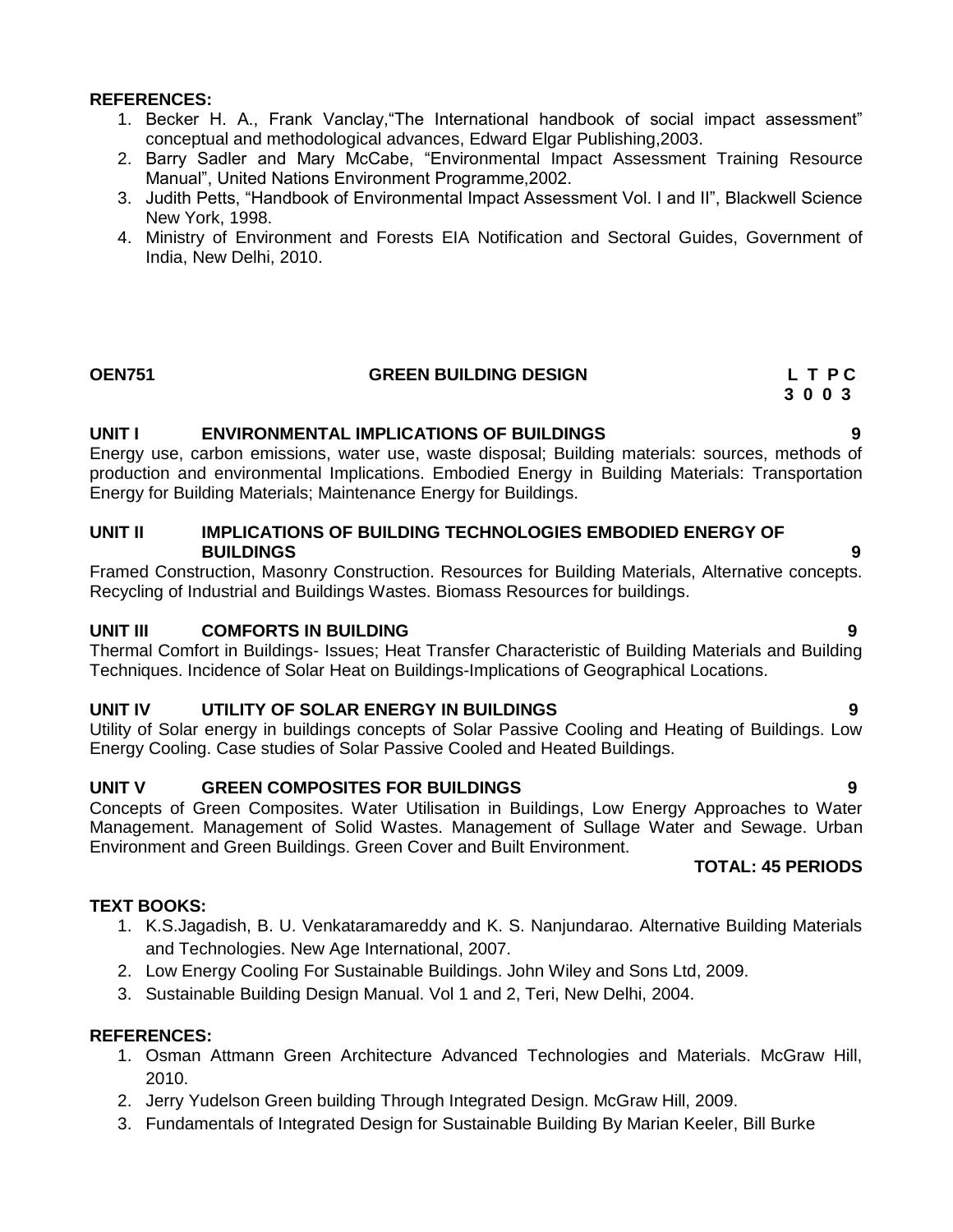| <b>OBT753</b>     | <b>INTRODUCTION OF CELL BIOLOGY</b>                                                                                                                                                                                                                                   | LT PC<br>3 0 0 3         |
|-------------------|-----------------------------------------------------------------------------------------------------------------------------------------------------------------------------------------------------------------------------------------------------------------------|--------------------------|
| <b>AIM</b>        | • To provide knowledge on cell structure and its function.                                                                                                                                                                                                            |                          |
| <b>UNIT I</b>     | <b>CELL STRUCTURE</b><br>Cell organization, structure of organelles, extra cellular matrix and cell junctions.                                                                                                                                                        | 9                        |
| UNIT II           | <b>CELL ORGANELLE AND FUNCTION</b><br>Nuclues, Mitochondria, Lysosomes, Endoplasmic reticulum, Golgi apparatus, vesicles, centrosomes,<br>cell membranes, ribosomes, cytosol, chloroplasts, flagella, cell wall.                                                      | 9                        |
| UNIT III          | <b>DIVISION</b><br>Cell cycle – mitosis, meiosis, cell cycle regulation and apoptosis.                                                                                                                                                                                | 9                        |
| <b>UNIT IV</b>    | <b>MACROMOLECULES</b><br>DNA, RNA and Proteins – basic units, architectural hierarchy and organisation, functions.                                                                                                                                                    | 9                        |
| <b>UNIT V</b>     | <b>ENZYMES</b><br>Enzymes – Structure, Mechanism of action, Factors that affect enzyme activity, Common enzymes<br>used in industrial setup of plant and animal origin.                                                                                               | 9                        |
| <b>TEXT BOOKS</b> | $\sim$ 1 $\sim$ 1000 $\sim$ 1000 $\sim$ 1000 $\sim$ 1000 $\sim$ 1000 $\sim$ 1000 $\sim$ 1000 $\sim$ 10000 $\sim$ 10000 $\sim$ 10000 $\sim$ 10000 $\sim$ 10000 $\sim$ 10000 $\sim$ 10000 $\sim$ 10000 $\sim$ 10000 $\sim$ 10000 $\sim$ 10000 $\sim$ 10000 $\sim$ 10000 | <b>TOTAL: 45 PERIODS</b> |

- 1. Lodish, Harvey etal., "Molecular Cell Biology", 5 th Edition, W.H.Freeman, 2005.
- 2. Cooper, G.M. and R.E. Hansman "The Cell : A Molecular Approach", 4 th Edition, ASM Press, 2007.
- 3. Alberts, Bruce etal., "Molecular Biology of the Cell", 4 th Edition, Garland Science (Taylors Francis), 2002.

## **REFERENCES:**

- 1. McDonald, F etal., " Molecular Biology of Cancer" 2nd Edition, Taylor & Francis, 2004.
- 2. King, Roger J.B. "Cancer Biology" Addison Wesley Longman, 1996.

## **OCS752 INTRODUCTION TO C PROGRAMMING L T P C**

 **3 0 0 3**

## **OBJECTIVES**

- To develop C Programs using basic programming constructs
- To develop C programs using arrays and strings
- To develop applications in C using functions and structures

## **UNIT I INTRODUCTION 9**

Structure of C program – Basics: Data Types – Constants –Variables - Keywords – Operators: Precedence and Associativity - Expressions - Input/Output statements, Assignment statements -Decision-making statements - Switch statement - Looping statements - Pre-processor directives -Compilation process – Exercise Programs: Check whether the required amount can be withdrawn based on the available amount – Menu-driven program to find the area of different shapes – Find the sum of even numbers

Text Book: Reema Thareja (Chapters 2,3)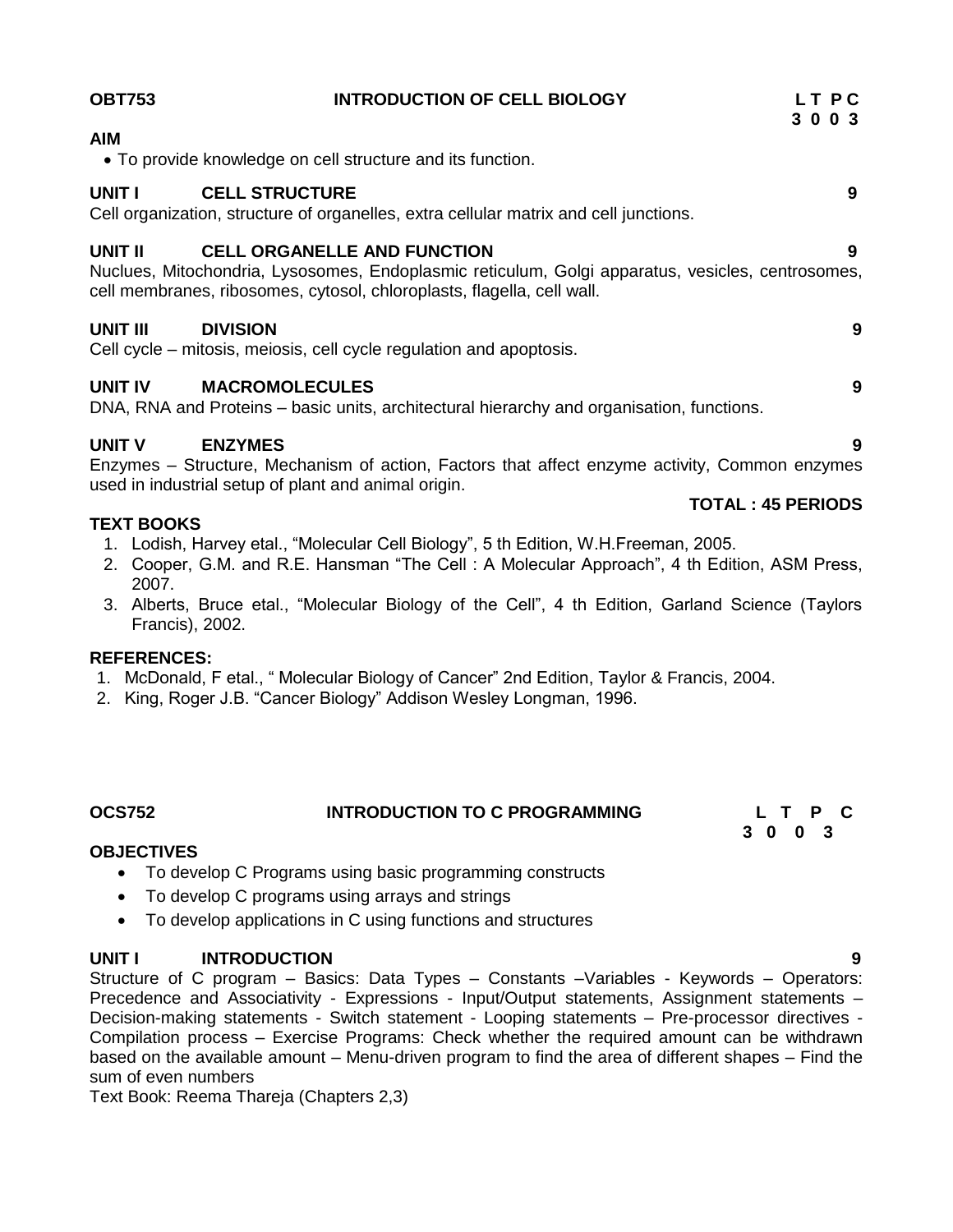## **UNIT II ARRAYS 9**

Introduction to Arrays – One dimensional arrays: Declaration – Initialization - Accessing elements – Operations: Traversal, Insertion, Deletion, Searching - Two dimensional arrays: Declaration – Initialization - Accessing elements – Operations: Read – Print – Sum – Transpose – Exercise Programs: Print the number of positive and negative values present in the array – Sort the numbers using bubble sort - Find whether the given is matrix is diagonal or not. Text Book: Reema Thareja (Chapters 5)

## **UNIT III STRINGS 9**

Introduction to Strings - Reading and writing a string - String operations (without using built-in string functions): Length – Compare – Concatenate – Copy – Reverse – Substring – Insertion – Indexing – Deletion – Replacement – Array of strings – Introduction to Pointers – Pointer operators – Pointer arithmetic - Exercise programs: To find the frequency of a character in a string - To find the number of vowels, consonants and white spaces in a given text - Sorting the names.

Text Book: Reema Thareja (Chapters 6 & 7)

## **UNIT IV FUNCTIONS 9**

Introduction to Functions – Types: User-defined and built-in functions - Function prototype - Function definition - Function call - Parameter passing: Pass by value - Pass by reference - Built-in functions (string functions) – Recursive functions – Exercise programs: Calculate the total amount of power consumed by "n" devices (passing an array to a function) – Menu-driven program to count the numbers which are divisible by 3, 5 and by both (passing an array to a function) – Replace the punctuations from a given sentence by the space character (passing an array to a function) Text Book: Reema Thareja (Chapters 4)

## **UNIT V STRUCTURES 9**

Introduction to structures – Declaration – Initialization – Accessing the members – Nested Structures – Array of Structures – Structures and functions – Passing an entire structure – Exercise programs: Compute the age of a person using structure and functions (passing a structure to a function) – Compute the number of days an employee came late to the office by considering his arrival time for 30 days (Use array of structures and functions) Text Book: Reema Thareja (Chapters 8)

## **TOTAL:45 PERIODS**

## **OUTCOMES**

## **Upon completion of this course, the students will be able to**

- Develop simple applications using basic constructs
- Develop applications using arrays and strings
- Develop applications using functions and structures

## **TEXT BOOK**

1. Reema Thareja, "Programming in C", Oxford University Press, Second Edition, 2016

- 1. Kernighan, B.W and Ritchie,D.M, "The C Programming language", Second Edition, Pearson Education, 2006
- 2. Paul Deitel and Harvey Deitel, "C How to Program", Seventh edition, Pearson Publication
- 3. Juneja, B. L and Anita Seth, "Programming in C", CENGAGE Learning India pvt. Ltd., 2011
- 4. Pradip Dey, Manas Ghosh, "Fundamentals of Computing and Programming in C", First Edition, Oxford University Press, 2009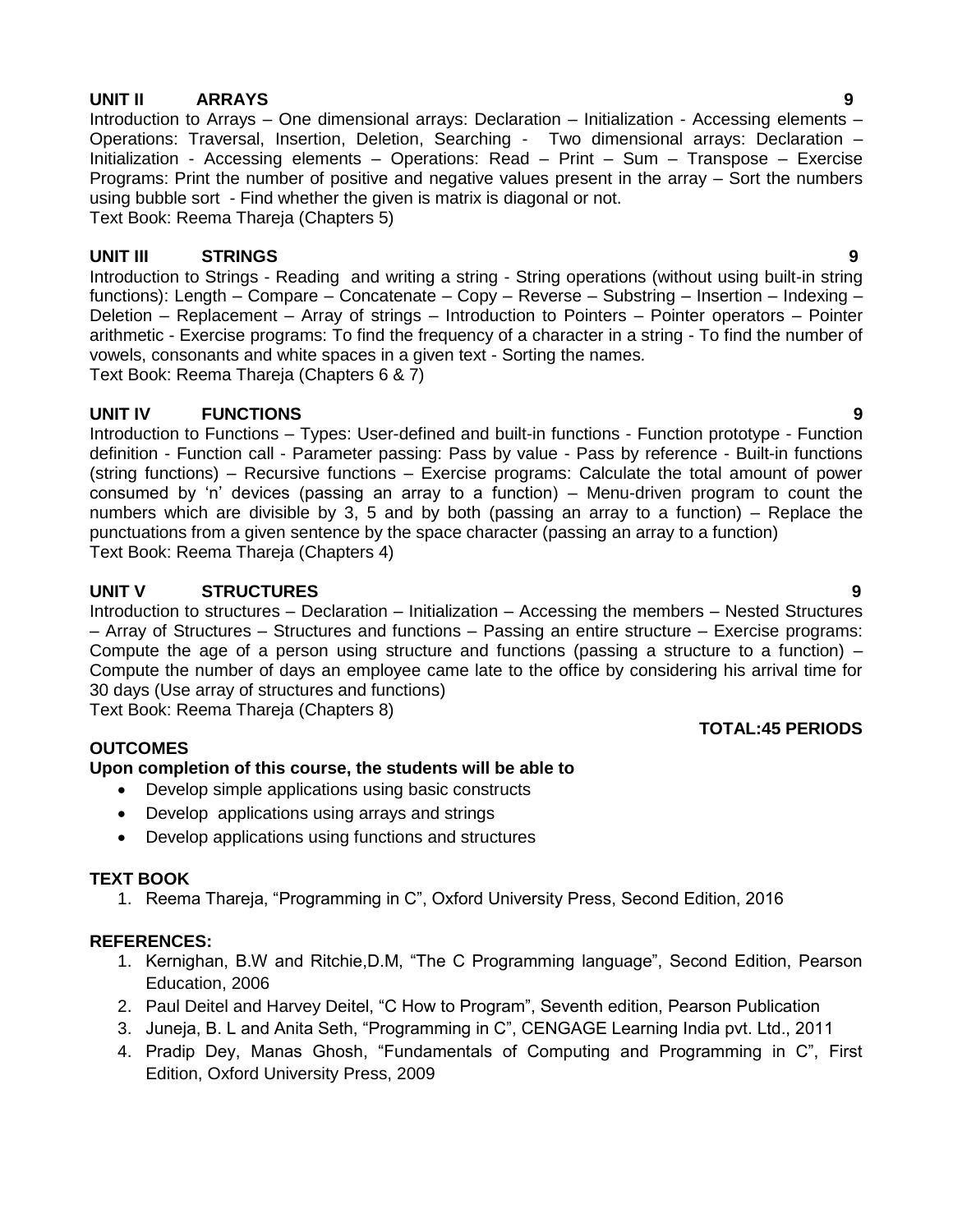## **OMF751 LEAN SIX SIGMA L T P C**

## **OBJECTIVE:**

To gain insights about the importance of lean manufacturing and six sigma practices.

## **UNIT I LEAN & SIX SIGMA BACKGROUND AND FUNDAMENTALS 9**

Historical Overview – Definition of quality – What is six sigma -TQM and Six sigma - lean manufacturing and six sigma- six sigma and process tolerance – Six sigma and cultural changes – six sigma capability – six sigma need assessments - implications of quality levels, Cost of Poor Quality (COPQ), Cost of Doing Nothing – assessment questions

## **UNIT II THE SCOPE OF TOOLS AND TECHNIQUES 9**

Tools for definition – IPO diagram, SIPOC diagram, Flow diagram, CTQ Tree, Project Charter – Tools for measurement – Check sheets, Histograms, Run Charts, Scatter Diagrams, Cause and effect diagram, Pareto charts, Control charts, Flow process charts, Process Capability Measurement, Tools for analysis – Process Mapping, Regression analysis, RU/CS analysis, SWOT, PESTLE, Five Whys, interrelationship diagram, overall equipment effectiveness, TRIZ innovative problem solving – Tools for improvement – Affinity diagram, Normal group technique, SMED, 5S, mistake proofing, Value stream Mapping, forced field analysis – Tools for control – Gantt chart, Activity network diagram, Radar chart, PDCA cycle, Milestone tracker diagram, Earned value management.

## **UNIT III SIX SIGMA METHODOLOGIES 9**

Design For Six Sigma (DFSS),Design For Six Sigma Method - Failure Mode Effect Analysis (FMEA), FMEA process - Risk Priority Number (RPN)- Six Sigma and Leadership, committed leadership – Change Acceleration Process (CAP)- Developing communication plan – Stakeholder

## **UNIT IV SIX SIGMA IMPLEMENTATION AND CHALLENGES 9**

Tools for implementation – Supplier Input Process Output Customer (SIPOC) – Quality Function Deployment or House of Quality (QFD) – alternative approach –implementation – leadership training, close communication system, project selection – project management and team – champion training – customer quality index – challenges – program failure, CPQ vs six sigma, structure the deployment of six sigma – cultural challenge – customer/internal metrics

## **UNIT V EVALUATION AND CONTINUOUS IMPROVEMENT METHODS 9**

Evaluation strategy – the economics of six sigma quality, Return on six Sigma (ROSS), ROI, poor project estimates – continuous improvement – lean manufacturing – value, customer focus, Perfection, focus on waste, overproduction – waiting, inventory in process (IIP), processing waste, transportation, motion, making defective products, underutilizing people – Kaizen – 5S

## **TOTAL: 45 PERIODS**

## **OUTCOME**:

The student would be able to relate the tools and techniques of lean sigma to increase productivity

- 1. Michael L.George, David Rownalds, Bill Kastle, What is Lean Six Sigma, McGraw Hill 2003
- 2. Thomas Pyzdek, The Six Sigma Handbook, McGraw-Hill,2000
- 3. Fred Soleimannejed , Six Sigma, Basic Steps and Implementation, AuthorHouse, 2004
- 4. Forrest W. Breyfogle, III, James M. Cupello, Becki Meadows, Managing Six Sigma:A Practical Guide to Understanding, Assessing, and Implementing the Strategy That Yields Bottom-Line Success, John Wiley & Sons, 2000
- 5. James P. Womack, Daniel T.Jones, Lean Thinking, Free Press Business, 2003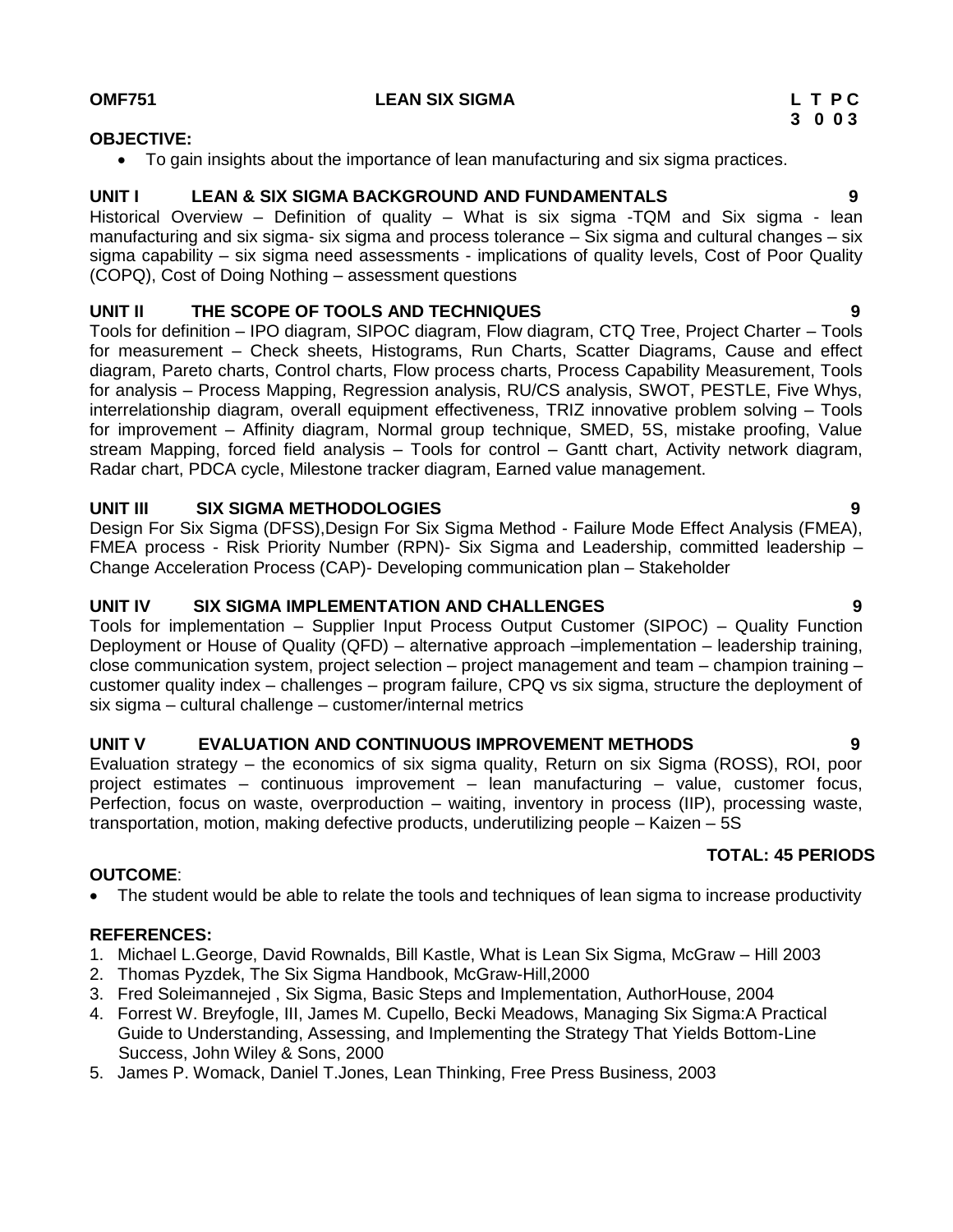## **OAN751 LOW COST AUTOMATION L T P C**

## **OBJECTIVES**

- To give basic knowledge about automation
- To understand the basic hydraulics and pneumatics systems for automation
- To understand the assembly automation

## **UNIT I AUTOMATION OF ASSEMBLY LINES 9**

Concept of automation - mechanization and automation - Concept of automation in industry mechanization and automation - classification, balancing of assembly line using available algorithms - Transfer line-monitoring system (TLMS) using Line Status - Line efficiency - Buffer stock Simulation in assembly line

## **UNIT II AUTOMATION USING HYDRAULIC SYSTEMS 9**

Design aspects of various elements of hydraulic systems such as pumps, valves, filters, reservoirs, accumulators, actuators, intensifiers etc. - Selection of hydraulic fluid, practical case studied on hydraulic circuit design and performance analysis - Servo valves, electro hydraulic valves, proportional valves and their applications.

## **UNIT III AUTOMATION USING PNEUMATIC SYSTEMS 9**

Pneumatic fundamentals - control elements, position and pressure sensing -logic circuits - switching circuits - fringe conditions modules and these integration - sequential circuits - cascade methods mapping methods – step counter method - compound circuit design - combination circuit design. Pneumatic equipments - selection of components - design calculations -application - fault finding – hydro pneumatic circuits - use of microprocessors for sequencing - PLC, Low cost automation - Robotic circuits.

## **UNIT IV AUTOMATION USING ELECTRONIC SYSTEMS 9**

Introduction - various sensors – transducers - signal processing - servo systems - programming of microprocessors using 8085 instruction - programmable logic controllers

## **UNIT V ASSEMBLY AUTOMATION 9**

Types and configurations - Parts delivery at workstations - Various vibratory and non vibratory devices for feeding - hopper feeders, rotary disc feeder, centrifugal and orientation - Product design for automated assembly.

## **OUTCOMES:**

- Upon completion of this course, the students can able to do low cost automation systems
- Students can do some assembly automation

## **TEXT BOOKS:**

- 1. Anthony Esposito, "Fluid Power with applications", Prentice Hall international, 2009.
- 2. Mikell P Groover, "Automation, Production System and Computer Integrated
- 3. Manufacturing", Prentice Hall Publications, 2007.

## **REFERENCES:**

- 1. Kuo .B.C, "Automatic control systems", Prentice Hall India, New Delhi, 2007.
- 2. Peter Rohner, "Industrial hydraulic control", Wiley Edition, 1995.
- 3. Mujumdar.S.R, "Pneumatic System", Tata McGraw Hill 2006

 **3 0 0 3**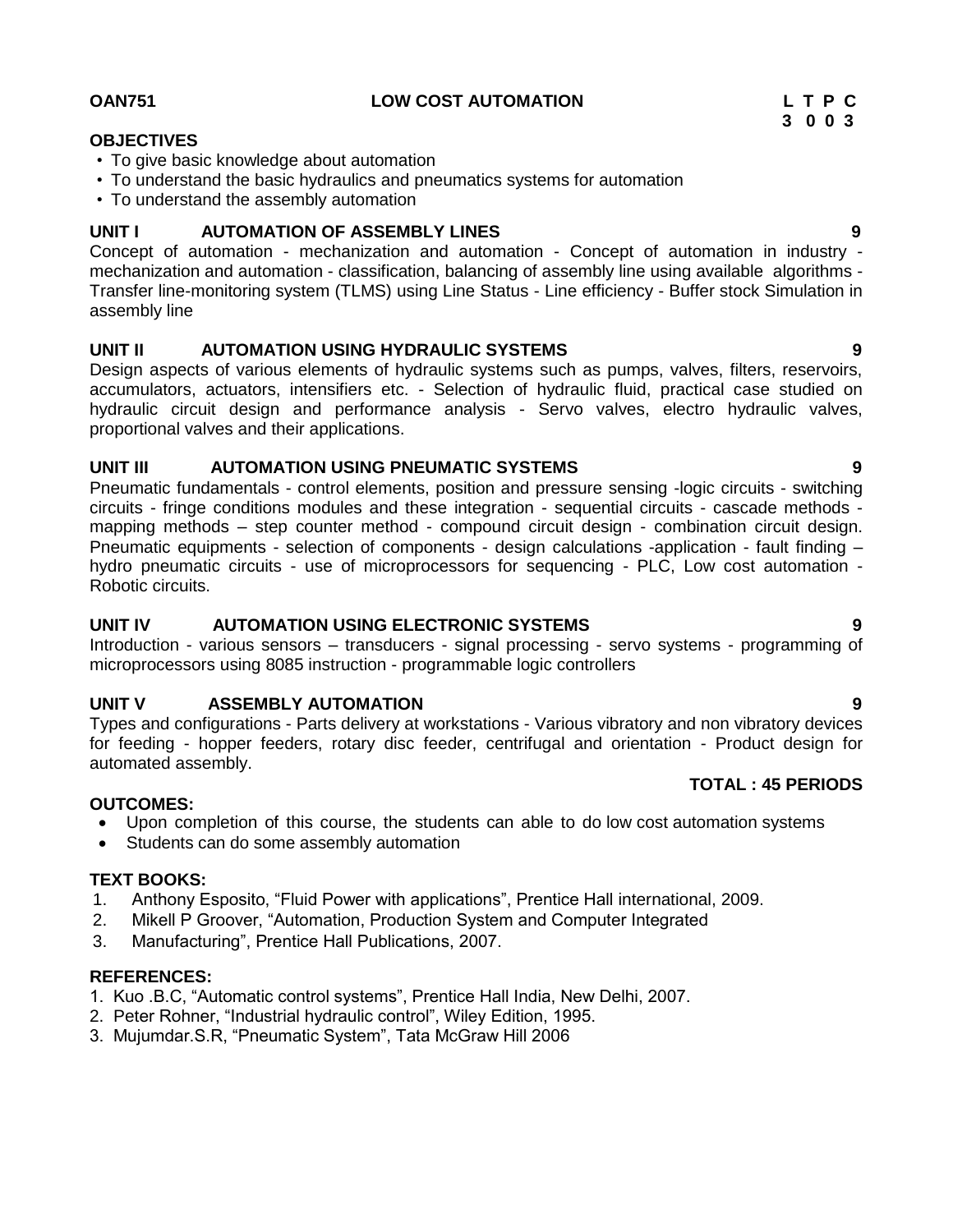**OBT752 MICROBIOLOGY L T P C**

## **3 0 0 3**

## **OBJECTIVE**

 To introduce students to the principles of Microbiology ,to emphasize the structure and biochemical aspects of various microbes.

## **UNIT I INTRODUCTION TO MICROBIOLOGY 9**

classification and nomenclature of microorganisms, microscopic examination of microorganisms: light, fluorescent, dark field, phase contrast, and electron microscopy.

## **UNIT II MICROBES- STRUCTURE AND REPRODUCTION 9**

Structural organization and multiplication of bacteria, viruses (TMV, Hepatitis B), algae (cyanophyta, rhodophyta) and fungi (Neurospora), life history of actinomycetes (Streptomyces), yeast (Sacharomyces), mycoplasma (M. pneumoniae) and bacteriophages ( T4 phage, ʎ phage)

## **UNIT III MICROBIAL NUTRITION, GROWTH AND METABOLISM 9**

Nutritional classification of microorganisms based on carbon, energy and electron sourcesDefinition of growth, balanced and unbalanced growth, growth curve and different methods to quantify bacterial growth:(counting chamber, viable count method, counting without equipment,different media used for bacterial culture (defined, complex, selective, differential, enriched) themathematics of growthgeneration time, specific growth rate.

## **UNIT IV CONTROL OF MICROORGANISMS 9**

Physical and chemical control of microorganisms Definition of sterilization, dry and moist heat, pasteurization, tyndalization; radiation, ultrasonication, filtration. Disinfection sanitization, antiseptics sterilants and fumigation. mode of action and resistance to antibiotics; clinically important microorganisms

## **UNIT V INDUSTRIAL MICROBIOLOGY 9**

Microbes involved in preservation (Lactobacillus,bacteriocins), spoilage of food and food borne pathogens *(E.coli, S.aureus, Bacillus, Clostridium*). Industrial use of microbes (production of penicillin, alcohol, vitamin B-12); biogas; bioremediation(oil spillage leaching of ores by microorganisms ,pollution control); biofertilizers, biopesticides. Biosensors.

## **OUTCOMES:**

# **TOTAL: 45 PERIODS**

 To provide to the students the fundamentals of Microbiology , the scope of microbiology and solve the problems in microbial infection and their control,

## **TEXT BOOKS:**

- 1. Pelczar, M.J. "Microbiology", 5th Edition, Tata McGraw-Hill, 1993.
- 2. Prescot. Harley, Klein. " Microbiology ": McGraw-Hill Higher Education, 2008
- 3. Ananthanarayanan, R. and C.K. Jayaram Paniker, "Textbook of Microbiology",4th Edition, Orient Longman, 1990.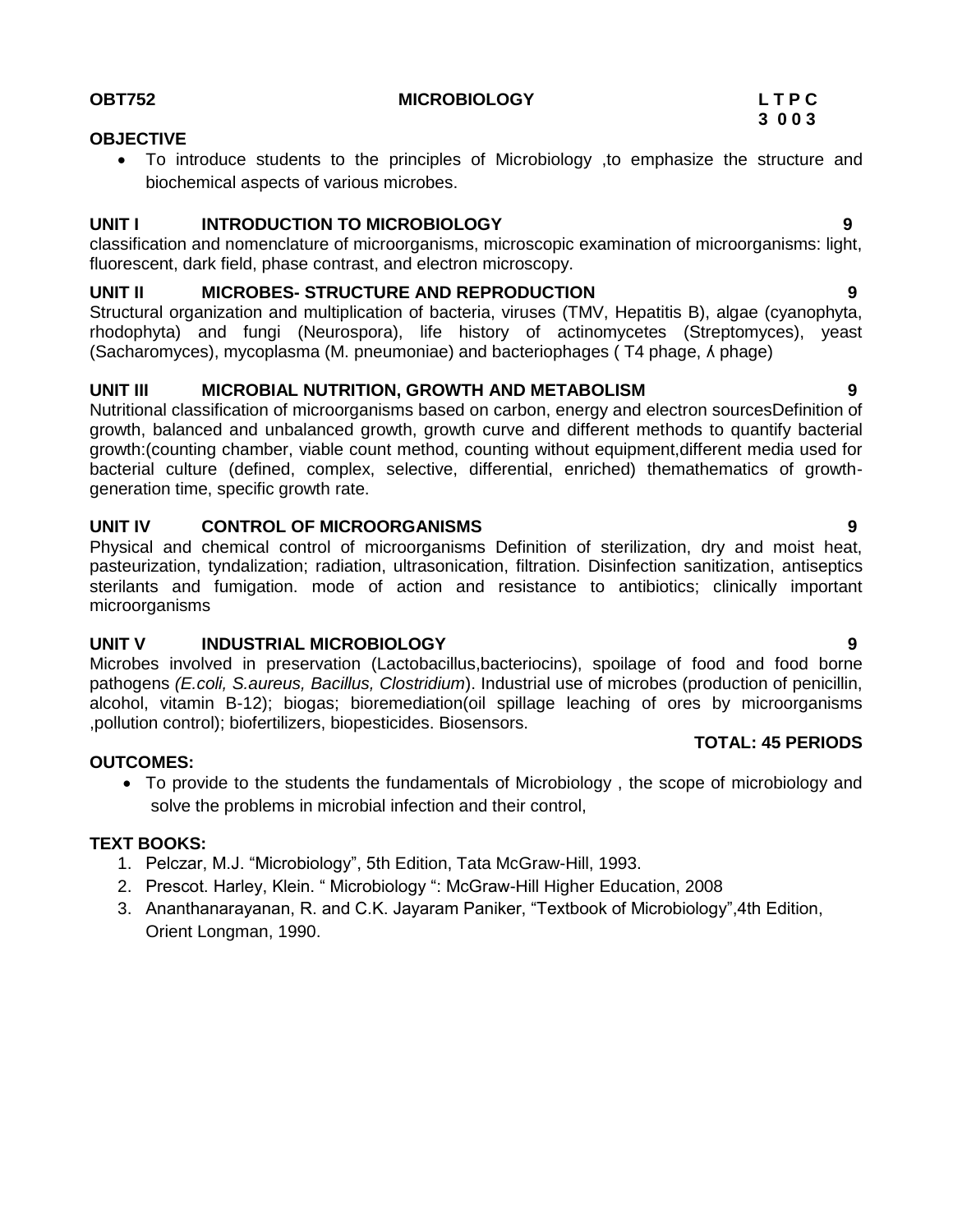|                                                                                             |  | . |  |
|---------------------------------------------------------------------------------------------|--|---|--|
| <b>OBJECTIVES:</b>                                                                          |  |   |  |
| • To enable the student to understand the importance of the backbone infrastructure for our |  |   |  |
| present and future communication needs and familiarize them with the architectures and      |  |   |  |

- the protocol stack in use To enable the student to understand the differences in the design of data plane and the control plane and the routing, switching and the resource allocation methods and the network management and protection methods in vogue
- To expose the student to the advances in networking and switching domains and the future trends

## **UNIT I OPTICAL SYSTEM COMPONENTS 9**

Light Propagation in optical fibers – Loss & bandwidth, System limitations, Non Linear effects; Solitons; Optical Network Components – Couplers, Isolators & Circulators, Multiplexers & Filters, Optical Amplifiers, Switches, Wavelength Converters.

## **UNIT II OPTICAL NETWORK ARCHITECTURES 9**

Introduction to Optical Networks; SONET / SDH, Metropoliton - Area Networks, Layered Architecture ; Broadcast and Select Networks – Topologies for Broadcast Networks, Media-Access Control Protocols, Wavelength Routing Architecture.

## **UNIT III WAVELENGTH ROUTING NETWORKS 9**

The optical layer, Optical Network Nodes, Routing and wavelength assignment, Traffic Grooming in Optical Networks, Architectural variations- Linear Light wave networks, Logically Routed Networks.

## **UNIT IV PACKET SWITCHING AND ACCESS NETWORKS 9**

Photonic Packet Switching – OTDM, Multiplexing and Demultiplexing, Synchronisation, Broadcast OTDM networks, Switch-based networks, Contention Resolution Access Networks – Network Architecture overview, Optical Access Network Architectures and OTDM networks.

## **UNIT V NETWORK DESIGN AND MANAGEMENT 9 9**

Transmission System Engineering – System model, Power penalty - transmitter, receiver, Optical amplifiers, crosstalk, dispersion, Wavelength stabilization, Overall design considerations, Control and Management – Network management functions, Configuration management, Performance management, Fault management, Optical safety, Service interface.

## **OUTCOMES:**

## **At the end of the course, the student would be able to:**

- Use the backbone infrastructure for our present and future communication needs
- Analyze the architectures and the protocol stack
- Compare the differences in the design of data plane, control plane, routing, switching, resource allocation methods, network management and protection methods in vogue

## **REFERENCES:**

- 1. Rajiv Ramaswami and Kumar N. Sivarajan, "Optical Networks: A Practical Perspective", Harcourt Asia Pte Ltd., Second Edition 2004.
- 2. C. Siva Ram Moorthy and Mohan Gurusamy, "WDM Optical Networks: Concept, Design and Algorithms", Prentice Hall of India, Ist Edition, 2002.
- 3. P.E. Green, Jr., "Fiber Optic Networks", Prentice Hall, NJ, 1993.
- 4. Biswanath Mukherjee, "Optical WDM Networks", Springer Series, 2006.
- 
-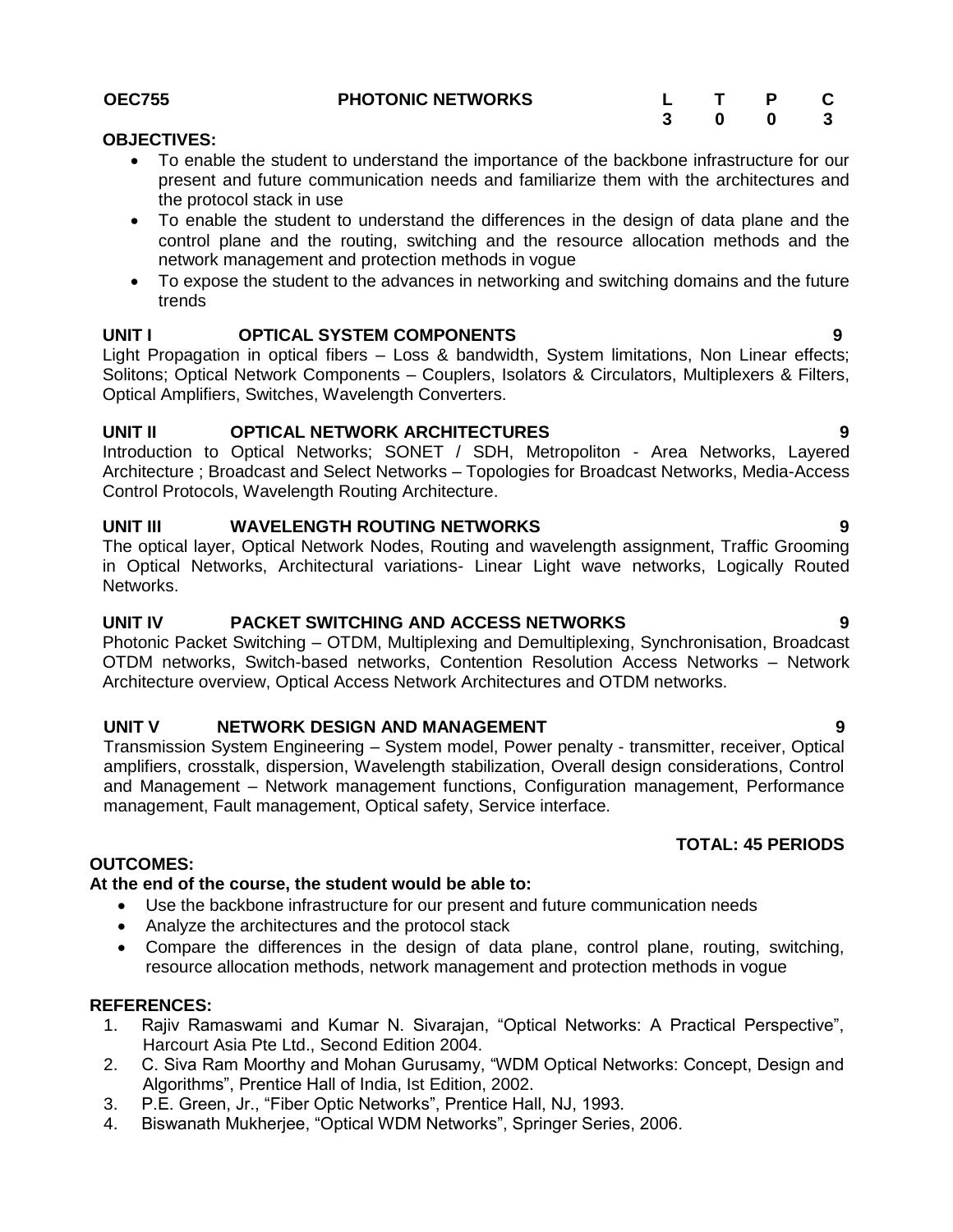## OCH751 PROCESS MODELING AND SIMULATION LTPC

## **OBJECTIVE:**

 To give an overview of various methods of process modeling, different computational techniques for simulation.

## **UNIT I INTRODUCTION 7**

Introduction to modeling and simulation, classification of mathematical models, conservation equations and auxiliary relations.

## **UNIT II STEADY STATE LUMPED SYSTEMS 9**

Degree of freedom analysis, single and network of process units, systems yielding linear and nonlinear algebraic equations, flow sheeting – sequential modular and equation oriented approach, tearing, partitioning and precedence ordering, solution of linear and non-linear algebraic equations.

## **UNIT III UNSTEADY STATE LUMPED SYSTEMS 9**

Analysis of liquid level tank, gravity flow tank, jacketed stirred tank heater, reactors, flash and distillation column, solution of ODE initial value problems, matrix differential equations, simulation of closed loop systems.

## **UNIT IV STEADY STATE DISTRIBUTED SYSTEM 7**

Analysis of compressible flow, heat exchanger, packed columns, plug flow reactor, solution of ODE boundary value problems.

## **UNIT V UNSTEADY STATE DISTRIBUTED SYSTEM & OTHER MODELLING APPROACHES 13**

Analysis laminar flow in pipe, sedimentation, boundary layer flow, conduction, heat exchanger, heat transfer in packed bed, diffusion, packed bed adsorption, plug flow reactor. Empirical modeling, parameter estimation, population balance and stochastic modeling.

## **TOTAL : 45 PERIODS**

## **OUTCOME:**

 Upon completing the course, the student should have understood the development of process models based on conservation principles and process data and computational techniques to solve the process models.

## **TEXT BOOKS:**

- 1. Ramirez, W.; " Computational Methods in Process Simulation ", 2nd Edn., Butterworths Publishers, New York, 2000.
- 2. Luyben, W.L., " Process Modelling Simulation and Control ",2nd Edn, McGraw-Hill Book Co., 1990

- 1. Felder, R. M. and Rousseau, R. W., " Elementary Principles of Chemical Processes ", John Wiley, 2000.
- 2. Franks, R. G. E., " Mathematical Modelling in Chemical Engineering ", John Wiley, 1967.
- 3. Amiya K. Jana,"Process Simulation and Control Using ASPEN", 2<sup>nd</sup> Edn, PHI Learning Ltd (2012).
- 4. Amiya K. Jana,"ChemicalProcess Modelling and Computer Simulation" 2<sup>nd</sup> Edn, PHI Learning Ltd,(2012).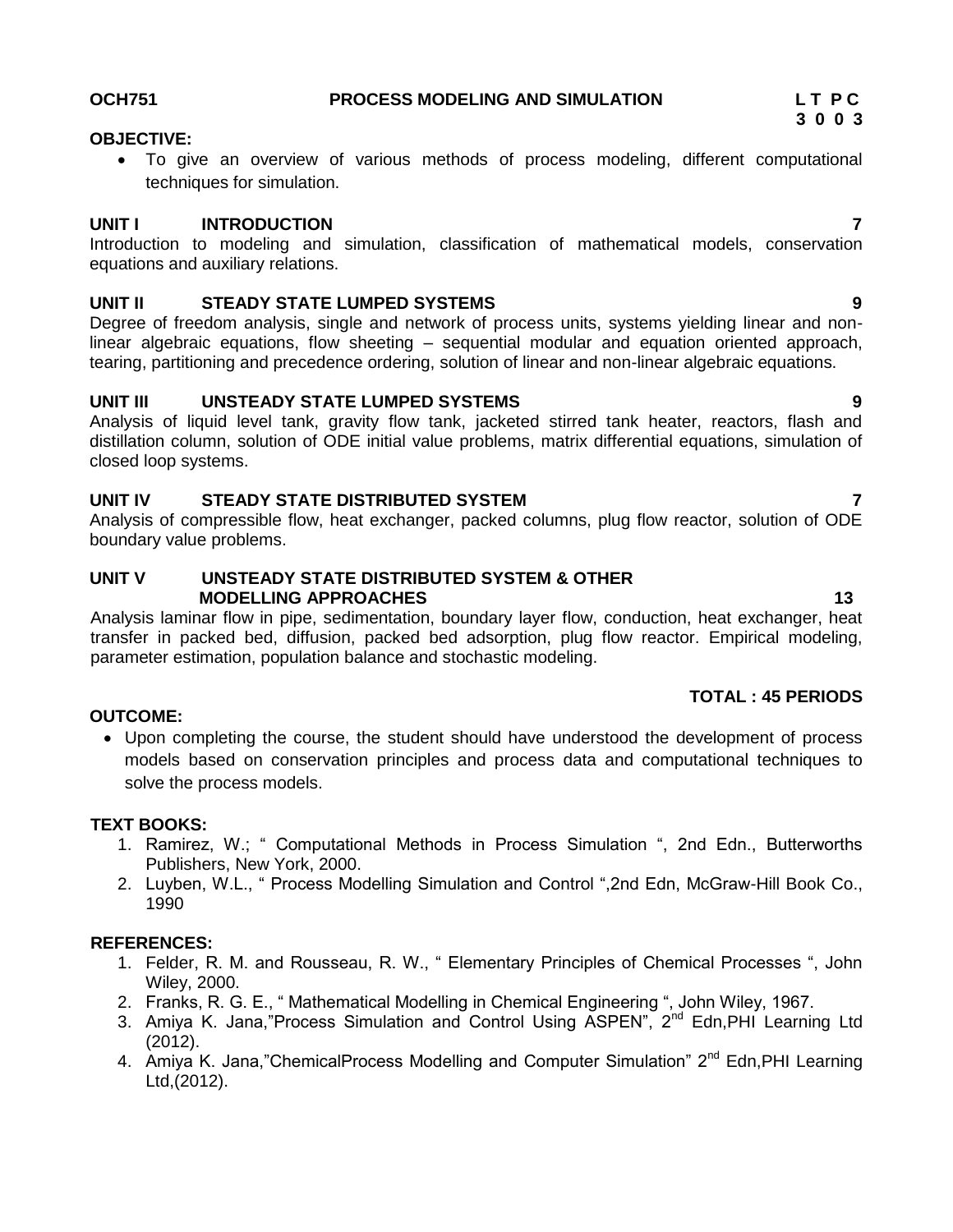### **OPY752 REGULATORY REQUIREMENTS IN PHARMACEUTICAL INDUSTRIES L T P C 3 0 0 3**

## **OBJECTIVE**

To acquire the knowledge of pharmaceutical industry regulations and research

## **UNIT I REGULATORY CONCEPTS 9**

## Quality assurance – Quality control – Practice of cGMP – Schedule M – USFDA.

## **UNIT II REGULATORY ASPECTS 9**

Pharmaceuticals: Bulk drug manufacture; Personnel, Buildings and Facilities, Process Equipment, Documentation and Records, Materials Management, Production and In-Process Controls, Packaging and Identification Labelling of API's and Intermediates, Storage and distribution, - Biotechnology derived products; Principles, Personnel, Premises and equipments, Animal quarters and care, production, labelling, Lot processing records and distribution records, quality assurance and quality control.

## **UNIT III INTELLECTUAL PROPERTY RIGHTS 9**

Patent system – Different types of patents – Filing process of application for patent – Infringement of patents – The patent rules 2003 as amended by the patents (amendment) rules 2016.

## **UNIT IV ICH GUIDELINES 9**

Quality guidelines – Impurities in new drug substances (Q3A(R2)) – Impurities in newdrug products(Q3B(R2)) – Validation of analytical procedures text and methodology (Q2 (R1)).

## **UNIT V QUALITY AUDIT AND SELF INSPECTIONS 9**

SOPs – Documentation – Loan license auditing – Common technical documentation (CTD) – Drug master file (DMF)**.**

## **TOTAL: 45 PERIODS**

## **OUTCOMES:**

On completion of the course, the student will be able

- To be familiarise with the pharmaceutical industry manufacturing practices and regulatory aspects of pharmacy products.
- To know the process of patenting activities.
- To know the quality guidelines followed for pharmaceutical products and few of the aspects involved in document preparation for pharmaceutical product registration.

## **TEXT BOOKS:**

- 1.  $C.V.SSubbranchmanyam&J.Thimmasetty, Pharmaceutical regulatory afterqulatority.  $1^{st}Edn$$ vallabhPrakashan, New Delhi, 2012.
- 2. Willig, H., Tuckeman, M.M. and Hitchings, W.S., "Good Manufacturing Practices for Pharmaceuticals", 5th Edition, Marcel Dekker Drugs and the Pharmaceutical Sciences, by CRC Press, New York, 2000.
- 3. N Udupa, Krishnamurthy Bhat, A Concise Textbook of Drug Regulatory Affairs, Manipal University Press (MUP); First Edition, 2015.

- 1. Ira R. Berry,The Pharmaceutical Regulatory Process, marcel dekker Series: Drugs and the Pharmaceutical Sciences, by CRC Press, Newyork, 2004.
- 2. Mindy J. Allport-Settle, Current Good Manufacturing Practices: Pharmaceutical, Biologics, and Medical Device Regulations and Guidance Documents Concise Reference, Pharmalogika Inc., USA, 2009.
- 3. Sharma, P.P., "How to Practice GMPs", 3rd Edition, Vandana Publications, 2006.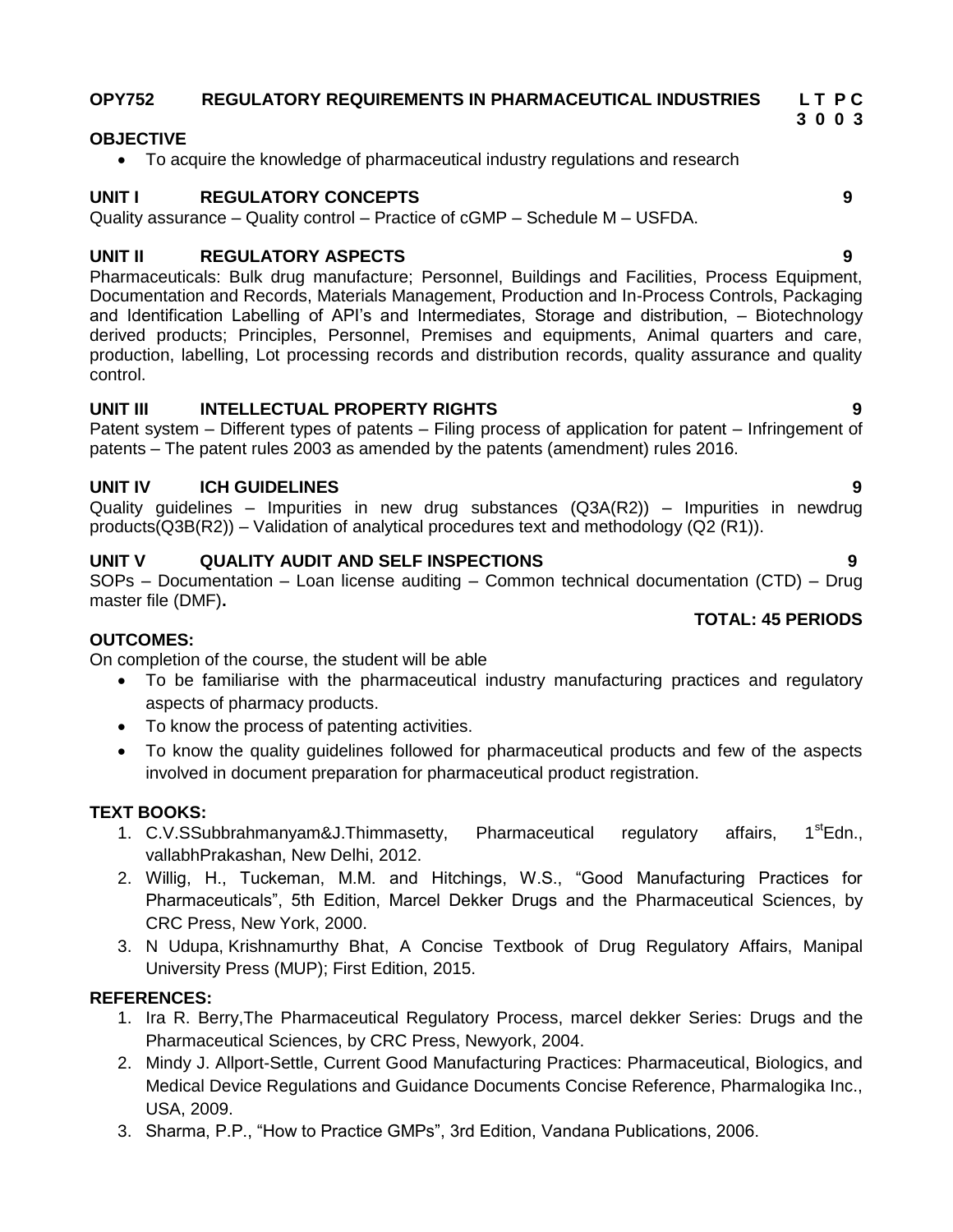| <b>OME752</b> | <b>SUPPLY CHAIN MANAGEMENT</b> | T P C   |  |
|---------------|--------------------------------|---------|--|
|               |                                | 3 0 0 3 |  |

### **OBJECTIVE:**

To provide an insight on the fundamentals of supply chain networks, tools and techniques.

## **UNIT INTRODUCTION** 9

Role of Logistics and Supply chain Management: Scope and Importance- Evolution of Supply Chain - Decision Phases in Supply Chain - Competitive and Supply chain Strategies – Drivers of Supply Chain Performance and Obstacles.

## **UNIT II SUPPLY CHAIN NETWORK DESIGN 9**

Role of Distribution in Supply Chain – Factors influencing Distribution network design – Design options for Distribution Network Distribution Network in Practice-Role of network Design in Supply Chain – Framework for network Decisions.

## **UNIT III LOGISTICS IN SUPPLY CHAIN 9**

Role of transportation in supply chain – factors affecting transportations decision – Design option for transportation network – Tailored transportation – Routing and scheduling in transportation.

## **UNIT IV SOURCING AND COORDINATION IN SUPPLY CHAIN 9**

Role of sourcing supply chain supplier selection assessment and contracts- Design collaboration sourcing planning and analysis - supply chain co-ordination - Bull whip effect – Effect of lack of coordination in supply chain and obstacles – Building strategic partnerships and trust within a supply chain.

## **UNIT V SUPPLY CHAIN AND INFORMATION TECHNOLOGY 9**

The role IT in supply chain- The supply chain IT frame work Customer Relationship Management – Internal supply chain management – supplier relationship management – future of IT in supply chain – E-Business in supply chain.

## **OUTCOME:**

 The student would understand the framework and scope of supply chain networks and functions.

## **TEXTBOOK:**

1. Sunil Chopra, Peter Meindl and Kalra, "Supply Chain Management, Strategy, Planning, and Operation", Pearson Education, 2010.

## **REFERENCES:**

- 1. Jeremy F.Shapiro, "Modeling the Supply Chain", Thomson Duxbury, 2002.
- 2. Srinivasan G.S, "Quantitative models in Operations and Supply Chain Management, PHI, 2010
- 3. David J.Bloomberg , Stephen Lemay and Joe B.Hanna, "Logistics", PHI 2002.
- 4. James B.Ayers, "Handbook of Supply Chain Management", St.Lucle press, 2000.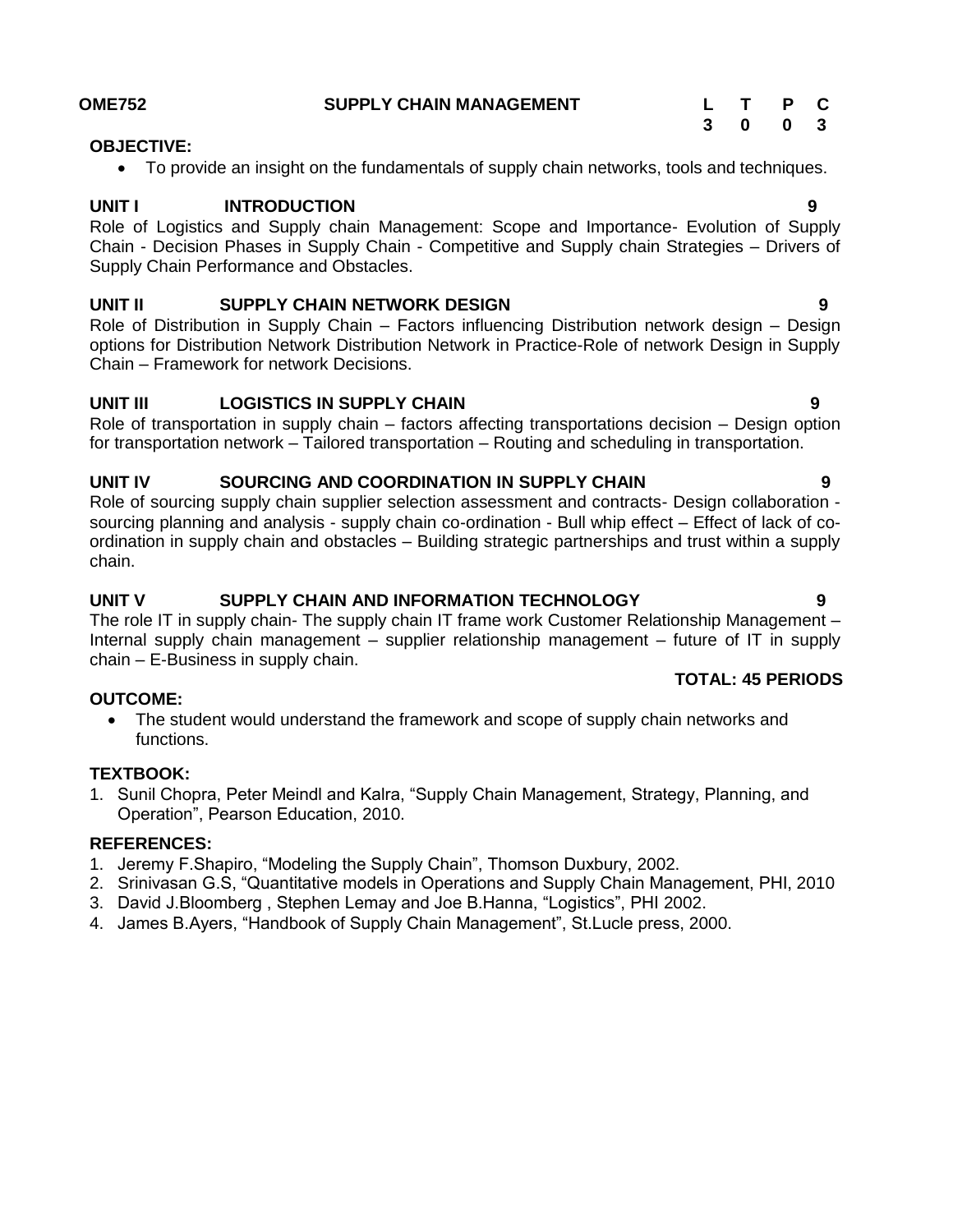## **OTL751 TELECOMMUNICATION SYSTEM MODELING AND SIMULATION L T P C**

### **3 0 0 3 OBJECTIVES**:

- To gain knowledge in modeling of different communication systems.
- To know the techniques involved in performance estimation of telecommunication systems.
- To learn the use of random process concepts in telecommunication system simulation.
- To study the modeling methodologies of a telecommunication system.
- To study about the QAM digital radio link environment.

## **UNIT I SIMULATION OF RANDOM VARIABLES RANDOM PROCESS 9**

Generation of random numbers and sequence – Gaussian and uniform random numbers Correlated random sequences – Testing of random numbers generators – Stationary and uncorrelated noise – Goodness of fit test.

## **UNIT II MODELING OF COMMUNICATION SYSTEMS 9**

Radio frequency and optical sources – Analog and Digital signals – Communication channel and model – Free space channels – Multipath channel and discrete channel noise and interference.

## **UNIT III ESTIMATION OF PERFORMANCE MEASURE FOR SIMULATION 9**

Quality of estimator – Estimation of SNR – Probability density function and bit error rate – Monte Carlo method – Importance sampling method – Extreme value theory.

## **UNIT IV SIMULATION AND MODELING METHODOLOGY 9**

Simulation environment – Modeling considerations – Performance evaluation techniques – Error source simulation – Validation.

## **UNIT V CASE STUDIES 9**

Simulations of QAM digital radio link environment – Light wave communication link – Satellite system**.**

## **OUTCOMES:**

## **At the end of the course , students would be able to**

- Apply the constituents of a telecommunication systems.
- Analyze various modeling methodologies and simulation techniques.
- Estimate the performance measures of telecommunication systems.
- Apply system modeling in telecommunication.
- Demonstrate light wave communication and satellite communication systems.

## **TEXTBOOKS:**

1.Jeruchim MC Balaban P Sam K Shanmugam, " Simulation of communication Systems: Modeling, Methodology and Techniques", Plenum press , New York,2002

2.Jerry banks & John S Carson, " Discrete Event System Simulation",Prentice Hall of India,1996

## **REFERENCES:**

- 1. Averill M Law, "Simulation Modeling and Analysis",McGraw-Hill Inc,2007 Geoffrey Gorden, "System Simulation",Prentice Hall of India,1992
- 2.Turin W, "Performance Analysis of Digital Communication Systems", Computer Science Press, New York,1990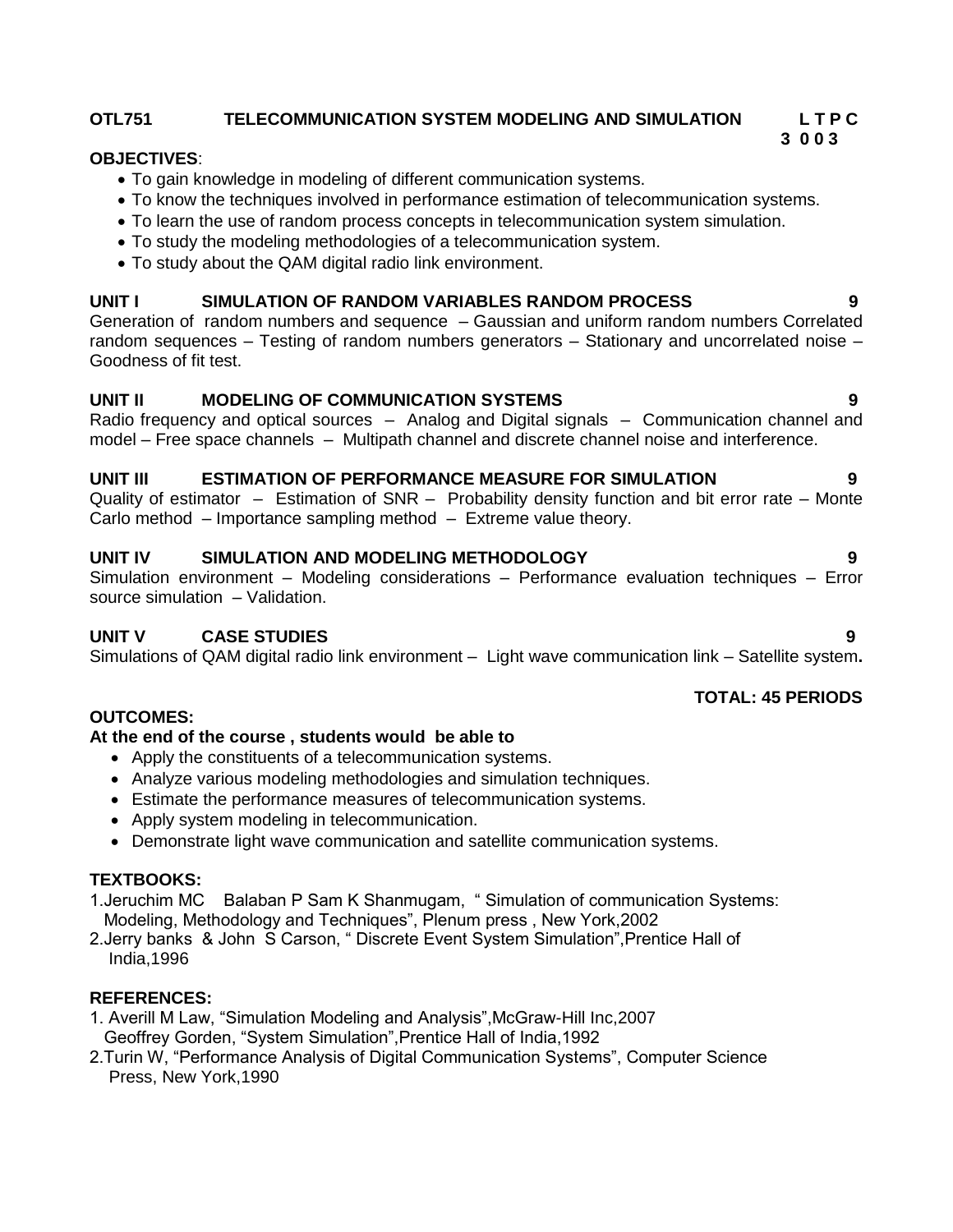## **OIC751 TRANSDUCER ENGINEERING L T P C**

**3 0 0 3**

## **OBJECTIVES:**

- To understand how physical quantities are measured and how they are converted to electrical or other forms.
- To have an adequate knowledge in resistance, transducers.
- To develop the knowledge of inductance and capacitance transducers.
- To study the characteristics of Transducers.
- To impart knowledge on various types of transducers

## **UNIT I SCIENCE OF MEASUREMENTS AND CLASSIFICATION OF TRANSDUCERS 9**

Units and standards – Calibration methods – Static calibration – Classification of errors :- Limiting error and probable error – Error analysis :– Statistical methods – Odds and uncertainty – Classification of transducers – Selection of transducers.

## **UNIT II CHARACTERISTICS OF TRANSDUCERS 9**

Static characteristics: – Accuracy, precision, resolution, sensitivity, linearity, span and range -Dynamic characteristics: – Mathematical model of transducer – Zero, I and II order transducers - Response to impulse, step, ramp and sinusoidal inputs.

## **UNIT III VARIABLE RESISTANCE TRANSDUCERS 9**

Principle of operation, construction details, characteristics and applications of potentiometer, strain gauge, resistance thermometer, Thermistor, hot-wire anemometer, piezoresistive sensor and humidity sensor.

## **UNIT IV VARIABLE INDUCTANCE AND VARIABLE CAPACITANCE TRANSDUCERS 9**

Induction potentiometer – Variable reluctance transducers – EI pick up – Principle of operation, construction details, characteristics and applications of LVDT –Capacitive transducer and types – Capacitor microphone – Frequency response.

## **UNIT V OTHER TRANSDUCERS 9**

Piezoelectric transducer - Hall Effect transducer – Magneto elastic sensor- Digital transducers – Smart sensors - Fibre optic sensors- Film sensors-Introduction to MEMS and Nano sensors.

## **TOTAL : 45 PERIODS**

## **OUTCOMES:**

Ability to model and analyze transducers.

## **TEXT BOOKS:**

- 1. Neubert H.K.P., Instrument Transducers An Introduction to their Performance and Design, Oxford University Press, Cambridge, 2003.
- 2. Doebelin E.O. and Manik D.N., Measurement Systems Applications and Design, Special Indian Edition, Tata McGraw Hill Education Pvt. Ltd., 2007.
- 3. D. Patranabis, Sensors and Transducers, 2<sup>nd</sup> edition, Prentice Hall of India, 2010. E.A.

- 1. John P. Bentley, Principles of Measurement Systems, III Edition, Pearson Education, 2000.
- 2. Murthy, D.V.S., Transducers and Instrumentation, 2<sup>nd</sup> Edition, Prentice Hall of India Pvt. Ltd., New Delhi, 2010.
- 3. W.Bolton, Engineering Science, Elsevier Newnes, Fifth edition, 2006.
- 4. Ramón Pallás-Areny, John G. Webster, Sensors and Signal Conditioning, Wiley-Interscience 2<sup>nd</sup> Edition, 1991.
- 5. Bela G. Liptak, Instrument Engineers' Handbook, Process Measurement and Analysis, 4<sup>th</sup> Edition, Vol. 1, ISA/CRC Press, 2003.
- 6. Ian Sinclair, Sensors and Transducers, 3<sup>rd</sup> Edition, Elsevier, 2012.